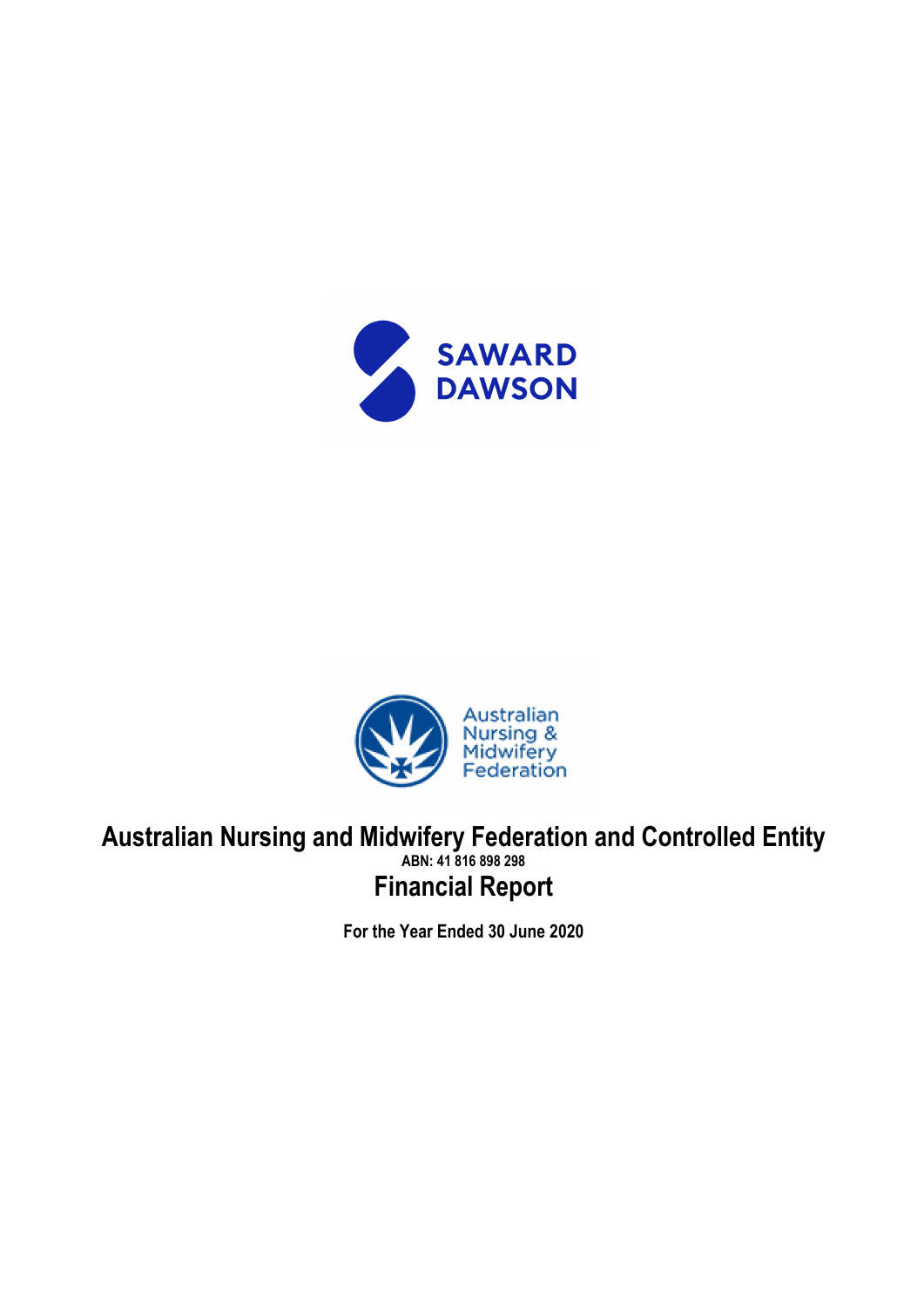## **ABN: 41 816 898 298**

## **Financial Report**

## **For the Year Ended 30 June 2020**

| Page |
|------|
|      |
|      |
|      |
| 5    |
| 6    |
|      |
| 8    |
| 9    |
| 46   |
| 47   |
|      |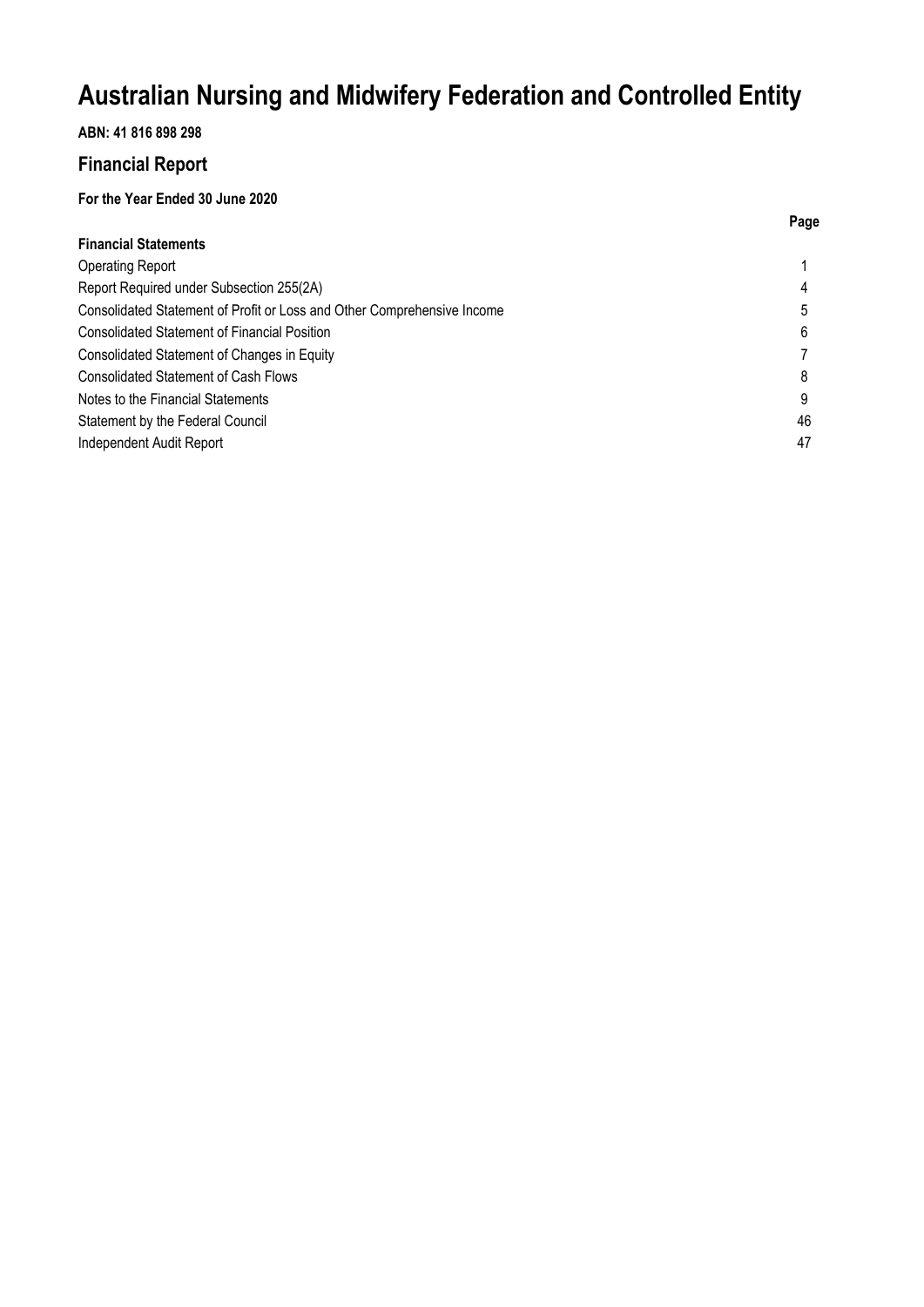**ABN: 41 816 898 298**

## **Operating Report**

**30 June 2020**

The Federal Council presents its operating report on the reporting unit for the year ended 30 June 2020.

#### **Names of Federal Council members and period positions held during the financial year**

The names of committee members throughout the year and at the date of this report are:

| Sally-Anne Jones      | <b>Federal President</b>                                                  |
|-----------------------|---------------------------------------------------------------------------|
| James Lloyd           | <b>Federal Vice President</b>                                             |
| Annie Butler          | <b>Federal Secretary</b>                                                  |
| Lori-Anne Sharp       | <b>Assistant Federal Secretary</b>                                        |
| <b>Matthew Daniel</b> | Secretary, ANMF Capital Territory Branch                                  |
| Athalene Rosborough   | President, ANMF Capital Territory Branch                                  |
| <b>Brett Holmes</b>   | Secretary, ANMF New South Wales Branch                                    |
| O'Bray Smith          | President, ANMF New South Wales Branch                                    |
| Yvonne Falckh         | Secretary, ANMF NorthernTerritory Branch                                  |
| Emil Tabbada          | President, ANMF Northern Territory Branch<br>(Commenced 9 September 2019) |
| Catherine Hatcher     | President, ANMF Northern Territory Branch<br>(Resigned 9 September 2019)  |
| Elizabeth Mohle       | Secretary, ANMF QNMU Branch                                               |
| Sally-Anne Jones      | President, ANMF QNMU Branch                                               |
| Elizabeth Dabars      | Secretary, ANMF South Australian Branch                                   |
| Gay Martin            | President, ANMF South Australian Branch                                   |
| <b>Emily Shepherd</b> | Secretary, ANMF Tasmanian Branch                                          |
| James Lloyd           | President, ANMF Tasmanian Branch                                          |
| Lisa Fitzpatrick      | Secretary, ANMF Victorian Branch                                          |
| Maree Burgess         | President, ANMF Victorian Branch                                          |
| Mark Olson            | Secretary, ANMF Western Australian Branch                                 |
| Patricia Fowler       | President, ANMF Western Australian Branch                                 |
|                       |                                                                           |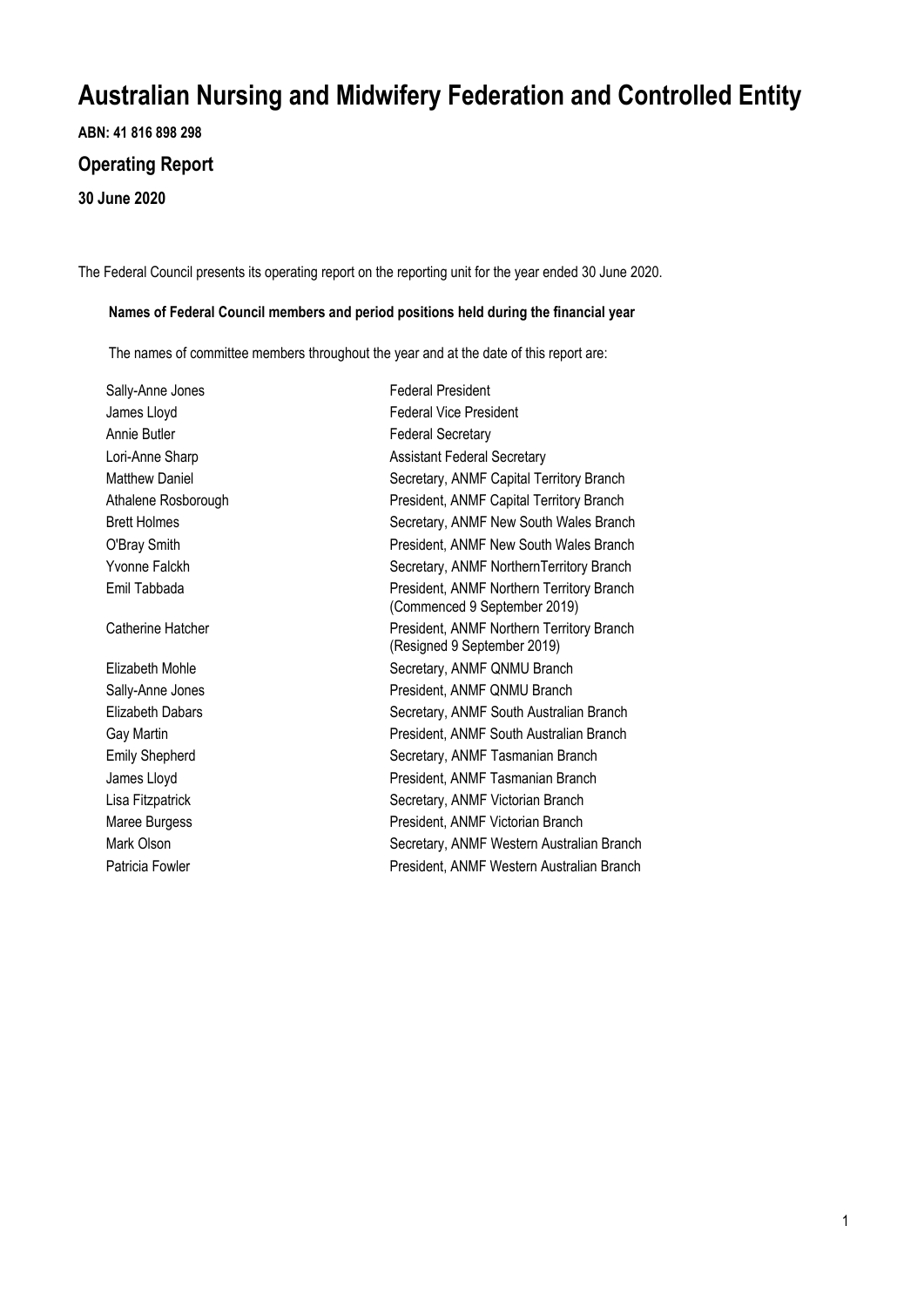### **ABN: 41 816 898 298**

## **Operating Report**

## **30 June 2020**

**Review of principal activities, the results of those activities and any significant changes in the nature of those activities during the year**

Increase in total members from 281,704 to 299,335 for the year, including honorary members.

The ANMF is Australia's largest national union and professional nursing and midwifery organisation. In collaboration with the ANMF's eight state and territory branches, we represent the professional, industrial and political interests of more than 295,000 nurses, midwives and carers across the country.

Our members work in the public and private health, aged care and disability sectors across a wide variety of urban, rural and remote locations. We work with them to improve their ability to deliver safe and best practice care in each and every one of these settings, fulfil their professional goals and achieve a healthy work/life balance.

Our strong and growing membership and integrated role as both a trade union and professional organisation provide us with a complete understanding of all aspects of the nursing and midwifery professions and see us uniquely placed to defend and advance our professions.

Through our work with members we aim to strengthen the contribution of nursing and midwifery to improving Australia's health and aged care systems, and the health of our national and global communities.

Specific activities include:

- Review of Industrial Regulation and other relevant legislation;
- Professional policy development;
- Continuing education services for members;
- Campaigns on issues of relevance to members, and
- Development of evidence and research to support the work of nurses and midwives.

#### **Significant changes financial affairs**

No significant change in the nature of these activities occurred during the year.

#### **Right of members to resign**

Members retain the right to resign from the Australian Nursing Federation in accordance with section 10 of the Federal rules and section 174 of the Fair Work (Registered Organisations) Act 2009.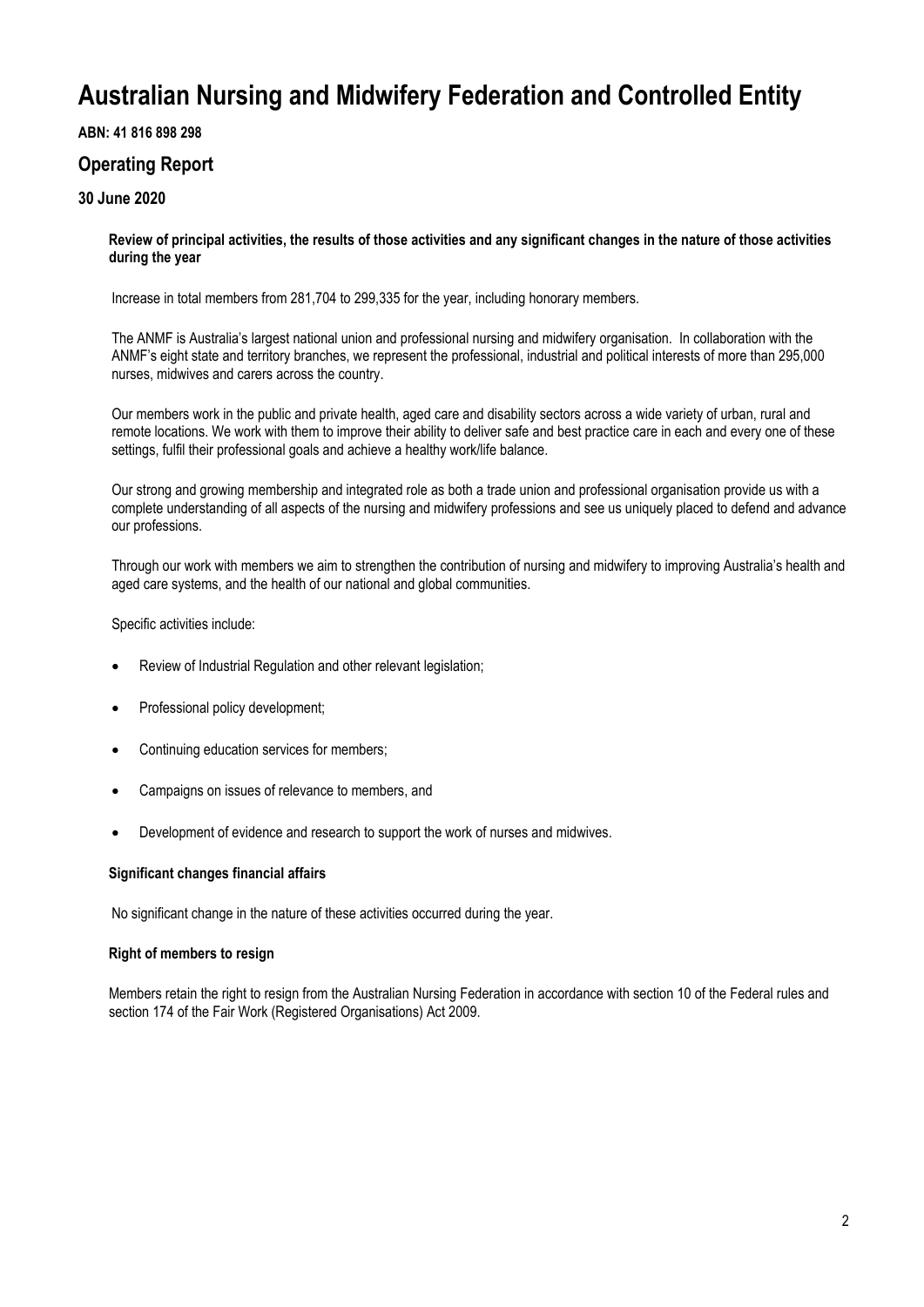## **ABN: 41 816 898 298**

## **Operating Report**

## **30 June 2020**

**Officers or members who are superannuation fund trustee(s) (include position details) or director of a company that is a superannuation fund trustee where being a member or officer of a registered organisation is a criterion for them holding such position**

| Name                              | <b>Employee</b> | <b>Officer</b> | <b>Entity</b>                                   | Principal activity of the<br>entity | <b>ANMF</b><br>appointment                                                                         |
|-----------------------------------|-----------------|----------------|-------------------------------------------------|-------------------------------------|----------------------------------------------------------------------------------------------------|
| Lori-Anne Sharp                   | No              | Yes            | <b>HESTA Super Fund</b>                         | Superannuation Fund                 | <b>Assistant Federal</b><br>Secretary                                                              |
| Anna Claude                       | Yes             | lNo.           | <b>HESTA Super Fund</b>                         | <b>Superannuation Fund</b>          | Manager, Strategic<br>Industrial and<br><b>Bargaining Team</b><br>(ANMF New South<br>Wales Branch) |
| Elizabeth Mohle                   | No              | Yes            | Q Super Superannuation Fund Superannuation Fund |                                     | <b>ANMF Queensland</b><br><b>Branch Secretary</b>                                                  |
| Paula (PIP)<br>Carew <sup>®</sup> | No              | Yes            | <b>First State Super</b>                        | <b>Superannuation Fund</b>          | <b>ANMF</b> Victorian<br><b>Branch Assistant</b><br>Secretary                                      |

### **Number of members**

The number of members (including Branch members) at the end of the financial year was 299,335 (2019: 281,704).

Number of employees

The total number of full time equivalent employees employed with the Australian Nursing and Midwifery Federation Federal Office at the end of the financial year was 22 (2019: 23).

Signature of designated officer: .......................................................................................................................

Name and title of designated officer: ......... Annie Butler, Federal Secretary

Dated this .............................. day of .............................. 2020 14 October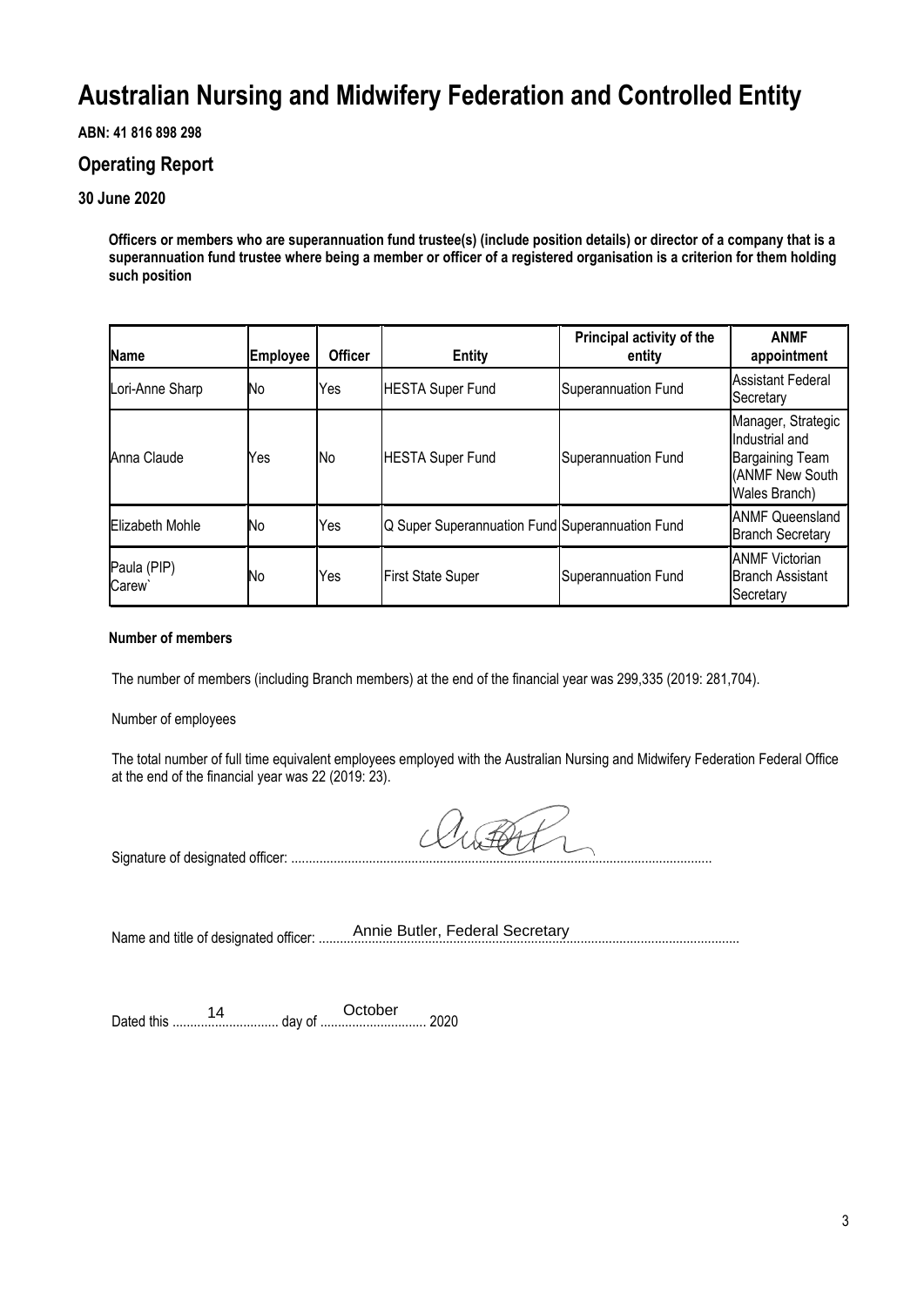The committee of management presents the expenditure report as required under subsection 255(2A) on the reporting unit for the year ended 30 June 2020.





Signature of designated officer: .................... Name and title of designated officer: ....................................................................................... Annie Butler, Federal Secretary Dated: ....................................................................................................................................... 14 October 2020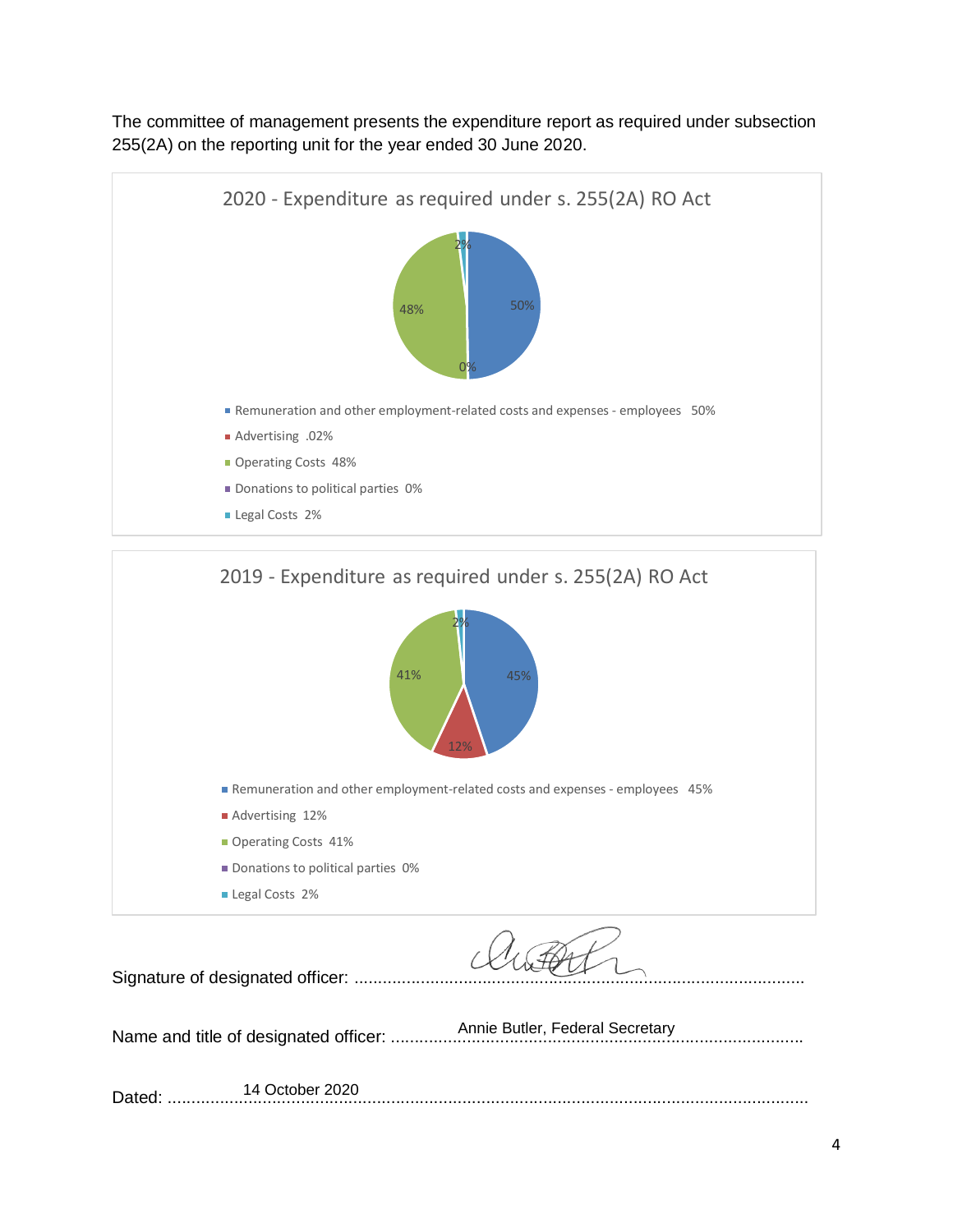## **ABN: 41 816 898 298**

# **Consolidated Statement of Profit or Loss and Other Comprehensive Income**

## **For the Year Ended 30 June 2020**

|                                                                                                                                   |             | 2020          | 2019        |
|-----------------------------------------------------------------------------------------------------------------------------------|-------------|---------------|-------------|
|                                                                                                                                   | <b>Note</b> | \$            | \$          |
| Income                                                                                                                            | 2           | 7,705,207     | 7,905,793   |
| Employee benefits expense                                                                                                         | 3(a)        | (3, 393, 079) | (3,390,446) |
| Administration expenses                                                                                                           |             | (304, 830)    | (326, 757)  |
| Campaign expenses                                                                                                                 |             | (11, 878)     | (935, 377)  |
| Postage expenses                                                                                                                  |             | (551, 932)    | (512, 892)  |
| Australian Nursing and Midwifery Journal production expenses                                                                      |             | (423, 750)    | (349, 699)  |
| Affiliation fees                                                                                                                  | 3(b)        | (1, 338, 399) | (1,241,801) |
| Consultancy expenses                                                                                                              |             | (287, 896)    | (217, 702)  |
| Travel expenses                                                                                                                   |             | (121, 895)    | (120, 257)  |
| Legal expenses                                                                                                                    | 3(c)        | (136, 119)    | (131, 962)  |
| Depreciation and amortisation expenses                                                                                            | 3(e)        | (193, 660)    | (158, 838)  |
| Expenses relating to leases of low-value assets                                                                                   |             | (15, 444)     | (15, 444)   |
| Website expenses                                                                                                                  |             | (26, 715)     | (27, 782)   |
| Conference expenses                                                                                                               |             | (261, 926)    | (12,040)    |
| Accounting and audit fees                                                                                                         |             | (30, 770)     | (39, 118)   |
| Occupancy expenses                                                                                                                |             | (113, 880)    | (116, 715)  |
| Finance costs                                                                                                                     |             | (168)         | (396)       |
| Meeting expenses                                                                                                                  |             | (34, 522)     | (72, 820)   |
| Grants and donations                                                                                                              | 3(d)        | (3, 300)      | (5, 291)    |
| Insurance                                                                                                                         |             | (38, 864)     | (39,030)    |
| Project expenses                                                                                                                  |             | (19, 251)     | (45,002)    |
| Continuing Professional Education expenses                                                                                        |             | (81, 393)     | (65, 365)   |
| National Aged Care Alliance expenses                                                                                              |             | (2, 473)      | (4,646)     |
| South Pacific Nurses Forum expenses                                                                                               |             |               | (9,714)     |
| Other expenses                                                                                                                    |             | (5,891)       | (35, 139)   |
| Surplus for the year                                                                                                              |             | 307,172       | 31,560      |
| Other comprehensive income:<br>Items that will be reclassified subsequently to profit or loss when<br>specific conditions are met |             |               |             |
| Items that will not be reclassified subsequently to profit or loss<br>Net gain on revaluation of land and building                |             | 1,676,370     |             |
| Other comprehensive income for the year                                                                                           |             | 1,676,370     |             |
| Total comprehensive income for the year                                                                                           |             | 1,983,542     | 31,560      |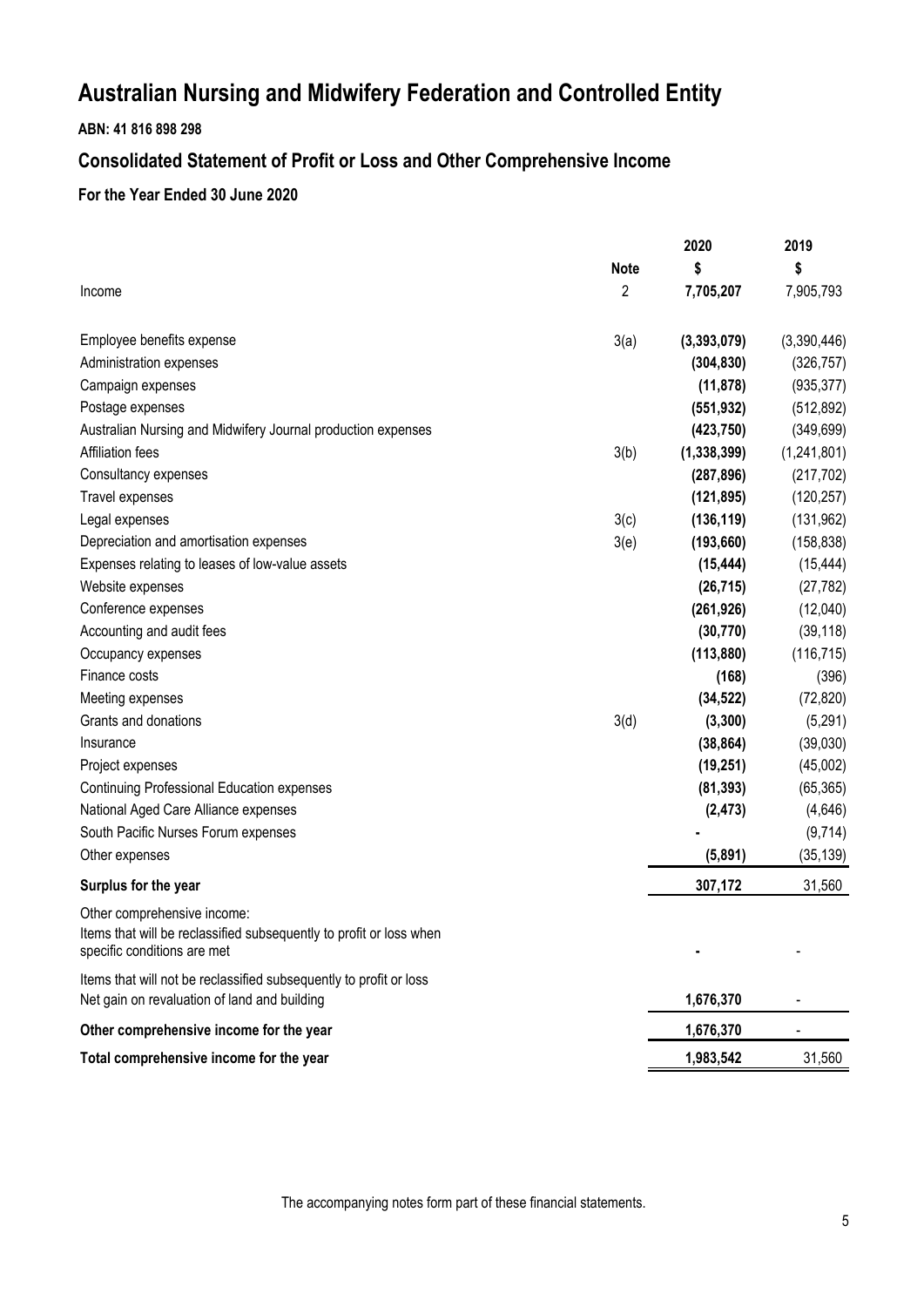**ABN: 41 816 898 298**

# **Consolidated Statement of Financial Position**

**As at 30 June 2020**

|                                                                                                                                                         |                | 2020                          | 2019                          |
|---------------------------------------------------------------------------------------------------------------------------------------------------------|----------------|-------------------------------|-------------------------------|
|                                                                                                                                                         | <b>Note</b>    | \$                            | \$                            |
| <b>ASSETS</b>                                                                                                                                           |                |                               |                               |
| <b>CURRENT ASSETS</b>                                                                                                                                   |                |                               |                               |
| Cash and cash equivalents                                                                                                                               | 4              | 1,656,102                     | 975,349                       |
| Trade and other receivables                                                                                                                             | 5              | 266,479                       | 496,734                       |
| Other financial assets                                                                                                                                  | 6              | 34,189                        | 33,722                        |
| Other assets                                                                                                                                            | $\overline{7}$ | 100,560                       | 117,159                       |
| TOTAL CURRENT ASSETS                                                                                                                                    |                | 2,057,330                     | 1,622,964                     |
| NON-CURRENT ASSETS                                                                                                                                      |                |                               |                               |
| Property, plant and equipment                                                                                                                           | 8              | 4,791,853                     | 3,185,880                     |
| Intangible assets                                                                                                                                       | 9              | 51,136                        | 53,972                        |
| TOTAL NON-CURRENT ASSETS                                                                                                                                |                | 4,842,989                     | 3,239,852                     |
| <b>TOTAL ASSETS</b>                                                                                                                                     |                | 6,900,319                     | 4,862,816                     |
| <b>LIABILITIES</b><br><b>CURRENT LIABILITIES</b><br>Trade and other payables<br>Short-term provisions<br>Other liabilities<br>TOTAL CURRENT LIABILITIES | 10<br>12<br>13 | 507,332<br>964,166<br>139,935 | 476,398<br>949,825<br>127,635 |
|                                                                                                                                                         |                | 1,611,433                     | 1,553,858                     |
| NON-CURRENT LIABILITIES<br>Borrowings<br>Long-term provisions<br>TOTAL NON-CURRENT LIABILITIES                                                          | 11<br>12       | 38,083                        | 9,008<br>32,689               |
| <b>TOTAL LIABILITIES</b>                                                                                                                                |                | 38,083                        | 41,697                        |
| <b>NET ASSETS</b>                                                                                                                                       |                | 1,649,516                     | 1,595,555                     |
|                                                                                                                                                         |                | 5,250,803                     | 3,267,261                     |
| <b>EQUITY</b><br>Retained earnings<br>Asset revaluation reserve                                                                                         |                | 1,820,583<br>3,430,220        | 1,513,411<br>1,753,850        |
| <b>TOTAL EQUITY</b>                                                                                                                                     |                | 5,250,803                     | 3,267,261                     |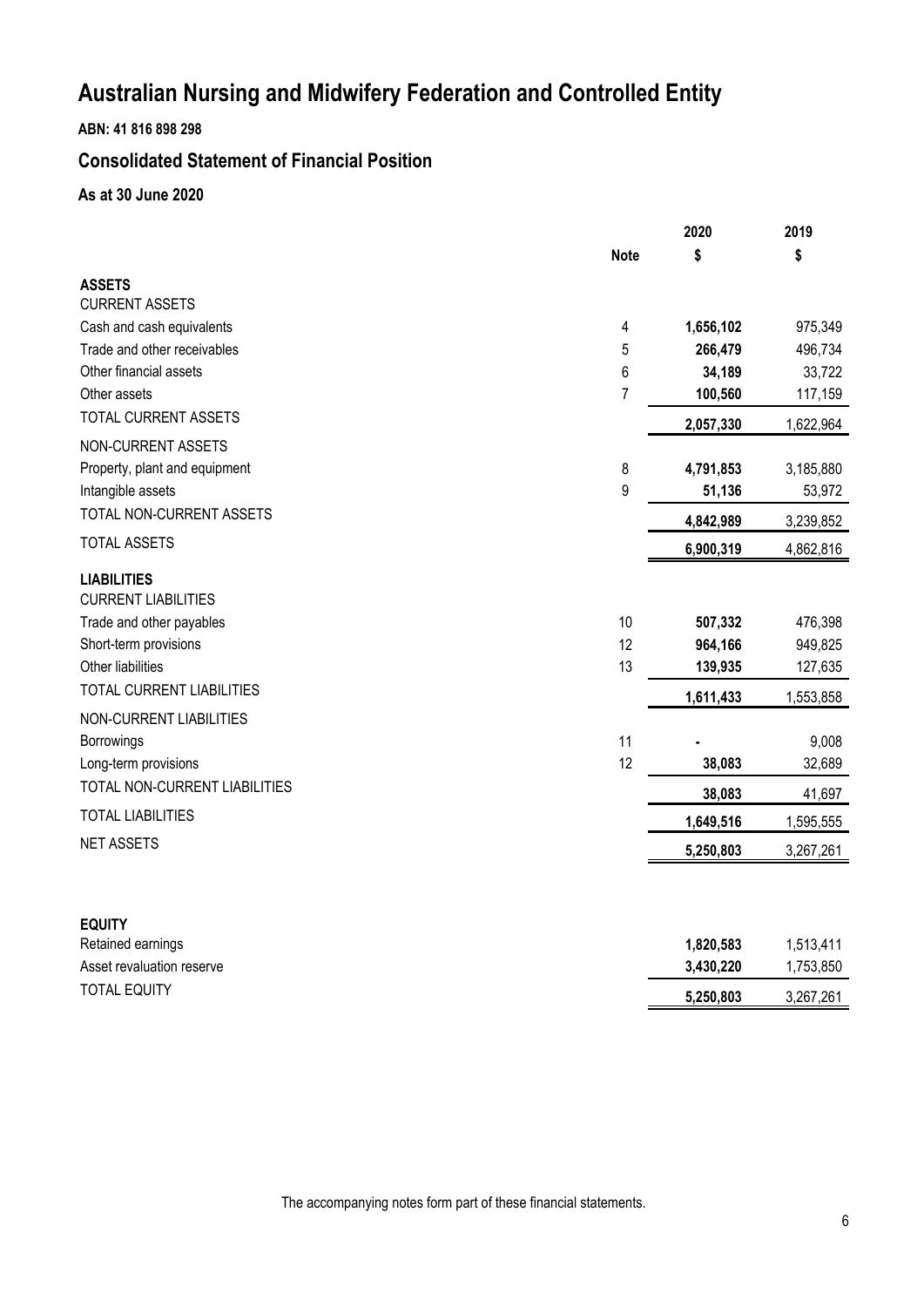## **ABN: 41 816 898 298**

# **Consolidated Statement of Changes in Equity**

## **For the Year Ended 30 June 2020**

# **2020**

|                         | Asset<br><b>Retained</b><br><b>Realisation</b><br>Earnings<br><b>Reserve</b> |           | Total     |
|-------------------------|------------------------------------------------------------------------------|-----------|-----------|
|                         |                                                                              |           | \$        |
| Balance at 1 July 2019  | 1,513,411                                                                    | 1,753,850 | 3,267,261 |
| Surplus for the year    | 307,172                                                                      |           | 307,172   |
| Revaluation increment   | $\blacksquare$                                                               | 1,676,370 | 1,676,370 |
| Balance at 30 June 2020 | 1,820,583                                                                    | 3,430,220 | 5,250,803 |

# **2019**

|                         | <b>Retained</b><br><b>Earnings</b> |                          | Total     |
|-------------------------|------------------------------------|--------------------------|-----------|
|                         |                                    |                          | S         |
| Balance at 1 July 2018  | 1,481,851                          | 1,753,850                | 3,235,701 |
| Surplus for the year    | 31,560                             | $\overline{\phantom{0}}$ | 31,560    |
| Balance at 30 June 2019 | 1,513,411                          | 1,753,850                | 3,267,261 |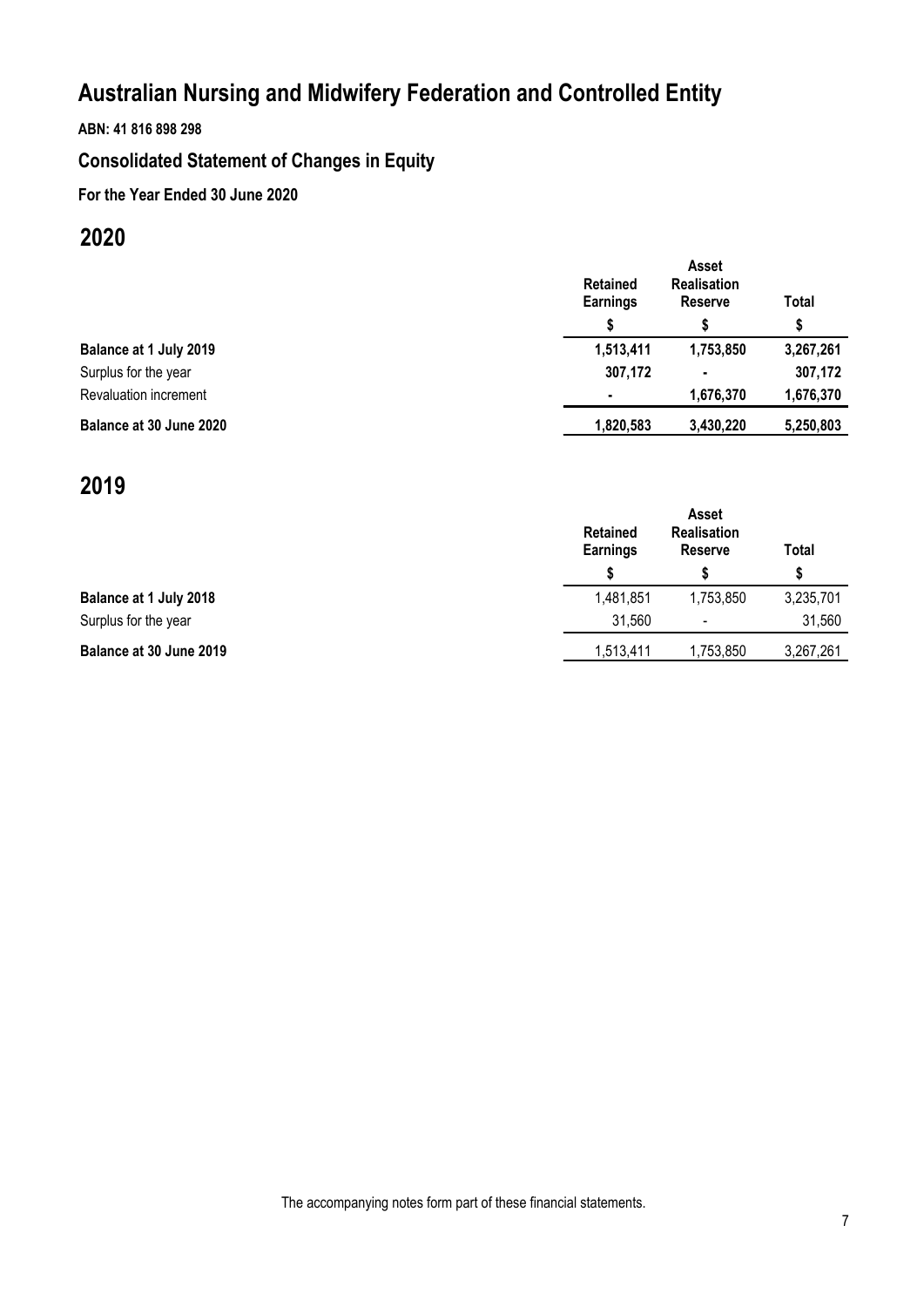## **ABN: 41 816 898 298**

## **Consolidated Statement of Cash Flows**

## **For the Year Ended 30 June 2020**

|                                                           |             | 2020        | 2019        |
|-----------------------------------------------------------|-------------|-------------|-------------|
|                                                           | <b>Note</b> | \$          | \$          |
| <b>CASH FLOWS FROM OPERATING ACTIVITIES:</b>              |             |             |             |
| Receipts from members, branches and others                |             | 9,735,469   | 9,609,166   |
| Grants received                                           |             | 58,000      | 56,000      |
| Interest received                                         |             | 874         | 2,212       |
| Payments to suppliers and employees                       |             | (8,983,687) | (9,383,684) |
| Finance costs                                             |             |             | (396)       |
| Net cash provided by (used in) operating activities       | 15(b)       | 810,656     | 283,298     |
| <b>CASH FLOWS FROM INVESTING ACTIVITIES:</b>              |             |             |             |
| Redemption (placement) of term deposits                   |             | (467)       | (498)       |
| Payments for intangibles                                  |             | (50,000)    | (8, 555)    |
| Acquisition of property, plant and equipment              |             | (70, 428)   | (51, 249)   |
| Proceeds from sale of property, plant and equipment       |             |             | 17,728      |
| Net cash used by investing activities                     |             | (120, 895)  | (42, 574)   |
|                                                           |             |             |             |
| <b>CASH FLOWS FROM FINANCING ACTIVITIES:</b>              |             |             |             |
| Advancement/(Repayment) of borrowings                     |             | (9,008)     | 3,645       |
| Net cash used by financing activities                     |             | (9,008)     | 3,645       |
| Net increase (decrease) in cash and cash equivalents held |             | 680,753     | 244,369     |
| Cash and cash equivalents at beginning of year            |             | 975,349     | 730,980     |
| Cash and cash equivalents at end of financial year        | 4           | 1,656,102   | 975,349     |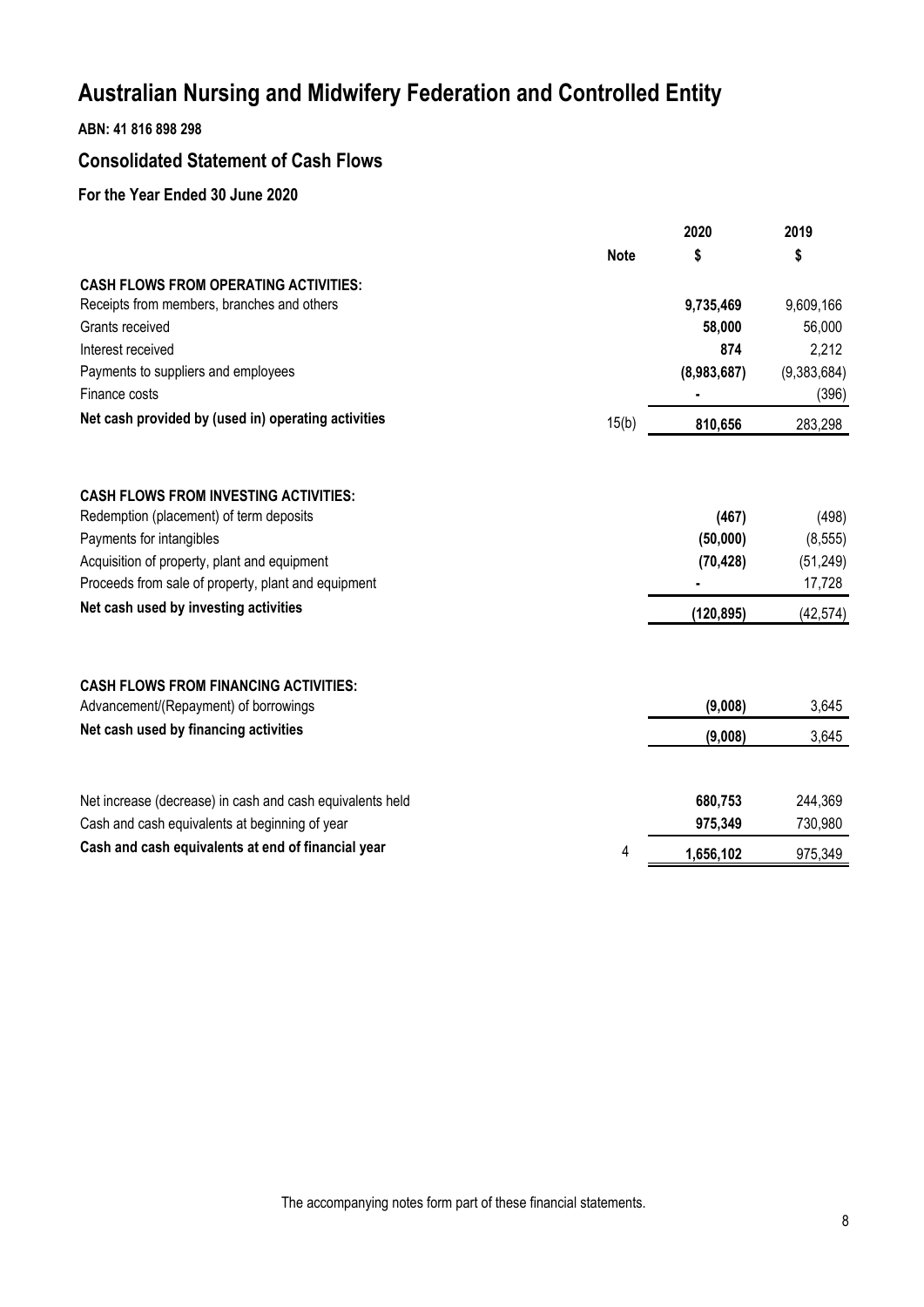## **ABN: 41 816 898 298**

## **Notes to the Financial Statements**

## **For the Year Ended 30 June 2020**

The financial report includes the consolidated financial statements and notes of Australian Nursing and Midwifery Federation and Controlled Entity (the Group), incorporated and domiciled in Australia.

### **1 Summary of Significant Accounting Policies**

#### **(a) Basis of preparation**

The financial statements are general purpose financial statements and have been prepared in accordance with Australian Accounting Standards and Interpretations issued by the Australian Accounting Standards Board (AASB) that apply for the reporting period and the Fair Work (Registered Organisation) Act 2009. For the purpose of preparing the general purpose financial statements, the Australian Nursing and Midwifery Federation and Controlled Entity is a not-for-profit entity for financial reporting purposes under Australian Accounting Standards.

The financial statements have been prepared on an accrual basis and in accordance with the historical cost, except for certain assets and liabilities measured at fair value, as explained in the accounting policies below. Historical cost is generally based on the fair values of the consideration given in exchange for assets. The financial statements are presented in Australian dollars.

The financial statements were authorised for issue on the same date the statement by the Federal Council was signed.

#### **(b) Comparative figures**

When required by Accounting Standards, comparative figures have been adjusted to conform to changes in presentation for the current financial year.

### **(c) Principles of Consolidation**

The consolidated financial statements comprise the financial statements of the federal office and its controlled entity as of 30 June 2020. The Parent controls an entity if it is exposed, or has rights, to variable returns from its involvement with the controlled entity and has the ability to affect those returns through its power over the controlled entity. The controlled entity has a reporting date of 30 June.

All transactions and balances between Group entities are eliminated on consolidation, including unrealised gains and losses on transactions between Group entities. Amounts reported in the financial statements of controlled entity has been adjusted where necessary to ensure consistency with the accounting policies adopted by the Group.

Australian Nursing and Midwifery Federation (the Federal office) is the parent entity, which exercises control over the National Enrolled Nurse Association (NENA). All intra-group transactions, balances, income and expenses are eliminated in full on consolidation

Further disclosure is contained in Note 19 to the financial statements.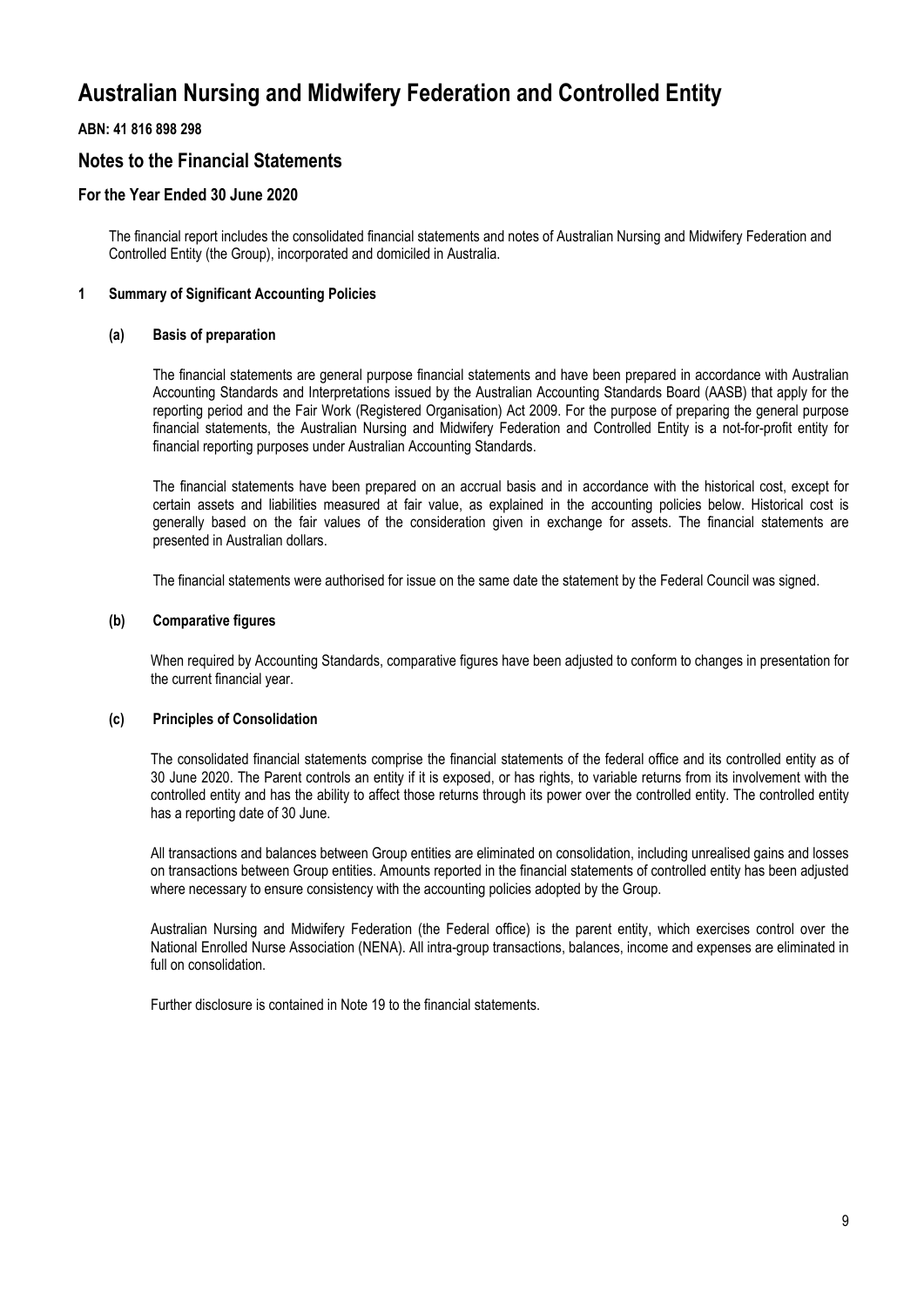**ABN: 41 816 898 298**

## **Notes to the Financial Statements**

## **For the Year Ended 30 June 2020**

### **1 Summary of Significant Accounting Policies**

**(d) Adoption of new Australian Accounting Standards**

#### **Impact on adoption of AASB 15 Revenue from Contracts with Customers (AASB 15) and AASB 1058 Income of Notfor-Profit Entities (AASB 1058)**

AASB 15 Revenue from Contracts with Customers supersedes AASB 111 Construction Contracts, AASB 118 Revenue and related Interpretations and it applies, with limited exceptions, to all revenue arising from contracts with its customers.

AASB 15 establishes a five-step model to account for revenue arising from contracts with customers and requires that revenue be recognised at an amount that reflects the consideration to which an entity expects to be entitled in exchange for transferring goods or services to a customer. AASB 15 also includes implementation guidance to assist not-for-profit entities to determine whether particular transactions, or components thereof, are contracts with customers. If a transaction is outside the scope of AASB 15, the recognition and measurement of income arising from the transaction may instead be specified by another Standard, for example AASB 1058 Income of Not-for-Profit Entities.

AASB 1058 replaces the income recognition requirements in AASB 1004 Contributions that had previously applied to the Group. AASB 1058 provides a more comprehensive model for accounting for income of not-for-profit entities and specifies that:

- the timing of revenue or income recognition will depend on whether a performance obligation is identified or a liability is recognised;
- not-for-profit lessees can elect to recognise assets, including leases provided at significantly less than fair value, at their fair value; and
- all not-for-profit entities can elect to recognise volunteer services at fair value if the fair value of those services can be reliably measured.

The Group adopted AASB 15 and AASB 1058 using the modified retrospective method of adoption, with the date of initial application of 1 July 2019. The Group has not made any adjustment to opening retained earnings at the date of initial application, i.e., 1 July 2019. Consequently, the comparative information presented has not been restated and continues to be reported under the previous standards on revenue and income recognition.

The adoption of AASB 15 and AASB 1058 did not have a material impact on the Group's financial statements

#### **Impact on adoption of AASB 16 Leases**

AASB 16 Leases supersedes AASB 117 Leases, Interpretation 4 Determining whether an Arrangement contains a Lease, Interpretation 115 Operating Leases—Incentives and Interpretation 127 Evaluating the Substance of Transactions Involving the Legal Form of a Lease. The standard sets out the principles for the recognition, measurement, presentation and disclosure of leases and requires lessees to recognise most leases on the balance sheet.

Lessor accounting under AASB 16 is substantially unchanged from AASB 117. Lessors will continue to classify leases as either operating or finance leases using similar principles as in AASB 117. Therefore, AASB 16 does not have an impact for leases where the Group is the lessor.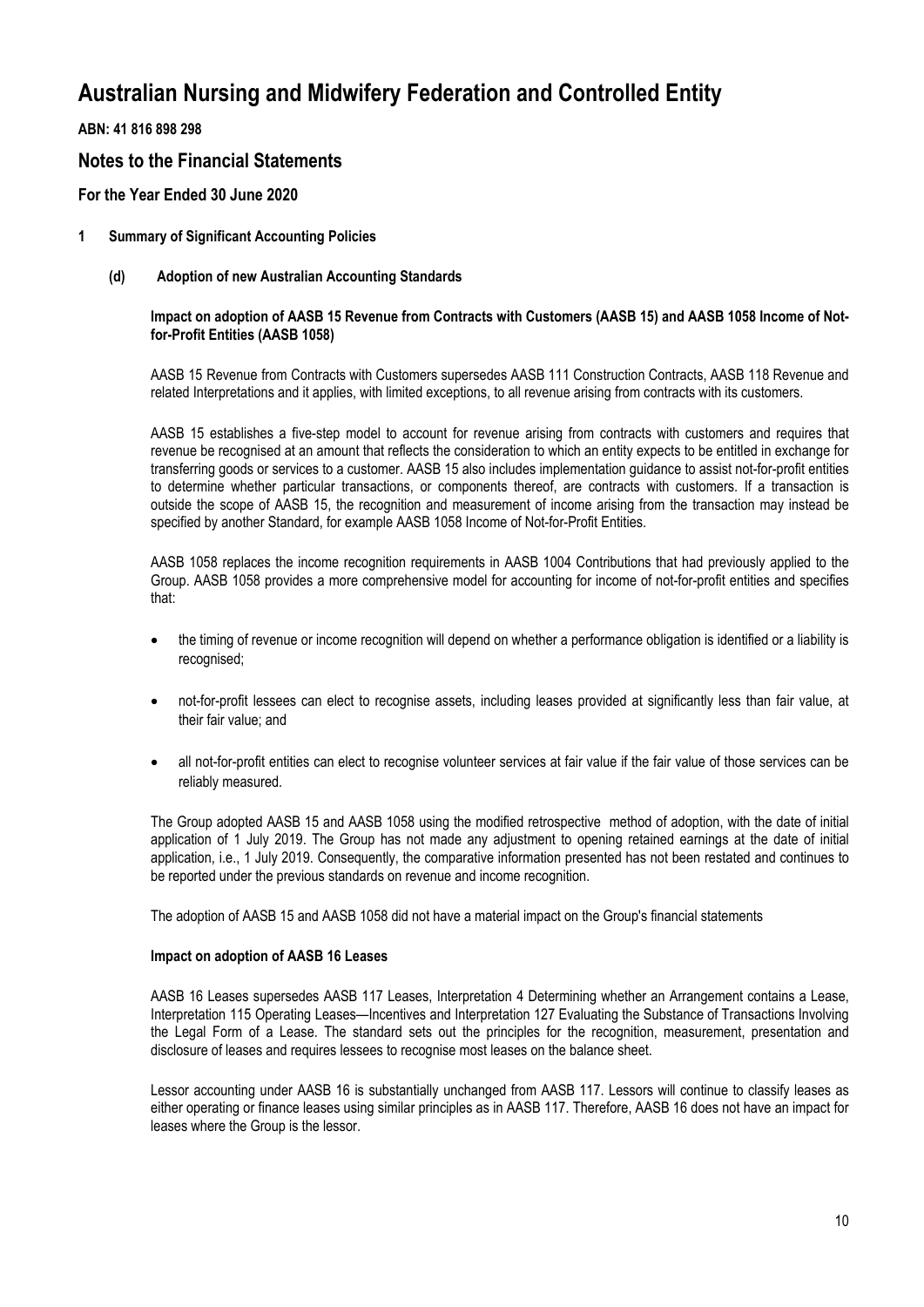**ABN: 41 816 898 298**

## **Notes to the Financial Statements**

## **For the Year Ended 30 June 2020**

### **1 Summary of Significant Accounting Policies**

#### **(d) Adoption of new Australian Accounting Standards**

The Group has adopted AASB 16 using the retrospective method.

The Group has lease contracts for office equipment only. Before the adoption of AASB 16, the Group classified each of its leases (as lessee) at the inception date as either a finance lease or an operating lease.

Upon adoption of AASB 16, the Group applied a single recognition and measurement approach for all leases except for short-term leases and leases of low-value assets. Refer to Note l Leases for the accounting policy beginning 1 July 2019.

The Group did not have finance leases in previous years.

#### **Leases previously accounted for as operating leases**

The Group recognised right-of-use assets and lease liabilities for those leases previously classified as operating leases, except for short-term leases and leases of low-value assets.

The Group only has leases of low value assets, as such, no right-of-use assets and lease liabilities have been recognised. Expenses relating to leases of low value assets have been disclosed in the consolidated statement of profit or loss and other comprehensive income.

#### **Reporting unit as a lessor**

The Group is not required to make any adjustments on transition to AASB 16 where it is a lessor.

#### **(e) Property, plant and equipment**

#### **Property**

Freehold land and buildings are carried at their fair value (being the amount for which an asset could be exchanged between knowledgeable, willing parties in an arm's length transaction), based on periodic valuations by external independent valuers, less accumulated depreciation for buildings.

Increases in the carrying amount arising on revaluation of land and buildings are credited to a revaluation surplus in equity. Decreases that offset previous increases of the same asset are recognised against revaluation surplus directly in equity. All other decreases are recognised in profit or loss.

Any accumulated depreciation at the date of revaluation is eliminated against the gross carrying amount of the asset and the net amount is restated to the revalued amount of the asset.

#### **Plant and equipment**

Plant and equipment are measured on the cost basis and are therefore carried at cost less accumulated depreciation and any accumulated impairment losses.

The carrying amount of plant and equipment is reviewed annually by councillors to ensure it is not in excess of the recoverable amount from these assets. The recoverable amount is assessed on the basis of depreciated replacement cost.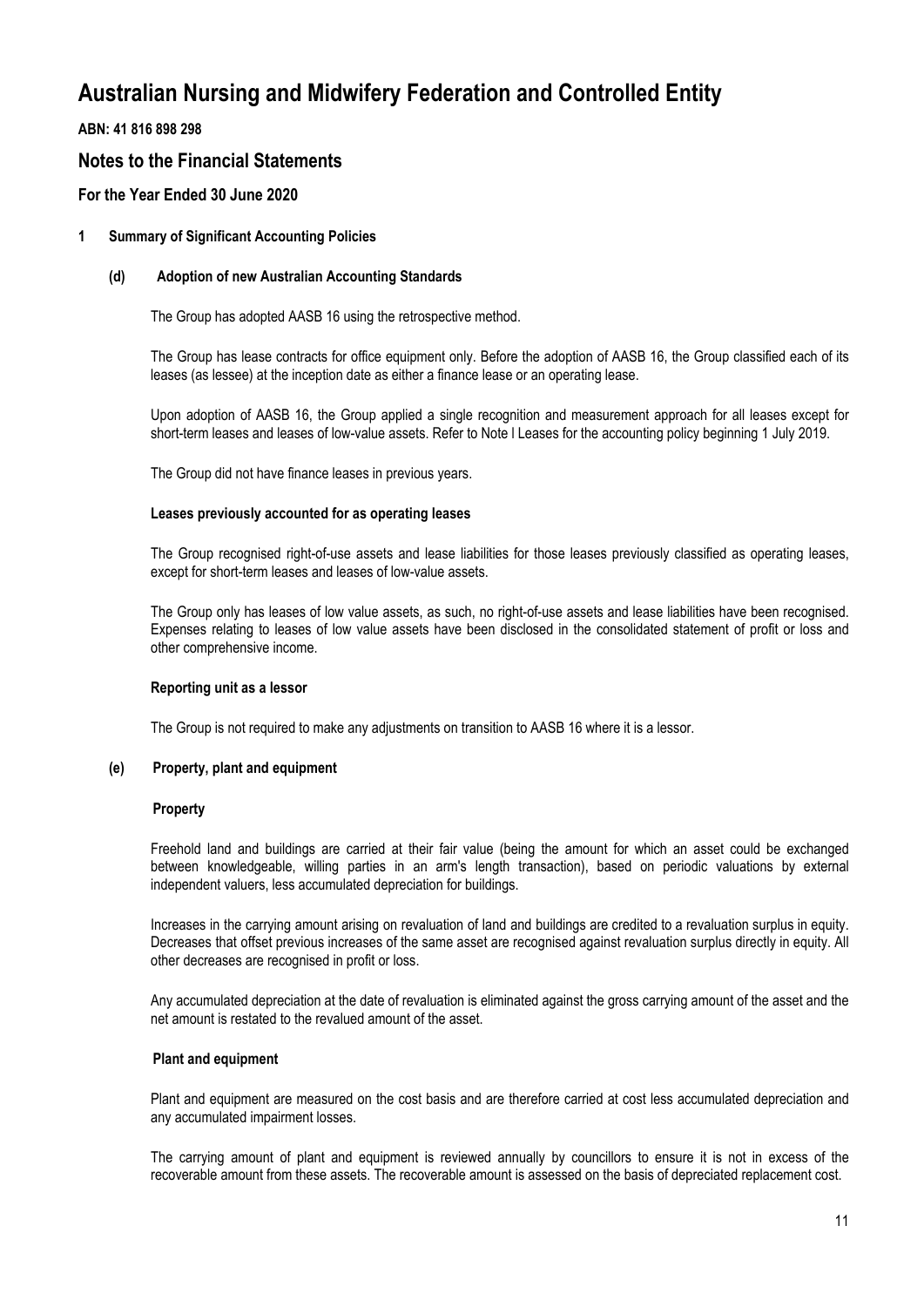## **ABN: 41 816 898 298**

## **Notes to the Financial Statements**

## **For the Year Ended 30 June 2020**

### **1 Summary of Significant Accounting Policies**

#### **(e) Property, plant and equipment**

#### **Depreciation**

The depreciable amount of all fixed assets including buildings and capitalised leased assets, but excluding freehold land, is depreciated on a straight-line basis over the asset's useful life to the Group commencing from the time the asset is held ready for use. Leasehold improvements are depreciated over the shorter of either the unexpired period of the lease or the estimated useful lives of the improvements. Land is not depreciated.

The depreciation rates used for each class of depreciable assets are:

| <b>Depreciation Rate</b> |
|--------------------------|
| 2%                       |
| 15%-33%                  |
| 20%                      |
| 10%                      |
|                          |

The residual values of assets, depreciation methods and useful lives are reviewed, and adjusted if appropriate, at the end of each reporting period.

The carrying amount of each asset is written down immediately to its recoverable amount if the asset's carrying amount is greater than its estimated recoverable amount.

Gains and losses on disposals are determined by comparing proceeds with the carrying amount. These gains or losses are included in the statement of profit or loss.

#### **(f) Financial instruments**

#### **Financial Assets**

#### **Initial recognition and measurement**

Financial assets are classified, at initial recognition, and subsequently measured at amortised cost, fair value through other comprehensive income (OCI), or fair value through profit or loss

The classification of financial assets at initial recognition depends on the financial asset's contractual cash flow characteristics and the group business model for managing them. With the exception of trade receivables that do not contain a significant financing component, the group initially measures a financial asset at its fair value plus, in the case of a financial asset not at fair value through profit or loss, transaction costs.

In order for a financial asset to be classified and measured at amortised cost or fair value through OCI, it needs to give rise to cash flows that are 'solely payments of principal and interest' (**SPPI**) on the principal amount outstanding. This assessment is referred to as the SPPI test and is performed at an instrument level.

The group's business model for managing financial assets refers to how it manages its financial assets in order to generate cash flows. The business model determines whether cash flows will result from collecting contractual cash flows, selling the financial assets, or both.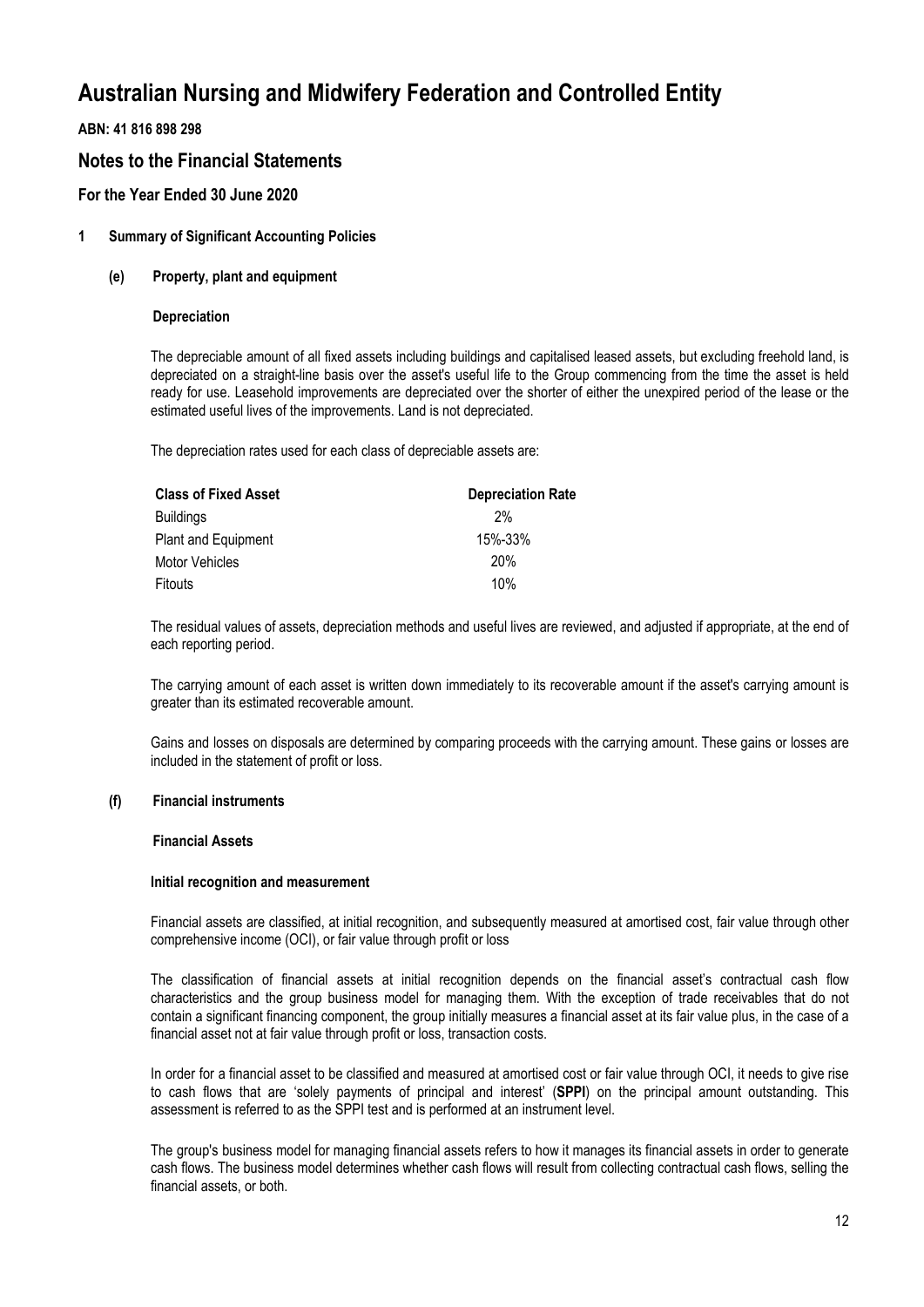**ABN: 41 816 898 298**

## **Notes to the Financial Statements**

## **For the Year Ended 30 June 2020**

### **1 Summary of Significant Accounting Policies**

### **(f) Financial instruments**

### **Financial Assets**

Purchases or sales of financial assets that require delivery of assets within a time frame established by regulation or convention in the market place (regular way trades) are recognised on the trade date, i.e., the date that the Group commits to purchase or sell the asset.

#### **Subsequent measurement**

For purposes of subsequent measurement, financial assets are classified in five categories:

- Financial assets at amortised cost
- Financial assets at fair value through other comprehensive income
- Investments in equity instruments designated at fair value through other comprehensive income
- Financial assets at fair value through profit or loss
- Financial assets designated at fair value through profit or loss

#### *Financial assets at amortised cost*

The group measures financial assets at amortised cost if both of the following conditions are met:

- The financial asset is held within a business model with the objective to hold financial assets in order to collect contractual cash flows and
- The contractual terms of the financial asset give rise on specified dates to cash flows that are solely payments of principal and interest on the principal amount outstanding

Financial assets at amortised cost are subsequently measured using the effective interest (**EIR**) method and are subject to impairment. Gains and losses are recognised in profit or loss when the asset is derecognised, modified or impaired.

The group's financial assets at amortised cost includes trade receivables and loans to related parties.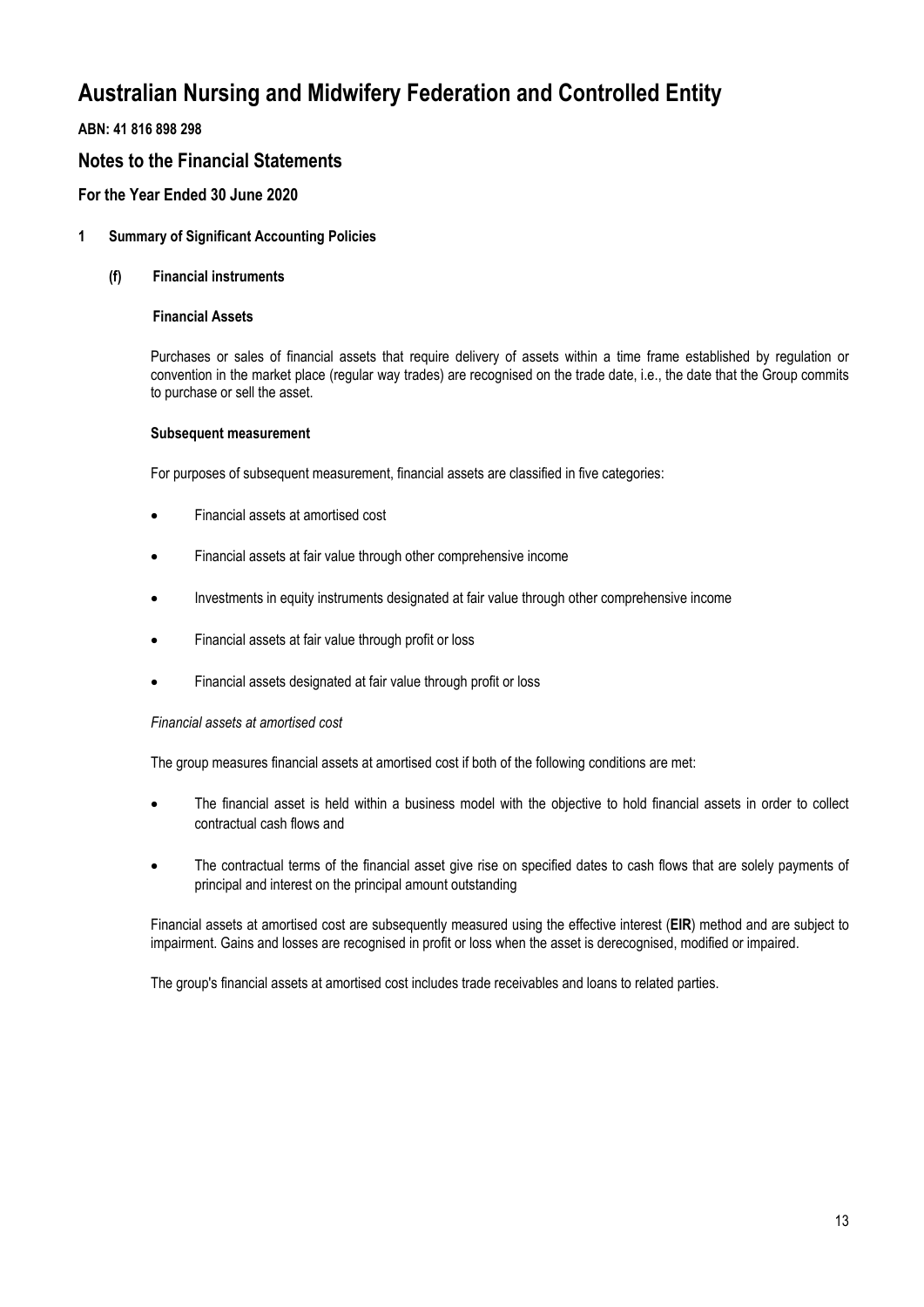**ABN: 41 816 898 298**

## **Notes to the Financial Statements**

**For the Year Ended 30 June 2020**

- **1 Summary of Significant Accounting Policies**
	- **(f) Financial instruments**

**Financial Assets**

**Derecognition** 

A financial asset is derecognised when:

- The rights to receive cash flows from the asset have expired or
- The group has transferred its rights to receive cash flows from the asset or has assumed an obligation to pay the received cash flows in full without material delay to a third party under a 'pass-through' arrangement; and either:
- (a) the group has transferred substantially all the risks and rewards of the asset, or
- (b) the group has neither transferred nor retained substantially all the risks and rewards of the asset, but has transferred control of the asset.

When the group has transferred its rights to receive cash flows from an asset or has entered into a pass-through arrangement, it evaluates if, and to what extent, it has retained the risks and rewards of ownership.

When it has neither transferred nor retained substantially all of the risks and rewards of the asset, nor transferred control of the asset, the group continues to recognise the transferred asset to the extent of its continuing involvement together with associated liability.

### **Offsetting**

Financial assets and financial liabilities are offset and the net amount is reported in the statement of financial position if there is a currently enforceable legal right to offset the recognised amounts and there is an intention to settle on a net basis, to realise the assets and settle the liabilities simultaneously.

#### Impairment - Trade receivables

For trade receivables that do not have a significant financing component, the group applies a simplified approach in calculating expected credit losses (**ECLs**) which requires lifetime expected credit losses to be recognised from initial recognition of the receivables.

Therefore, the group does not track changes in credit risk, but instead recognises a loss allowance based on lifetime ECLs at each reporting date. The group has established a provision matrix that is based on its historical credit loss experience, adjusted for forward-looking factors specific to the debtors and the economic environment.

### **Financial liabilities**

The Group measures all financial liabilities initially at fair value less transaction costs, subsequently financial liabilities are measured at amortised cost using the effective interest rate method.

The financial liabilities of the Group comprise trade payables, bank and other loans and finance lease liabilities.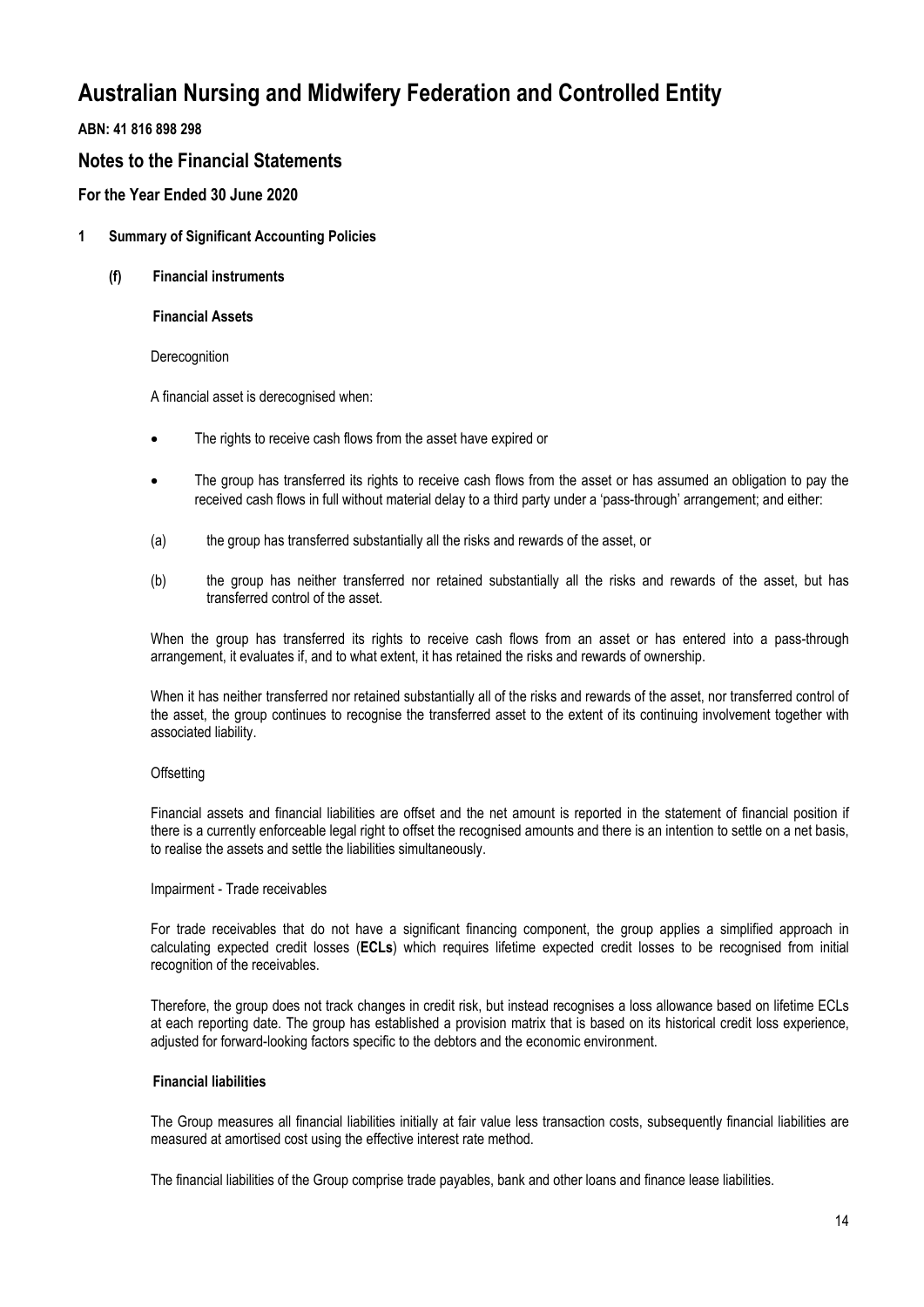**ABN: 41 816 898 298**

## **Notes to the Financial Statements**

**For the Year Ended 30 June 2020**

### **1 Summary of Significant Accounting Policies**

**(f) Financial instruments**

**Financial liabilities** 

Initial recognition and measurement

Financial liabilities are classified, at initial recognition, at amortised cost unless or at fair value through profit or loss.

All financial liabilities are recognised initially at fair value and, in the case of financial liabilities at amortised cost, net of directly attributable transaction costs.

The group's financial liabilities include trade and other payables.

#### **Derecognition**

A financial liability is derecognised when the obligation under the liability is discharged or cancelled or expires. When an existing financial liability is replaced by another from the same lender on substantially different terms, or the terms of an existing liability are substantially modified, such an exchange or modification is treated as the derecognition of the original liability and the recognition of a new liability. The difference in the respective carrying amounts is recognised in profit or loss.

#### **(g) Intangible Assets**

#### **Amortisation**

Amortisation is recognised in profit or loss on a straight-line basis over the estimated useful lives of intangible assets from the date that they are available for use.

Amortisation methods, useful lives and residual values are reviewed at each reporting date and adjusted if appropriate.

### **(h) Cash and cash equivalents**

Cash and cash equivalents includes cash on hand, deposits held at-call with banks, other short-term highly liquid investments with original maturity of three months or less, and bank overdrafts. Bank overdrafts are presented within current liabilities on the consolidated statement of financial position.

### **(i) Employee benefits**

Short-term employee benefits

Short-term employee benefits are benefits, other than termination benefits, that are expected to be settled wholly within twelve months after the end of the period in which the employees render the related service. Examples of such benefits include wages and salaries and non-monetary benefits. Short-term employee benefits are measured at the undiscounted amounts expected to be paid when the liabilities are settled.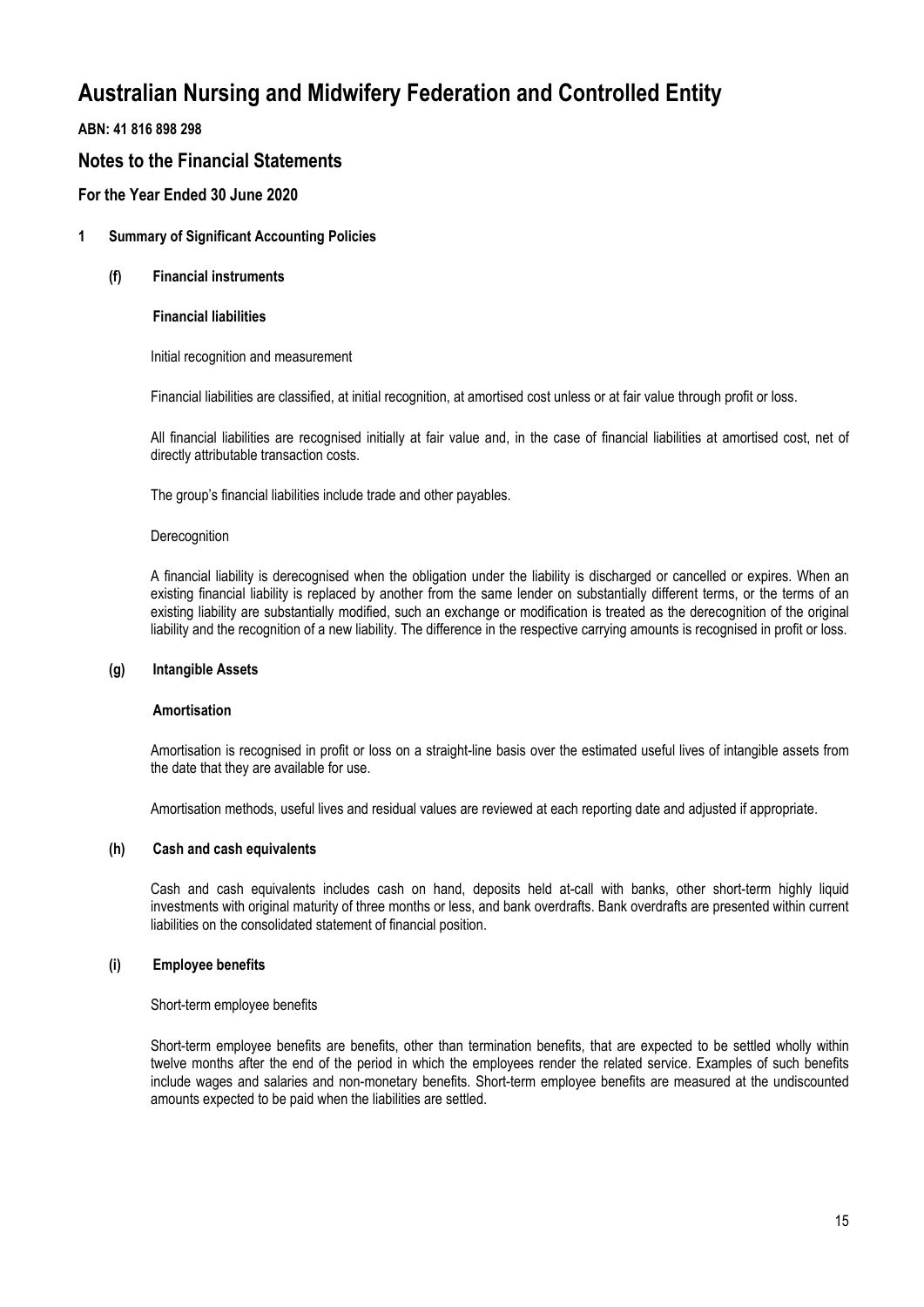**ABN: 41 816 898 298**

## **Notes to the Financial Statements**

## **For the Year Ended 30 June 2020**

### **1 Summary of Significant Accounting Policies**

#### **(i) Employee benefits**

Long-term employee benefits

The Group's liability for long service leave is included in other long term benefits as they are not expected to be settled wholly within twelve months after the end of the period in which the employees render the related service. They are measured at the present value of anticipated future wage and salary levels, experience of employee departures and periods of service, and are discounted at rates determined by reference to market yields at the end of the reporting period on high quality corporate bonds. Changes in measurement of the liability are recognised in profit and loss.

The Group presents employee benefit obligations as current liabilities in the statement of financial position if the Group does not have an unconditional right to defer settlement for at least twelve months after the reporting period, irrespective of when the actual settlement is expected to take place.

#### **(j) Income tax**

The Group is exempt from income tax under Div 50.1 of the *Income Tax Assessment Act 1997* however still has obligations for Fringe Benefit Tax (FBT) and the Goods and Services Tax (GST).

#### **(k) Goods and Services Tax (GST)**

Revenue, expenses and assets are recognised net of the amount of goods and services tax (GST), except where the amount of GST incurred is not recoverable from the Australian Taxation Office (ATO).

Receivables and payable are stated inclusive of GST.

The net amount of GST recoverable from, or payable to, the ATO is included as part of receivables or payables in the consolidated statement of financial position.

Cash flows in the consolidated statement of cash flows are included on a gross basis and the GST component of cash flows arising from investing and financing activities which is recoverable from, or payable to, the taxation authority is classified as operating cash flows.

### **(l) Leases**

At inception of a contract, the Group assesses whether a lease exists - i.e. does the contract convey the right to control the use of an identified asset for a period of time in exchange for consideration.

This involves an assessment of whether:

- The contract involves the use of an identified asset this may be explicitly or implicitly identified within the agreement. If the supplier has a substantive substitution right then there is no identified asset.
- The Group has the right to obtain substantially all of the economic benefits from the use of the asset throughout the period of use.
- The Group has the right to direct the use of the asset i.e. decision making rights in relation to changing how and for what purpose the asset is used.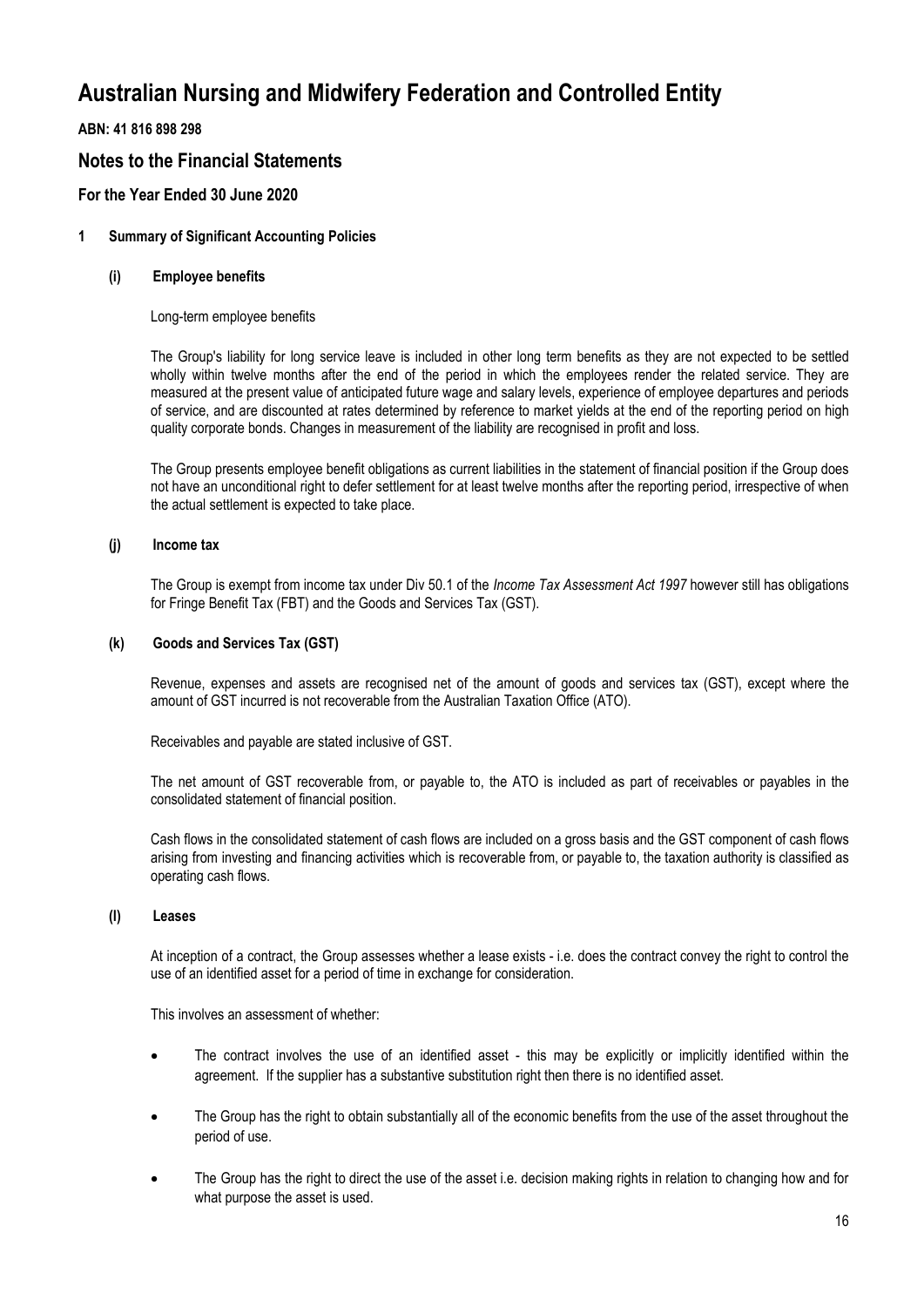**ABN: 41 816 898 298**

## **Notes to the Financial Statements**

## **For the Year Ended 30 June 2020**

### **1 Summary of Significant Accounting Policies**

**(l) Leases**

At the lease commencement, the Group recognises a right-of-use asset and associated lease liability for the lease term. The lease term includes extension periods where the Group believes it is reasonably certain that the option will be exercised.

The right-of-use asset is measured using the cost model where cost on initial recognition comprises of the lease liability, initial direct costs, prepaid lease payments, estimated cost of removal and restoration less any lease incentives received.

The right-of-use asset is depreciated over the lease term on a straight line basis and assessed for impairment in accordance with the impairment of assets accounting policy.

The lease liability is initially measured at the present value of the remaining lease payments at the commencement of the lease. The discount rate is the rate implicit in the lease, however where this cannot be readily determined then the Group's incremental borrowing rate is used.

Subsequent to initial recognition, the lease liability is measured at amortised cost using the effective interest rate method. The lease liability is remeasured whether there is a lease modification, change in estimate of the lease term or index upon which the lease payments are based (e.g. CPI) or a change in the Group's assessment of lease term.

Where the lease liability is remeasured, the right-of-use asset is adjusted to reflect the remeasurement or is recorded in profit or loss if the carrying amount of the right-of-use asset has been reduced to zero.

#### **Short-term leases and leases of low-value assets**

The Group's short-term leases are those that have a lease term of 12 months or less from the commencement. It also applies the lease of low-value assets recognition exemption to leases of photocopiers.

The Group has elected to use the exception to lease accounting for short-term leases and leases of low value assets, and the lease expense relating to these leases are recognised on a straight line basis.

#### **(m) Revenue**

The core principle of AASB 15 is that revenue is recognised on a basis that reflects the transfer of promised goods or services to customers at an amount that reflects the consideration the Group expects to receive in exchange for those goods or services. Revenue is recognised by applying a five-step model as follows:

- 1. Identify the contract with the customer
- 2. Identify the performance obligations
- 3. Determine the transaction price
- 4. Allocate the transaction price to the performance obligations
- 5. Recognise revenue as and when control of the performance obligations is transferred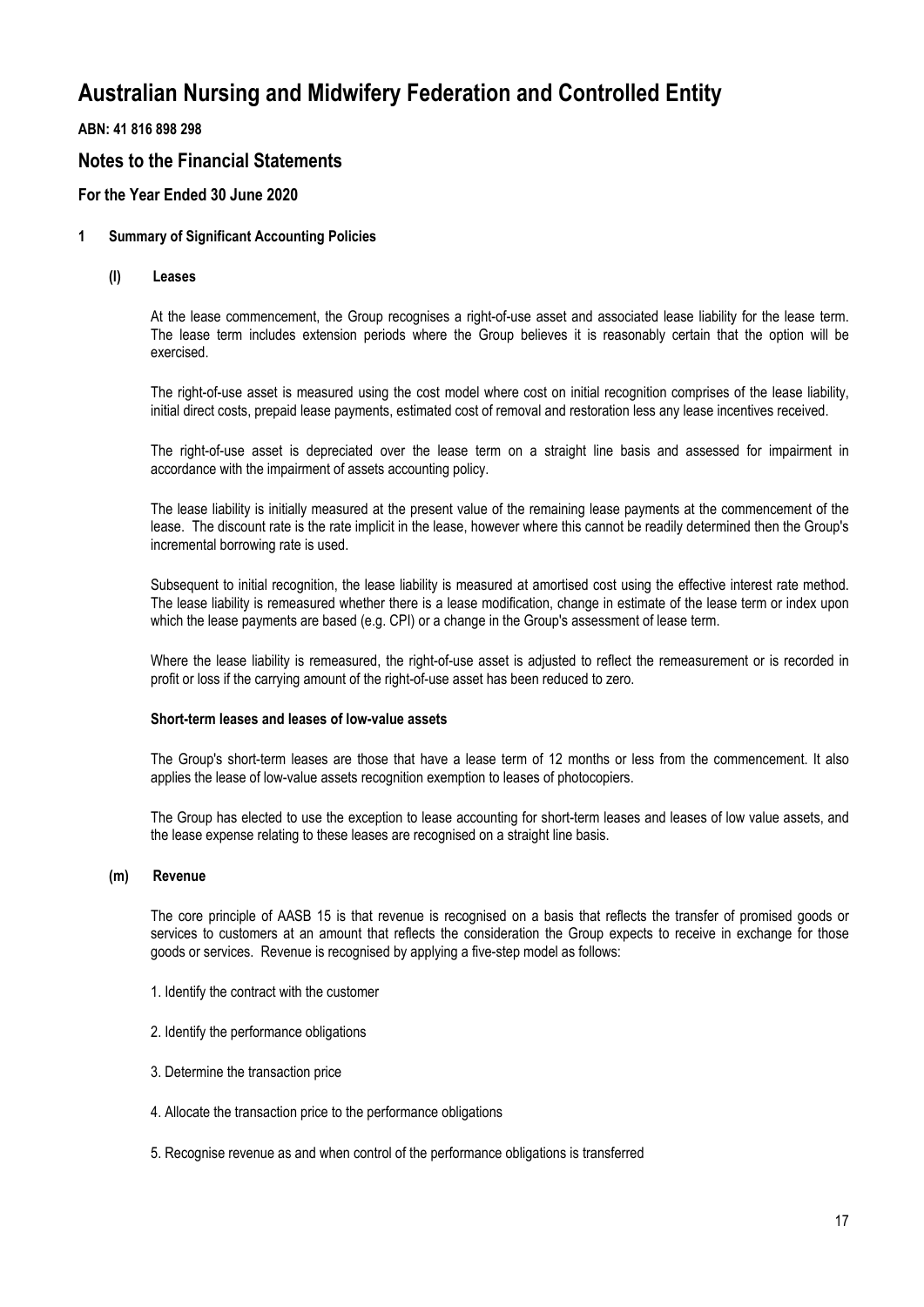**ABN: 41 816 898 298**

## **Notes to the Financial Statements**

## **For the Year Ended 30 June 2020**

### **1 Summary of Significant Accounting Policies**

**(m) Revenue**

Generally the timing of the payment for sale of goods and rendering of services corresponds closely to the timing of satisfaction of the performance obligations, however where there is a difference, it will result in the recognition of a receivable, contract asset or contract liability.

None of the revenue streams of the Group have any significant financing terms as there is less than 12 months between receipt of funds and satisfaction of performance obligations.

When the Group received operating grant revenue, donations or bequests, it assesses whether the contract is enforceable and has sufficiently specific performance obligations in accordance with AASB 15.

When both these conditions are satisfied, the Group:

- identifies each performance obligation relating to the grant;
- recognises a contract liability for its obligations under the agreement; and
- recognises revenue as it satisfies its performance obligations.

Where the contract is not enforceable or does not have sufficiently specific performance obligations, the Group:

- recognises the asset received in accordance with the recognition requirements of other applicable accounting standards (for example AASB 9, AASB 16, AASB 116 and AASB 138);
- recognises related amounts (being contributions by owners, lease liability, financial instruments, provisions, revenue or contract liability arising from a contract with a customer); and
- recognises income immediately in profit or loss as the difference between the initial carrying amount of the asset and the related amount.

If a contract liability is recognised as a related amount above, the Group recognises income in profit or loss when or as it satisfies its obligations under the contract.

The key changes to the Group's accounting policies and the impact on these financial statements from applying AASB 15 and AASB 1058 are described below.

#### **Capitation fees**

Where the Group's arrangement with a branch or another reporting unit meets the criteria to be a contract with a customer, the Group recognises the capitation fees promised under that arrangement when or as it transfers the services as part of its sufficiently specific promise to the branch and other reporting unit.

In circumstances where the criteria for a contract with a customer are not met, the Group will recognise capitation fees as income upon receipt (as specified in the income recognition policy).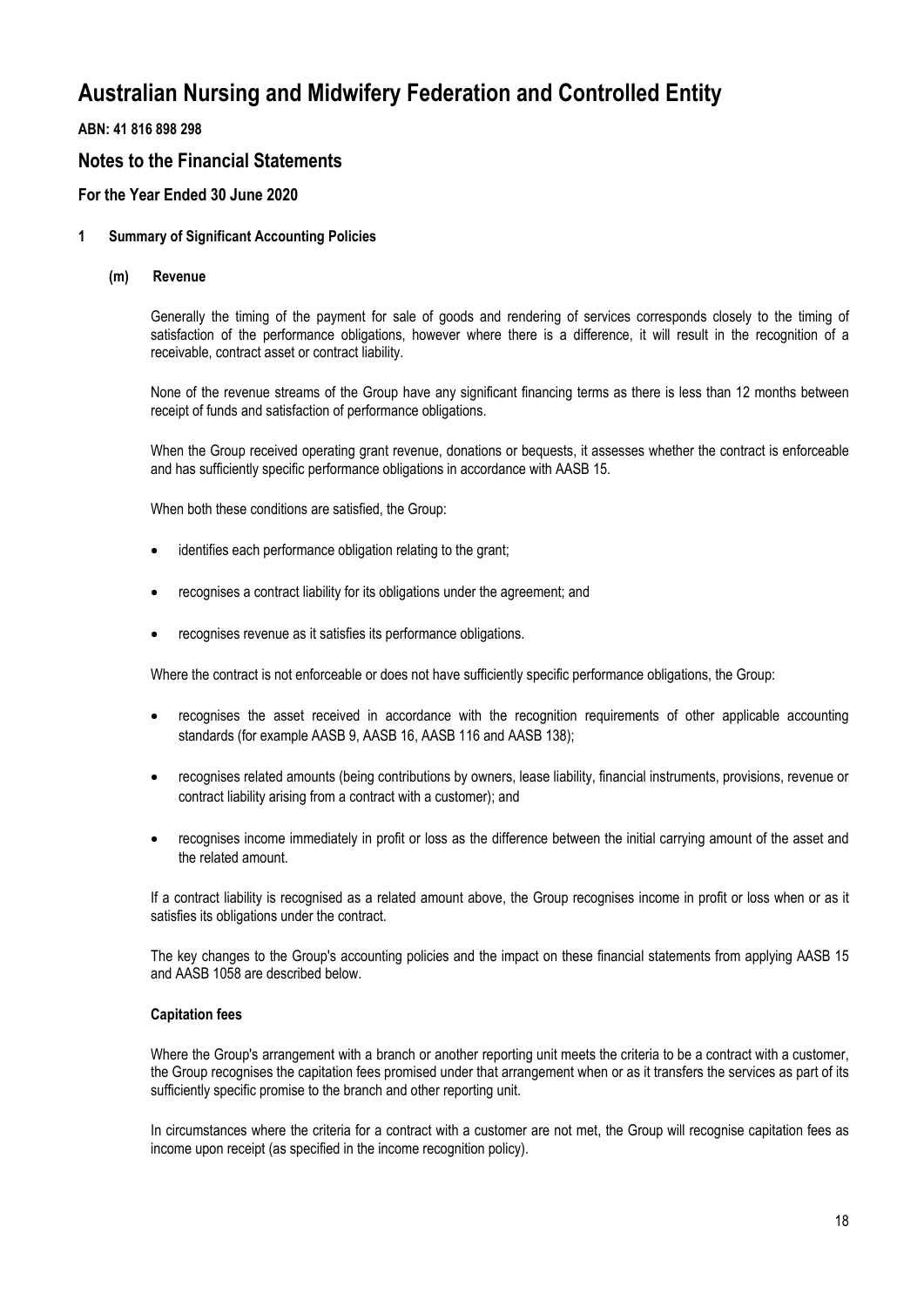**ABN: 41 816 898 298**

## **Notes to the Financial Statements**

## **For the Year Ended 30 June 2020**

### **1 Summary of Significant Accounting Policies**

**(m) Revenue**

#### **Conference registration and CPD events income**

The Group recognises revenue at the conclusion of the conference and CPD events, when the event has been delivered to the participants.

#### **Government grant**

Government grants are not recognised until there is reasonable assurance that the Group will comply with the conditions attaching to them and that the grants will be received.

Government grants are recognised in profit or loss on a systematic basis over the periods in which the Group recognises as expenses the related costs for which the grants are intended to compensate. Specifically, government grants whose primary condition is that the Group should purchase, construct otherwise acquire non-current assets are recognised as deferred revenue in the statement of financial position and transferred to profit or loss on a systematic and rational basis over the useful lives of the related assets.

Government grants that are receivable as compensation for expenses or losses already incurred or for the purpose of giving immediate financial support to the Group with no future related costs are recognised in profit or loss in the period in which they become receivable.

#### **Interest income**

Interest revenue is recognised on an accrual basis using the effective interest method.

#### **Other revenue**

Other revenue is recognised when the right to receive the revenue has been established.

All revenue stated is net of the amounts of goods and services tax (GST).

#### **(n) ANMF Branches**

The Australian Nursing and Midwifery Federation (ANMF) is the federal body that co-operates with the Branches in response to national issues of importance to nurses, midwives and assistants in nursing. ANMF Branches respond to issues at a State and Territory level and actively represent the industrial, professional and political interests of members at the local level.

There is an ANMF Branch in each State and Territory in Australia. ANMF Branches are considered as reporting units under the Federation as per the Fair Work (Registered Organisations) Act 2009 (the Act). However the activities of these Branches are not consolidated into the Federal Office's accounts as the Federal Office does not have beneficial control. The Branches have their own accounting processes, are required to be audited separately and have their own reporting obligations under the Act.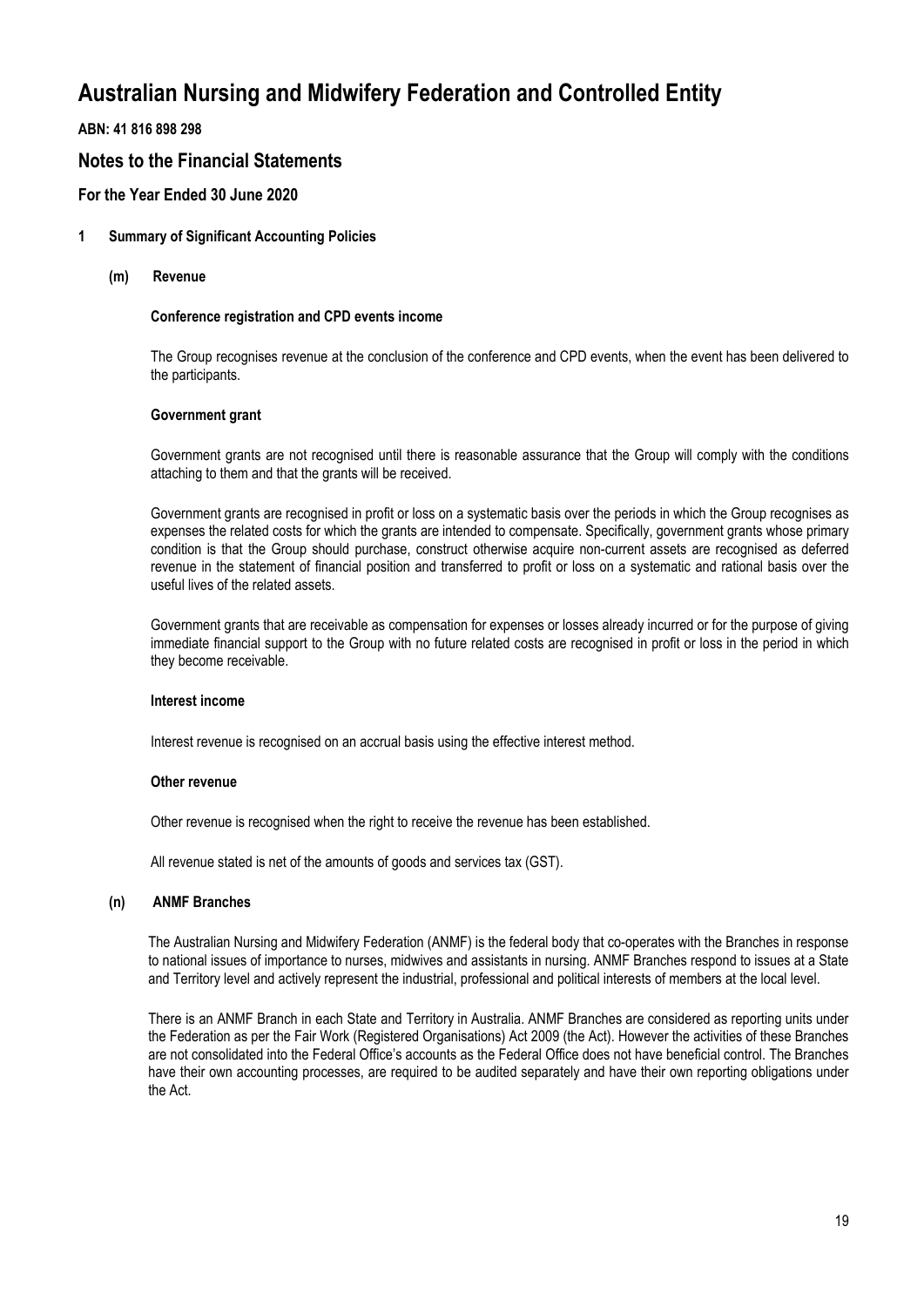**ABN: 41 816 898 298**

## **Notes to the Financial Statements**

## **For the Year Ended 30 June 2020**

**1 Summary of Significant Accounting Policies**

### **(n) ANMF Branches**

The branches of the Federation as follow:

- ANMF Australian Capital Territory Branch
- ANMF Northern Territory Branch
- ANMF Victorian Branch
- ANMF Tasmanian Branch
- ANMF Western Australian Branch
- ANMF South Australian Branch
- ANMF New South Wales Branch
- ANMF QNMU Branch

The following Branches operate in conjunction with State Registered Trade Unions which are incorporated under relevant State Industrial Legislation:

- ANMF Western Australian Branch in conjunction with Australian Nursing Federation Industrial Union of Workers Perth
- ANMF South Australian Branch in conjunction with ANMF (SA Branch)
- ANMF New South Wales Branch in conjunction with NSW Nurses and Midwives' Association
- ANMF QNMU Branch in conjunction with Queensland Nurses and Midwives Union

These State Registered Trade Unions are regarded as related parties of the Federal Office.

### **(o) Contingent assets and liabilities**

Contingent liabilities and contingent assets are not recognised in the Statement of Financial Position but are reported in the relevant notes. They may arise from uncertainty as to the existence of a liability or asset or represent an existing liability or asset in respect of which the amount cannot be reliably measured. Contingent assets are disclosed when settlement is probable but not virtually certain, and contingent liabilities are disclosed when settlement is greater than remote.

### **(p) Critical accounting estimates and judgments**

The Federal Council evaluate estimates and judgments incorporated into the financial statements based on historical knowledge and best available current information. Estimates assume a reasonable expectation of future events and are based on current trends and economic data, obtained both externally and within the Group.

### **(i)** Key estimates - impairment

The Federal Council assesses impairment at the end of each reporting year by evaluating conditions specific to the Group that may be indicative of impairment triggers. Recoverable amounts of relevant assets are reassessed using value-in-use calculations which incorporate various key assumptions.

**(ii)** Key judgment - Useful lives of property, plant and equipment

Property, plant and equipment are depreciated over their useful life and the depreciation rates are assessed when the assets are acquired or when there is a significant change that affects the remaining useful life of the asset.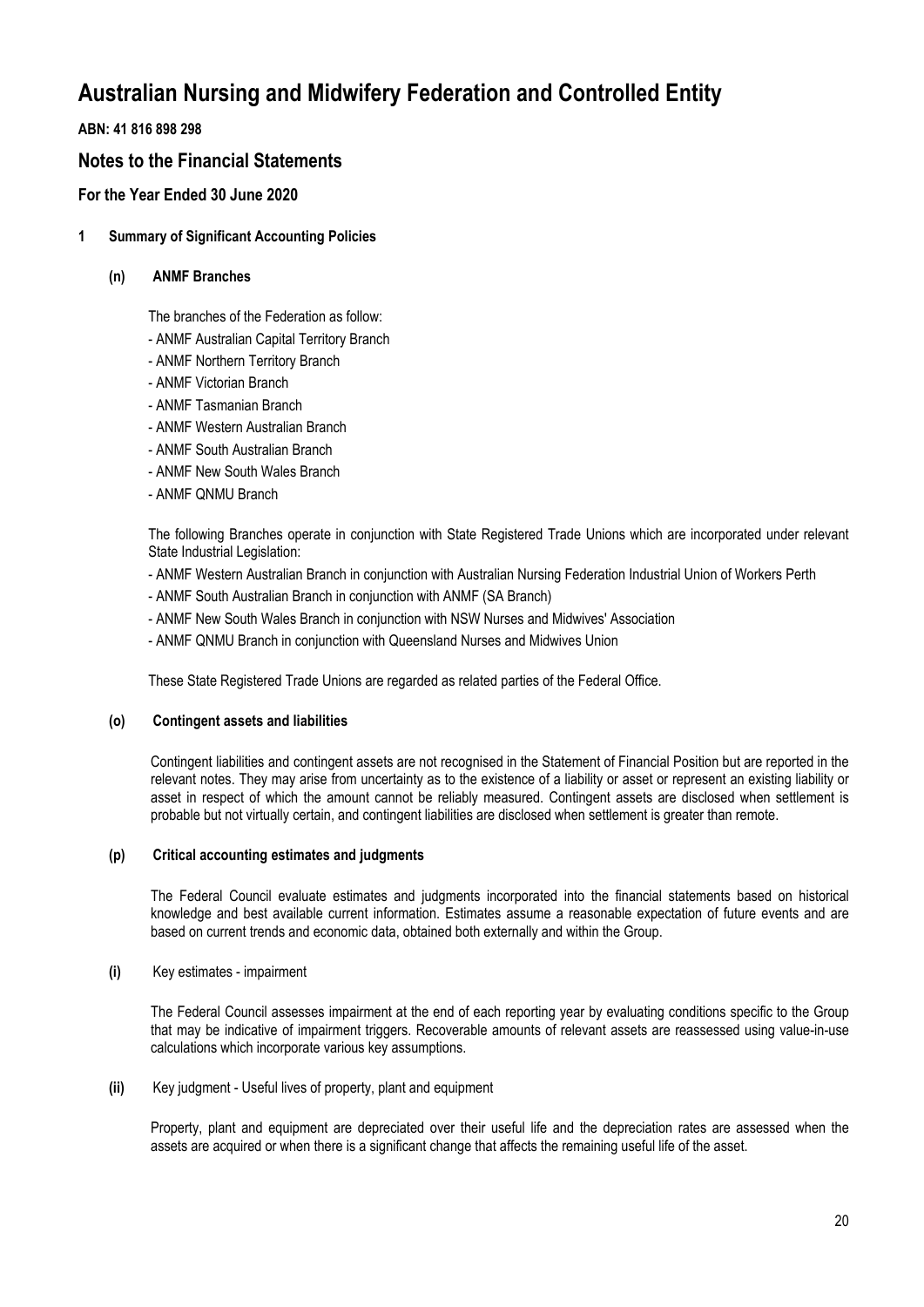## **ABN: 41 816 898 298**

(a) **Capitation fees**

## **Notes to the Financial Statements**

## **For the Year Ended 30 June 2020**

## **1 Summary of Significant Accounting Policies**

## **(p) Critical accounting estimates and judgments**

### **(iii)** Key judgments - provision for impairment of receivables

The value of the provision for impairment of receivables is estimated by considering the ageing of receivables, communication with the debtors and prior history.

### **2 Revenue and Other Income**

|                                                               |             | 2020      | 2019      |
|---------------------------------------------------------------|-------------|-----------|-----------|
|                                                               | <b>Note</b> | \$        | \$        |
| Revenue                                                       |             |           |           |
| - NENA membership subscription                                |             |           | 2,650     |
| - Capitation fees                                             | 2(a)        | 5,951,871 | 5,681,822 |
| - Australian Nursing and Midwifery Journal subscription fees  | 2(b)        | 783,184   | 902,808   |
| - Grants and donations                                        | 2(c)        | 28,000    | 56,000    |
| - Australian Nursing and Midwifery Journal advertising income |             | 296,347   | 289,366   |
| - Biennial National Conference Income                         | 2(d)        | 257,064   |           |
| - Continuing Professional Education income                    |             | 163,529   | 78,212    |
| - Campaigns - Branch contribution                             | 2(e)        |           | 721,332   |
| - Interest income                                             |             | 874       | 2,212     |
| - Gain from disposal of fixed assets                          |             |           | 5,599     |
| - Other income                                                |             | 224,338   | 165,792   |
| - Levies                                                      |             |           |           |
| - Revenue from recovery of wages activity                     |             |           |           |
|                                                               |             | 7,705,207 | 7,905,793 |
| <b>Capitation fees</b>                                        |             |           |           |
| ANMF Australian Capital Territory Branch                      |             | 66,208    | 61,330    |
| <b>ANMF New South Wales Branch</b>                            |             | 1,476,412 | 1,431,400 |
| <b>ANMF Northern Territory Branch</b>                         |             | 72,835    | 67,515    |
| <b>ANMF South Australian Branch</b>                           |             | 441,985   | 425,733   |

| ANME South Australian Branch   | 441.985   | 425.733   |
|--------------------------------|-----------|-----------|
| ANMF QNMU Branch               | 1.244.040 | 1,183,828 |
| ANMF Tasmania Branch           | 168.006   | 161.157   |
| <b>ANMF Victorian Branch</b>   | 1.760.127 | 1.657.392 |
| ANMF Western Australian Branch | 722.258   | 693.467   |
| Total capitation fee income    | 5,951,871 | 5,681,822 |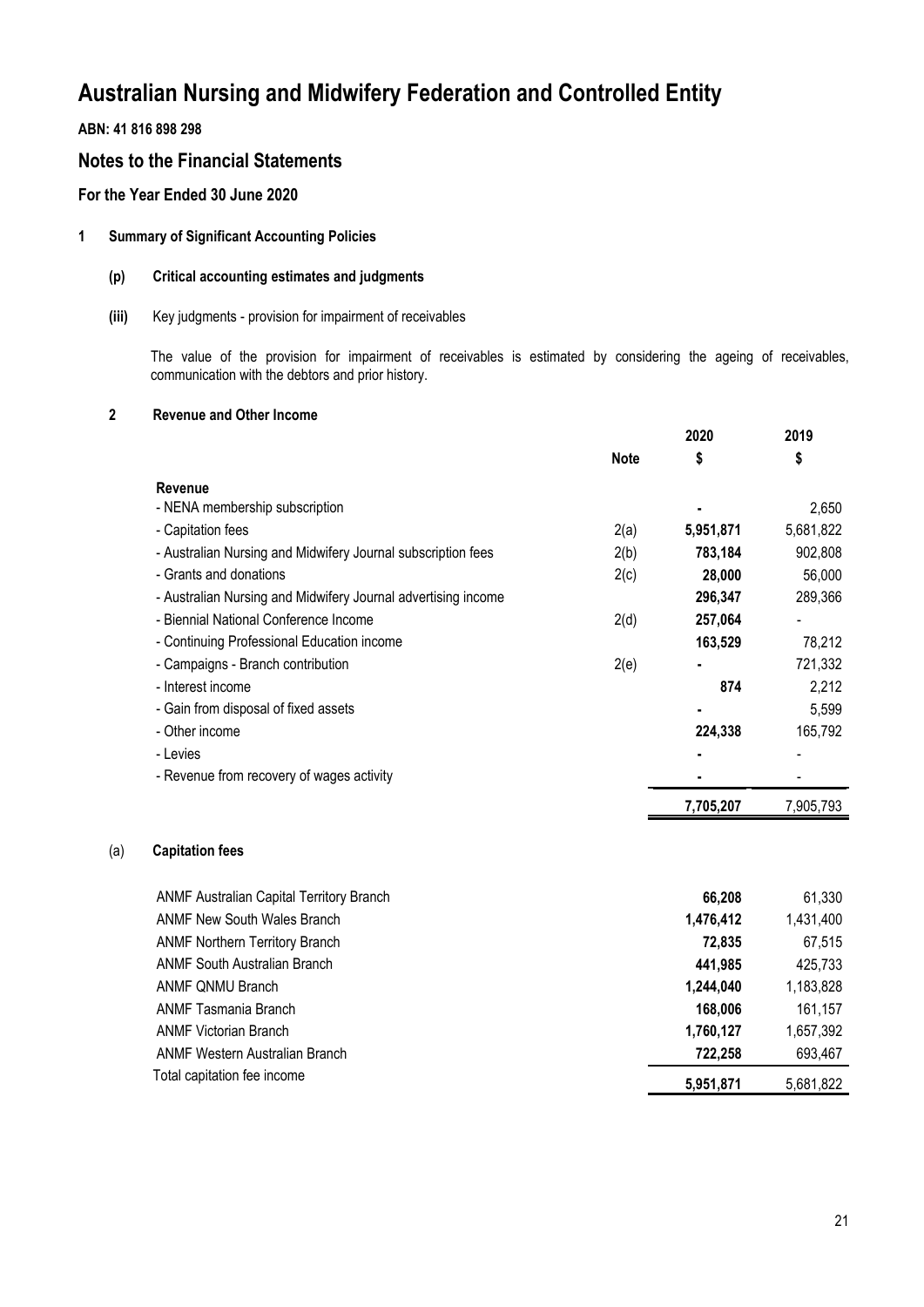## **ABN: 41 816 898 298**

(c) **Grants and donations**

## **Notes to the Financial Statements**

## **For the Year Ended 30 June 2020**

- **2 Revenue and Other Income**
- (b) **Australian Nursing and Midwifery Journal subscription fees**

|     |                                                                  | 2020    | 2019    |
|-----|------------------------------------------------------------------|---------|---------|
|     |                                                                  | \$      | \$      |
|     | ANMF Australian Capital Territory Branch                         | 831     | 26,287  |
|     | <b>ANMF New South Wales Branch</b>                               | 19,401  | 25,671  |
|     | <b>ANMF Northern Territory Branch</b>                            | 1,814   | 13,803  |
|     | ANMF (SA Branch)**                                               | 130,245 | 98,353  |
|     | Queensland Nurses and Midwives Union**                           | 16,310  | 21,095  |
|     | <b>ANMF Tasmania Branch</b>                                      | 9,501   | 11,860  |
|     | <b>ANMF Victorian Branch</b>                                     | 588,054 | 682,048 |
|     | <b>ANMF Western Australian Branch</b>                            | 9,273   | 12,104  |
|     | Non-reporting units                                              | 7,755   | 11,587  |
|     | Total Australian Nursing and Midwifery Journal subscription fees | 783,184 | 902,808 |
|     | ** Transactions with state registered trade unions.              |         |         |
| (c) | <b>Grants and donations</b>                                      |         |         |
|     | Grants                                                           | 28,000  | 56,000  |
|     | Donations                                                        |         |         |
|     | <b>Total</b>                                                     | 28,000  | 56,000  |
| (d) | <b>Biennial National Conference income</b>                       |         |         |
|     | ANMF Australian Capital Territory Branch                         | 1,074   |         |
|     | <b>ANMF New South Wales Branch</b>                               | 24,822  |         |
|     | <b>ANMF Northern Territory Branch</b>                            | 1,169   |         |
|     | ANMF (SA Branch)**                                               | 7,485   |         |
|     | Queensland Nurses and Midwives Union**                           | 21,090  |         |
|     | <b>ANMF Tasmanian Branch</b>                                     | 2,838   |         |
|     | <b>ANMF Victorian Branch</b>                                     | 29,532  |         |
|     | <b>ANMF Western Australian Branch</b>                            | 11,990  |         |
|     | Recognition of deferred revenue                                  | 100,000 |         |
|     | Sponsorship from other non-reporting units                       | 57,064  |         |
|     | Total                                                            | 257,064 |         |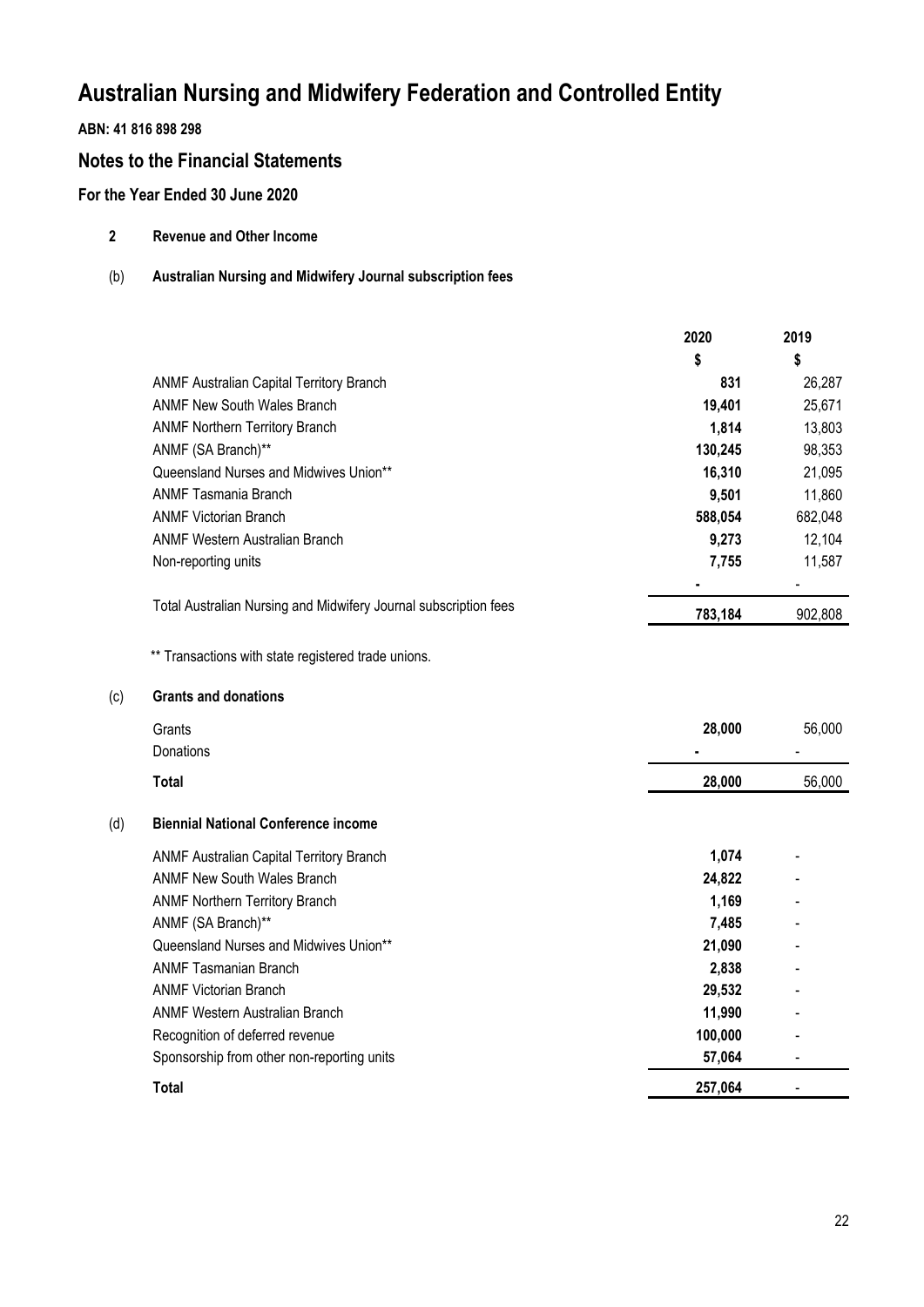## **ABN: 41 816 898 298**

## **Notes to the Financial Statements**

## **For the Year Ended 30 June 2020**

- **2 Revenue and Other Income**
- (e) **Campaigns Branch Contributions**

|                                          | 2020 | 2019    |
|------------------------------------------|------|---------|
|                                          | \$   | \$      |
| ANMF Australian Capital Territory Branch |      | 6,397   |
| <b>ANMF Northern Territory Branch</b>    |      | 13,487  |
| ANMF (SA Branch)**                       |      | 20,750  |
| Queensland Nurses and Midwives Union**   |      | 120,274 |
| <b>ANMF New South Wales Branch</b>       |      | 140,603 |
| <b>ANMF Tasmanian Branch</b>             |      | 24,185  |
| <b>ANMF Victorian Branch</b>             |      | 332,194 |
| ANMF Western Australian Branch           |      | 50,838  |
| Deferral of campaign income              |      | 12,604  |
| Total                                    |      | 721,332 |

\*\* Transactions with state registered trade unions.

### **3 Expenses**

(a) **Employee expenses**

| Holders of office:                                             |           |           |
|----------------------------------------------------------------|-----------|-----------|
| Wages and salaries                                             | 318,755   | 322,845   |
| Superannuation                                                 | 55,788    | 56,070    |
| Leave and other entitlements                                   | 76,479    | 73,373    |
| Separation and redundancies                                    |           |           |
| Other employee expenses                                        | 24,097    | 22,840    |
| Subtotal employee expenses holders of office                   | 475,119   | 475,128   |
| <b>Employees other than office holders:</b>                    |           |           |
| Wages and salaries                                             | 1,989,486 | 1,903,515 |
| Superannuation                                                 | 377,182   | 351,413   |
| Leave and other entitlements                                   | 488,054   | 471,667   |
| Separation and redundancies                                    |           |           |
| Other employee expenses                                        | 24,290    | 24,238    |
| Subtotal employee expenses employees other than office holders | 2,879,012 | 2,750,833 |
| Other employee related expenses                                |           |           |
| Payroll Tax                                                    | 27,813    | 154,931   |
| Staff amenities                                                | 11,135    | 9,554     |
|                                                                | 38,948    | 164,485   |
| Total employee expenses                                        | 3,393,079 | 3,390,446 |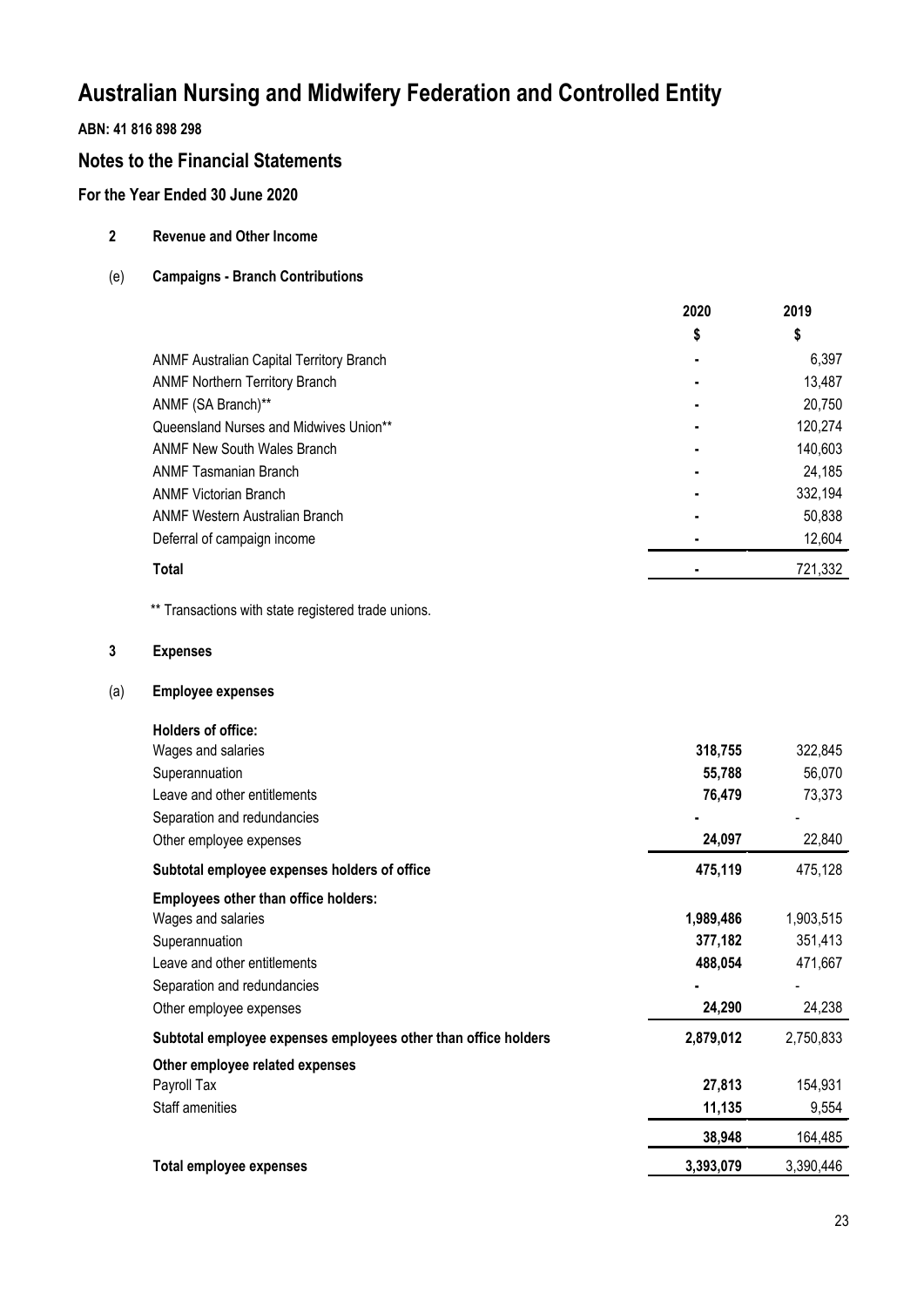## **ABN: 41 816 898 298**

## **Notes to the Financial Statements**

## **For the Year Ended 30 June 2020**

**3 Expenses**

(b) **Affiliation fees**

|     |                                                   | 2020      | 2019           |
|-----|---------------------------------------------------|-----------|----------------|
|     |                                                   | \$        | \$             |
|     | Australian Council of Trade Unions                | 1,223,937 | 1,153,787      |
|     | Australian College of Nursing (ICN)               | 114,007   | 88,014         |
|     | <b>First Nations Workers Alliance</b>             | 455       | $\blacksquare$ |
|     | <b>Total</b>                                      | 1,338,399 | 1,241,801      |
| (c) | <b>Legal expenses</b>                             |           |                |
|     | Litigation                                        |           | 45,258         |
|     | Other legal matters                               | 136,119   | 86,704         |
|     | <b>Total</b>                                      | 136,119   | 131,962        |
| (d) | <b>Grants or donations</b>                        |           |                |
|     | <b>Donations</b>                                  |           |                |
|     | Total paid that were \$1,000 or less              | 300       | 2,291          |
|     | Total paid that exceeded \$1,000                  | 3,000     | 3,000          |
|     | <b>Grants</b>                                     |           |                |
|     | Total paid that were \$1,000 or less              |           |                |
|     | Total paid that exceeded \$1,000                  |           |                |
|     | <b>Total</b>                                      | 3,300     | 5,291          |
| (e) | Other expense disclosures                         |           |                |
|     | Depreciation and amortisation:                    |           |                |
|     | Land and buildings                                | 62,600    | 62,600         |
|     | Plant and equipment                               | 78,224    | 73,342         |
|     | Intangibles                                       | 52,836    | 22,896         |
|     | Total depreciation and amortisation               | 193,660   | 158,838        |
|     | <b>Other Expenses:</b>                            |           |                |
|     | Fees/allowances - meetings and conferences        |           |                |
|     | Levies                                            |           |                |
|     | Consideration to employers for payroll deductions |           |                |
|     | Capitation fees                                   |           |                |
|     | Penalties - via RO Act or RO Regulations          |           | 29,250         |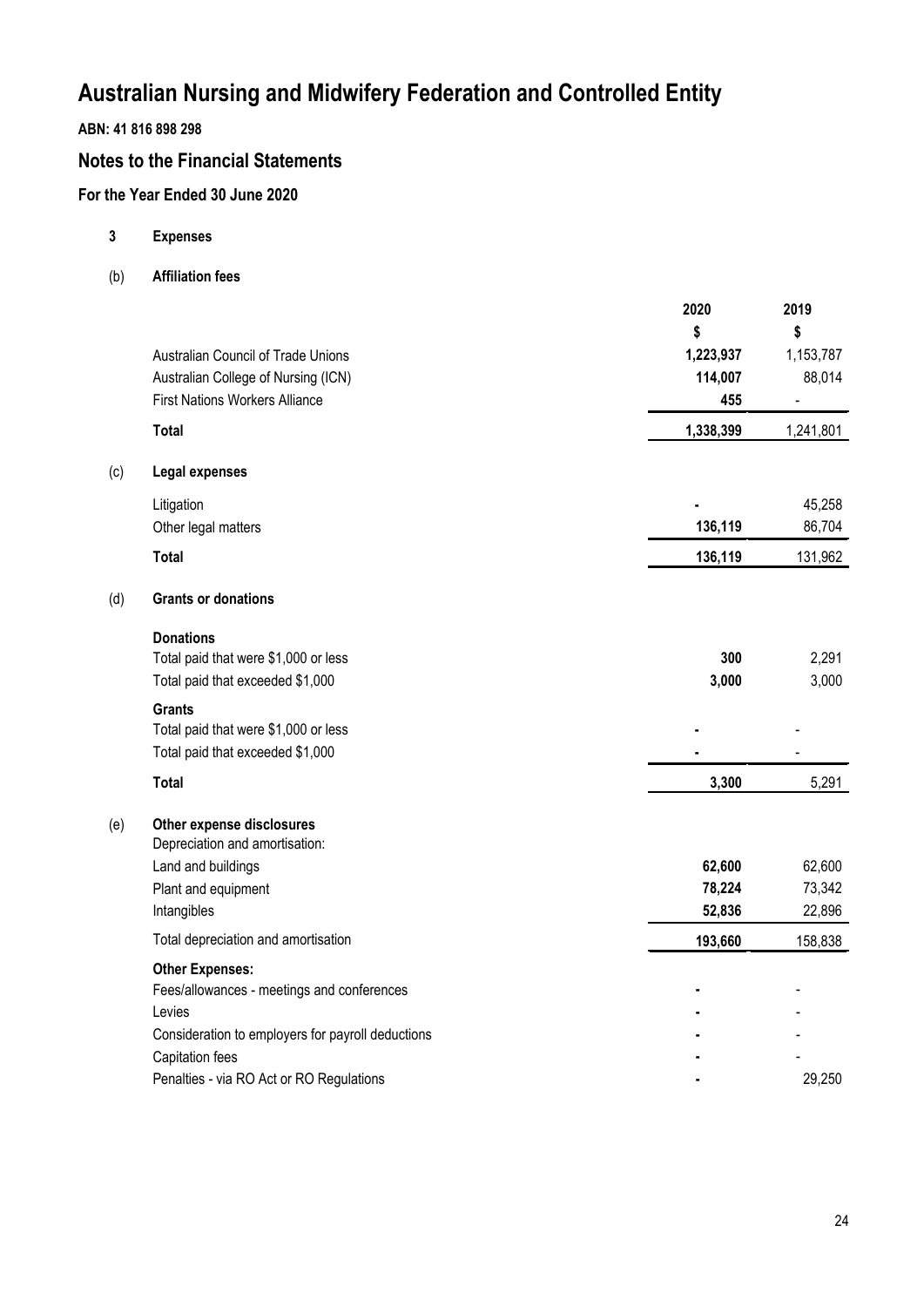## **ABN: 41 816 898 298**

## **Notes to the Financial Statements**

## **For the Year Ended 30 June 2020**

**4 Cash and Cash Equivalents**

|   |                                    |             | 2020      | 2019     |
|---|------------------------------------|-------------|-----------|----------|
|   |                                    | <b>Note</b> | \$        | \$       |
|   | Cash on hand                       |             | 136       | 580      |
|   | Cash at bank                       |             | 1,655,966 | 974,769  |
|   |                                    |             | 1,656,102 | 975,349  |
| 5 | <b>Trade and Other Receivables</b> |             |           |          |
|   | <b>CURRENT</b>                     |             |           |          |
|   | Trade receivables                  | (a)         | 168,231   | 494,202  |
|   | Provision for impairment           | (b)         | (20,000)  | (20,000) |
|   | Net trade receivables              |             | 148,231   | 474,202  |
|   | Other receivables                  |             | 118,248   | 22,532   |
|   |                                    |             | 266,479   | 496,734  |
|   |                                    |             |           |          |

### (a) **Trade receivables from Branches**

Included in the trade receivables balance are receivables from ANMF Branches and related state registered trade unions. They consist of:

| Receivables from other reporting units and related parties                           |         |         |
|--------------------------------------------------------------------------------------|---------|---------|
| <b>ANMF Australian Capital Territory Branch</b>                                      | 5,311   | 6,202   |
| ANMF NSWNMA**                                                                        | 7,688   |         |
| <b>ANMF Northern Territory Branch</b>                                                | 6,847   | 572     |
| <b>ANMF South Australian Branch</b>                                                  | 1,090   | 33,579  |
| ANMF (SA Branch)**                                                                   |         | 39,025  |
| <b>ANMF Tasmanian Branch</b>                                                         | 15,814  | 16,825  |
| <b>ANMF Victorian Branch</b>                                                         | 79,142  | 367,402 |
| ANMF Western Australian Branch                                                       | 1,748   | 13,314  |
| Total receivable from other reporting units and related parties                      | 117,640 | 476,919 |
| Less provision for doubtful debt:<br>Other reporting units                           |         |         |
| Total provision for doubtful debts from other reporting units and<br>related parties |         |         |
| Receivable from other reporting units (net)                                          | 117.640 | 476,919 |
|                                                                                      |         |         |

\*\* Transactions with state registered trade unions.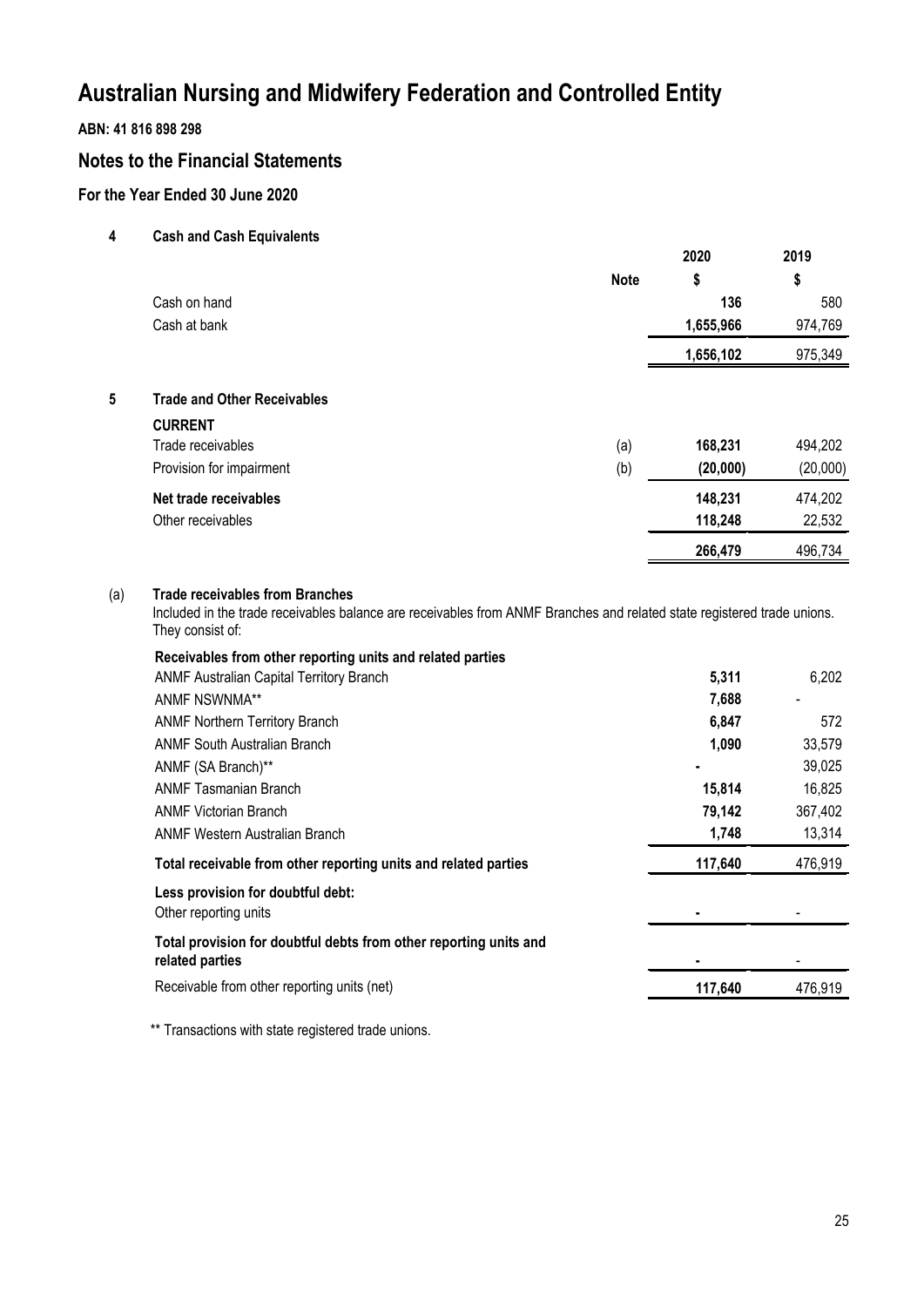## **ABN: 41 816 898 298**

## **Notes to the Financial Statements**

## **For the Year Ended 30 June 2020**

| 5 | <b>Trade and Other Receivables</b>                                                                                   |                        |                                     |
|---|----------------------------------------------------------------------------------------------------------------------|------------------------|-------------------------------------|
|   | Provision for impairment of receivables<br>(b)                                                                       |                        |                                     |
|   | Movement in provision for impairment of receivables is as follows:                                                   | 2020<br>\$             | 2019<br>\$                          |
|   | Balance at beginning of the year<br>Charged for the year                                                             | 20,000                 | 20,000                              |
|   | Balance at end of the year                                                                                           | 20,000                 | 20,000                              |
| 6 | <b>Other financial assets</b>                                                                                        |                        |                                     |
|   | Amortised cost financial assets<br>Term deposits - current                                                           | 34,189                 | 33,722                              |
| 7 | <b>Other Assets</b>                                                                                                  |                        |                                     |
|   | <b>CURRENT</b><br>Prepayments                                                                                        | 100,560                | 117,159                             |
| 8 | <b>Property, Plant and Equipment</b>                                                                                 |                        |                                     |
|   | <b>LAND AND BUILDINGS</b>                                                                                            |                        |                                     |
|   | <b>Land and buildings</b><br>At independent valuation<br>Accumulated depreciation<br><b>Total land and buildings</b> | 4,580,000<br>4,580,000 | 3,574,100<br>(599,007)<br>2,975,093 |
|   | PLANT AND EQUIPMENT                                                                                                  |                        |                                     |
|   | <b>Plant and equipment</b><br>At cost<br>Accumulated depreciation                                                    | 804,359<br>(610, 049)  | 736,205<br>(548, 717)               |
|   | Total plant and equipment                                                                                            | 194,310                | 187,488                             |
|   | <b>Motor vehicles</b><br>At cost<br>Accumulated depreciation                                                         | 53,955<br>(36, 412)    | 53,955<br>(30, 656)                 |
|   | Total motor vehicles                                                                                                 | 17,543                 | 23,299                              |
|   | <b>Total plant and equipment</b>                                                                                     | 211,853                | 210,787                             |
|   | Total property, plant and equipment                                                                                  | 4,791,853              | 3,185,880                           |

 $\overline{a}$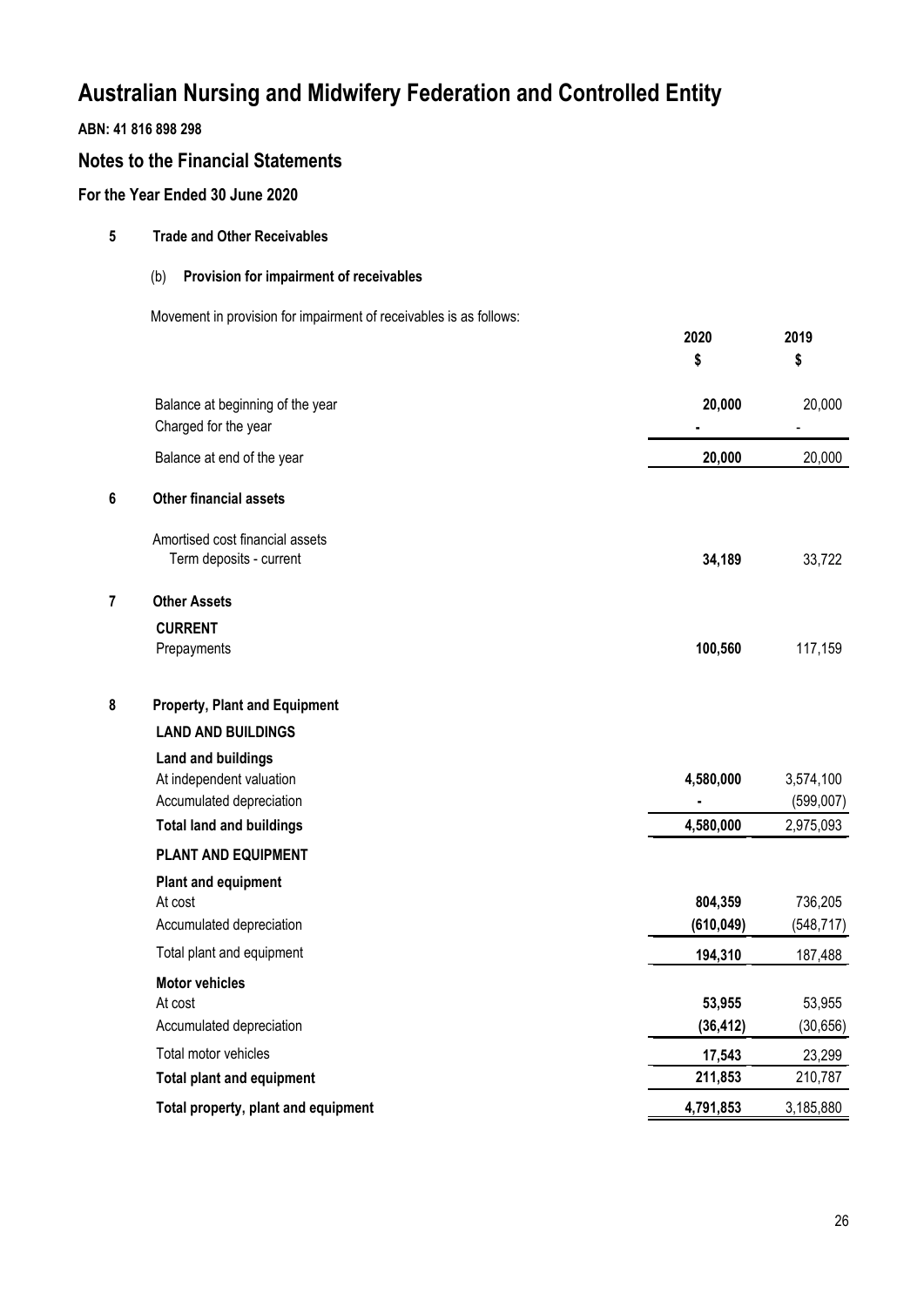**ABN: 41 816 898 298**

## **Notes to the Financial Statements**

## **For the Year Ended 30 June 2020**

## **8 Property, Plant and Equipment**

## (a) **Movements in carrying amounts of property, plant and equipment**

|                                           | Land and<br><b>Buildings</b> | <b>Plant and</b><br>Equipment | <b>Motor Vehicles</b> | <b>Total</b> |
|-------------------------------------------|------------------------------|-------------------------------|-----------------------|--------------|
| 2020                                      | P                            | ъ                             | P                     | 5            |
| Year ended 30 June 2020                   |                              |                               |                       |              |
| Balance at the beginning of year          | 2,975,093                    | 187,488                       | 23,299                | 3,185,880    |
| Additions                                 |                              | 70,428                        | ٠                     | 70,428       |
| Disposals - written down value            | ٠                            | (2, 273)                      | $\blacksquare$        | (2, 273)     |
| Depreciation expense                      | (71, 463)                    | (61, 333)                     | (5,756)               | (138, 552)   |
| Revaluation increase recognised in equity | 1,676,370                    |                               |                       | 1,676,370    |
| Balance at the end of the year            | 4,580,000                    | 194,310                       | 17,543                | 4,791,853    |
| 2019                                      |                              |                               |                       |              |
| Year ended 30 June 2019                   |                              |                               |                       |              |
| Balance at the beginning of year          | 3,046,557                    | 218,103                       | 18,042                | 3,282,702    |
| Additions                                 | $\overline{\phantom{a}}$     | 23,552                        | 27,697                | 51,249       |
| Disposals - written down value            | $\overline{\phantom{0}}$     | $\blacksquare$                | (12, 129)             | (12, 129)    |
| Depreciation expense                      | (71, 464)                    | (54, 167)                     | (10, 311)             | (135, 942)   |
| Balance at the end of the year            | 2,975,093                    | 187,488                       | 23,299                | 3,185,880    |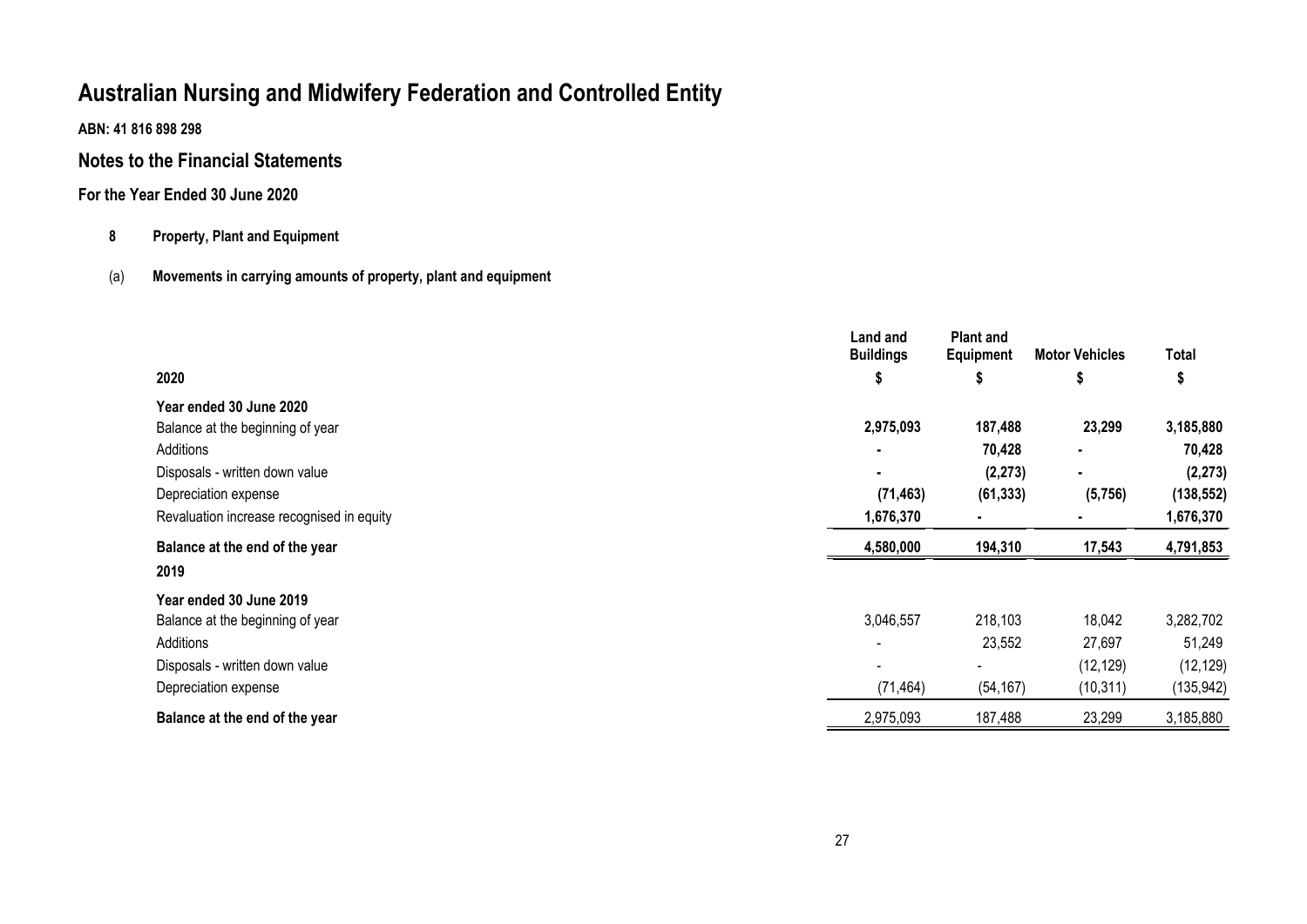## **ABN: 41 816 898 298**

## **Notes to the Financial Statements**

## **For the Year Ended 30 June 2020**

**9 Intangible Assets**

|                                         | 2020       | 2019      |
|-----------------------------------------|------------|-----------|
|                                         | S          | S         |
| <b>CPE Website</b>                      |            |           |
| Cost                                    | 164,948    | 114,948   |
| Accumulated amortisation and impairment | (113, 812) | (60, 976) |
| <b>Total Intangibles</b>                | 51,136     | 53,972    |

### (a) Movements in carrying amounts of intangible assets

|                                      | <b>CPE Website</b> | <b>Total</b> |  |
|--------------------------------------|--------------------|--------------|--|
|                                      | \$                 | \$           |  |
| Year ended 30 June 2020              |                    |              |  |
| Balance at the beginning of the year | 53,972             | 53,972       |  |
| Additions                            | 50,000             | 50,000       |  |
| Amortisation                         | (52, 836)          | (52, 836)    |  |
| Closing value at 30 June 2020        | 51,136             | 51,136       |  |
|                                      |                    |              |  |
| Year ended 30 June 2019              |                    |              |  |
| Balance at the beginning of the year | 68,313             | 68,313       |  |
| Additions                            | 8,555              | 8,555        |  |

Amortisation (22,896) (22,896) (22,896) **Closing value at 30 June 2019** 53,972 53,972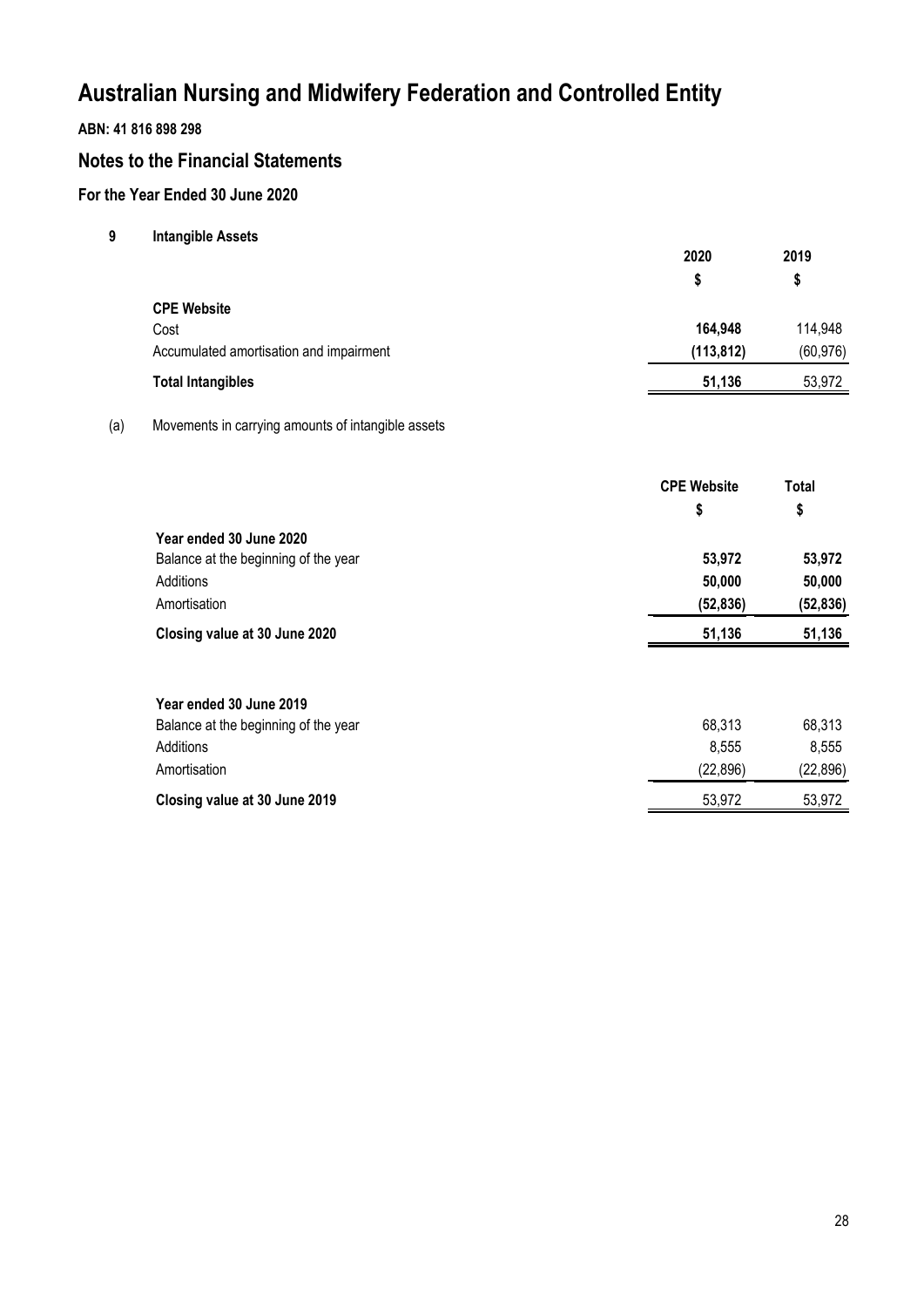## **ABN: 41 816 898 298**

## **Notes to the Financial Statements**

## **For the Year Ended 30 June 2020**

**10 Trade and Other Payables**

|     |                                                                                                             |       | 2020       | 2019       |  |
|-----|-------------------------------------------------------------------------------------------------------------|-------|------------|------------|--|
|     |                                                                                                             |       | \$         | \$         |  |
|     | <b>CURRENT</b>                                                                                              |       |            |            |  |
|     | Trade payables                                                                                              | 10(a) | 128,731    | 171,698    |  |
|     | Accrued expense                                                                                             |       | 125,299    | 89,514     |  |
|     | Sundry payables                                                                                             |       | 99,504     | 101,350    |  |
|     | <b>GST</b> payables                                                                                         |       | 153,798    | 113,836    |  |
|     |                                                                                                             |       | 507,332    | 476,398    |  |
|     |                                                                                                             |       |            |            |  |
| (a) | Payables include:                                                                                           |       |            |            |  |
|     | Payables to other reporting units:                                                                          |       |            |            |  |
|     | ANMF Australian Capital Territory Branch                                                                    |       |            | 2,074      |  |
|     | <b>ANMF Tasmanian Branch</b>                                                                                |       |            | 813        |  |
|     | <b>ANMF Northern Territory Branch</b>                                                                       |       | 509        |            |  |
|     | Total payables to other reporting units                                                                     |       | 509        | 2,887      |  |
|     | Payables for legal cost                                                                                     |       |            |            |  |
|     | Litigation                                                                                                  |       |            |            |  |
|     | Other legal matters                                                                                         |       | 4,004      | 18,679     |  |
|     | Total payables to legal cost                                                                                |       | 4,004      | 18,679     |  |
| (b) | Financial liabilities at amortised cost classified as trade and other payables<br>Trade and other payables: |       |            |            |  |
|     | - total current                                                                                             |       | 507,332    | 476,398    |  |
|     | Less:                                                                                                       |       |            |            |  |
|     | GST payables                                                                                                |       | (153, 798) | (113, 836) |  |
|     | Financial liabilities as trade and other payables                                                           | 16    | 353,534    | 362,562    |  |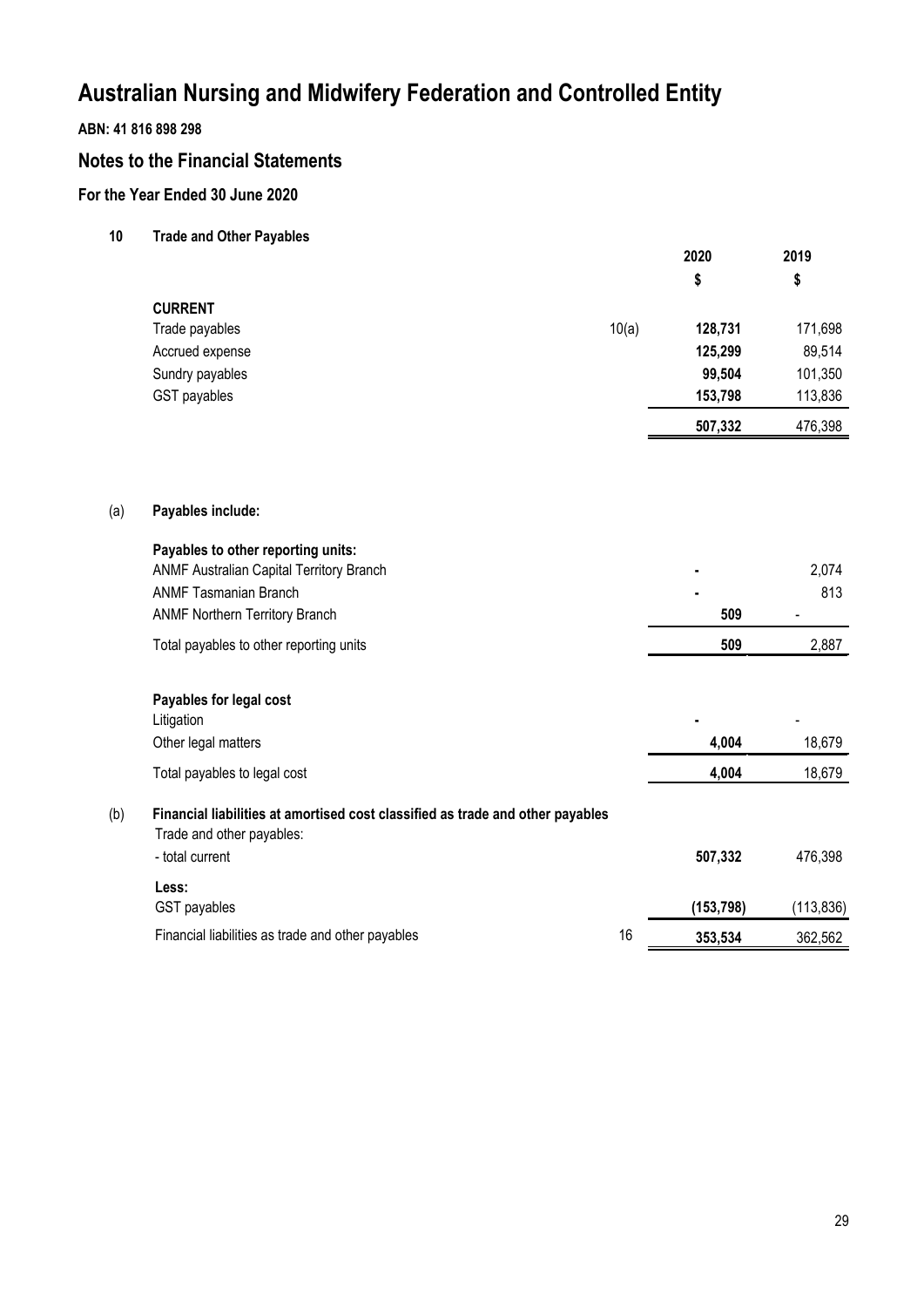## **ABN: 41 816 898 298**

## **Notes to the Financial Statements**

## **For the Year Ended 30 June 2020**

**11 Borrowings**

|                             |       | 2020           | 2019  |
|-----------------------------|-------|----------------|-------|
|                             |       | \$             | \$    |
|                             |       |                |       |
| <b>NON-CURRENT</b>          |       |                |       |
| <b>Secured liabilities:</b> |       |                |       |
| Bank loans                  | 11(a) | $\blacksquare$ | 9,008 |
|                             |       | ٠              | 9,008 |

### (a) **Bank loans**

The bank overdraft and loan in 2019 are secured by a registered first mortgage over the freehold properties of the Group by Red Zed. The facility is for a 20 year period maturing on 28 June 2032, this has been fully repaid in advance in 2020 and the mortgage has been released.

### **12 Provisions**

| <b>Employee Provisions</b>                                       |           |         |
|------------------------------------------------------------------|-----------|---------|
| <b>Office Holders:</b>                                           |           |         |
| Annual leave                                                     | 82,700    | 71,536  |
| Long service leave                                               | 86,716    | 74,727  |
| Separations and redundancies                                     |           |         |
| Other                                                            | 12,851    | 12,622  |
| Subtotal employee provisions office holders                      | 182,267   | 158,885 |
| <b>Employees other than office holders:</b>                      |           |         |
| Annual leave                                                     | 295,084   | 296,671 |
| Long service leave                                               | 498,246   | 500,431 |
| Separations and redundancies                                     |           |         |
| Other                                                            | 26,652    | 26,527  |
| Subtotal employee provisions employees other than office holders | 819,982   | 823,629 |
| <b>Total employee provisions</b>                                 | 1,002,249 | 982,514 |
| Analysis of total provisions                                     |           |         |
| Current                                                          | 964,166   | 949,825 |
| Non-current                                                      | 38,083    | 32,689  |
|                                                                  | 1,002,249 | 982,514 |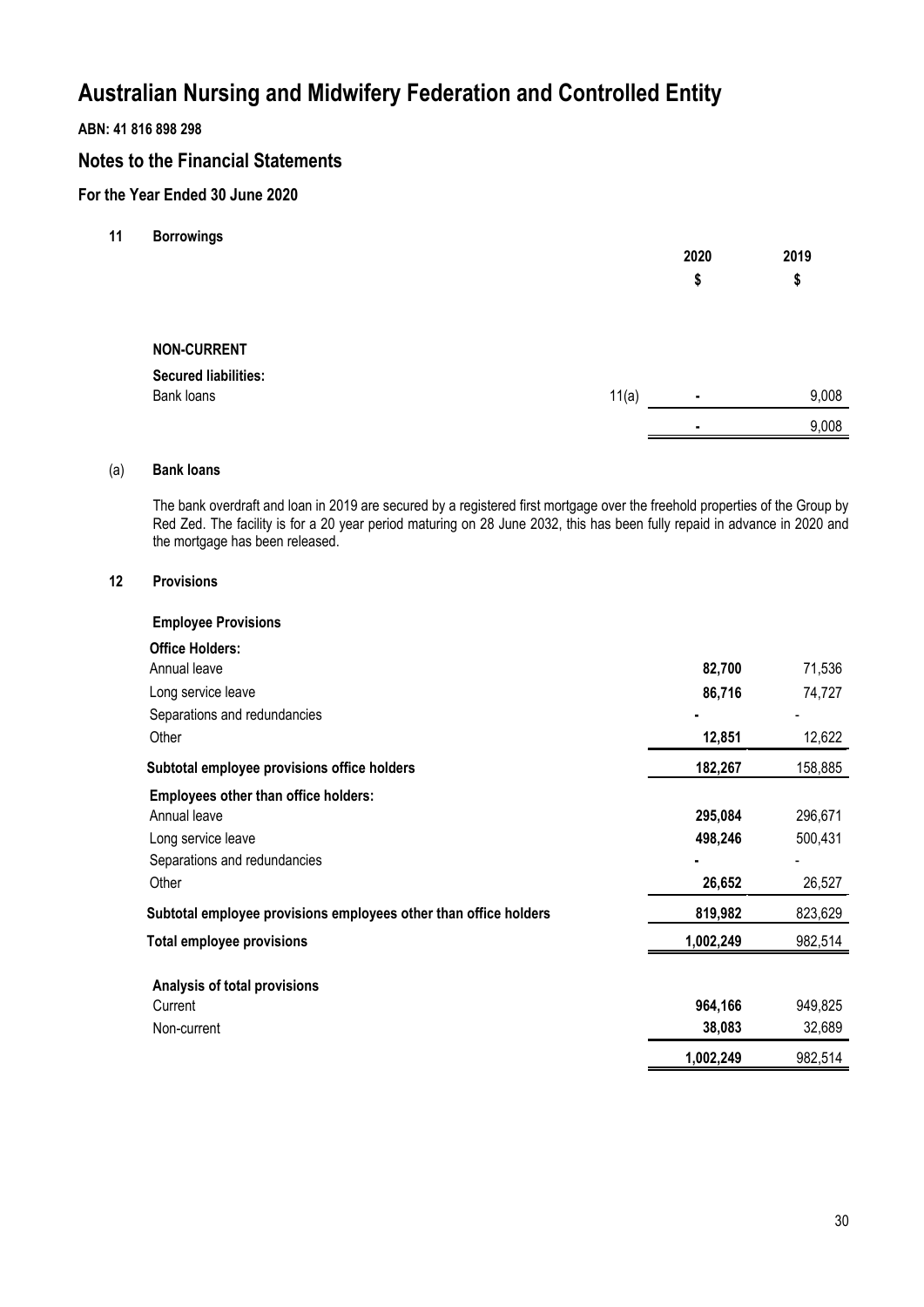## **ABN: 41 816 898 298**

## **Notes to the Financial Statements**

## **For the Year Ended 30 June 2020**

### **12 Provisions**

### **Provision for Employee Benefits**

Provision for employee benefits represents amounts accrued for annual leave, additional day off (ADO) and long service leave.

The current portion for this provision includes the total amount accrued for annual leave entitlements, ADO and the amounts accrued for long service leave entitlements that have vested due to employees having completed the required period of service. Based on past experience, the Group does not expect the full amount of annual leave or long service leave balances classified as current liabilities to be settled within the next 12 months. However, these amounts must be classified as current liabilities since the Group does not have an unconditional right to defer the settlement of these amounts in the event employees wish to use their leave entitlement.

The non-current portion for this provision includes amounts accrued for long service leave entitlements that have not yet vested in relation to those employees who have not yet completed the required period of service.

#### **13 Other Liabilities**

|                                                       | 2020    | 2019    |
|-------------------------------------------------------|---------|---------|
|                                                       | \$      | \$      |
| <b>CURRENT</b>                                        |         |         |
| Biennial National Conference unearned income<br>13(a) |         | 100,000 |
| Unearned subscription                                 |         | 2,075   |
| Other deferred income                                 | 139,935 | 25,560  |
|                                                       | 139,935 | 127,635 |
|                                                       |         |         |
| (a) Biennial National Conference income in advance    |         |         |
| <b>ANMF Australian Capital Territory Branch</b>       |         | 1,074   |
| <b>ANMF New South Wales Branch**</b>                  |         | 24,822  |
| <b>ANMF Northern Territory Branch</b>                 | ٠       | 1,169   |
| ANMF (SA Branch)**                                    |         | 7,485   |
| Queensland Nurses and Midwives Union**                |         | 21,090  |
| <b>ANMF Tasmanian Branch</b>                          |         | 2,838   |
| <b>ANMF Victorian Branch</b>                          |         | 29,532  |
| <b>ANMF Western Australian Branch</b>                 |         | 11,990  |
| <b>Others</b>                                         |         | -       |
|                                                       |         | 100,000 |

\*\* Transaction balances with state registered trade unions.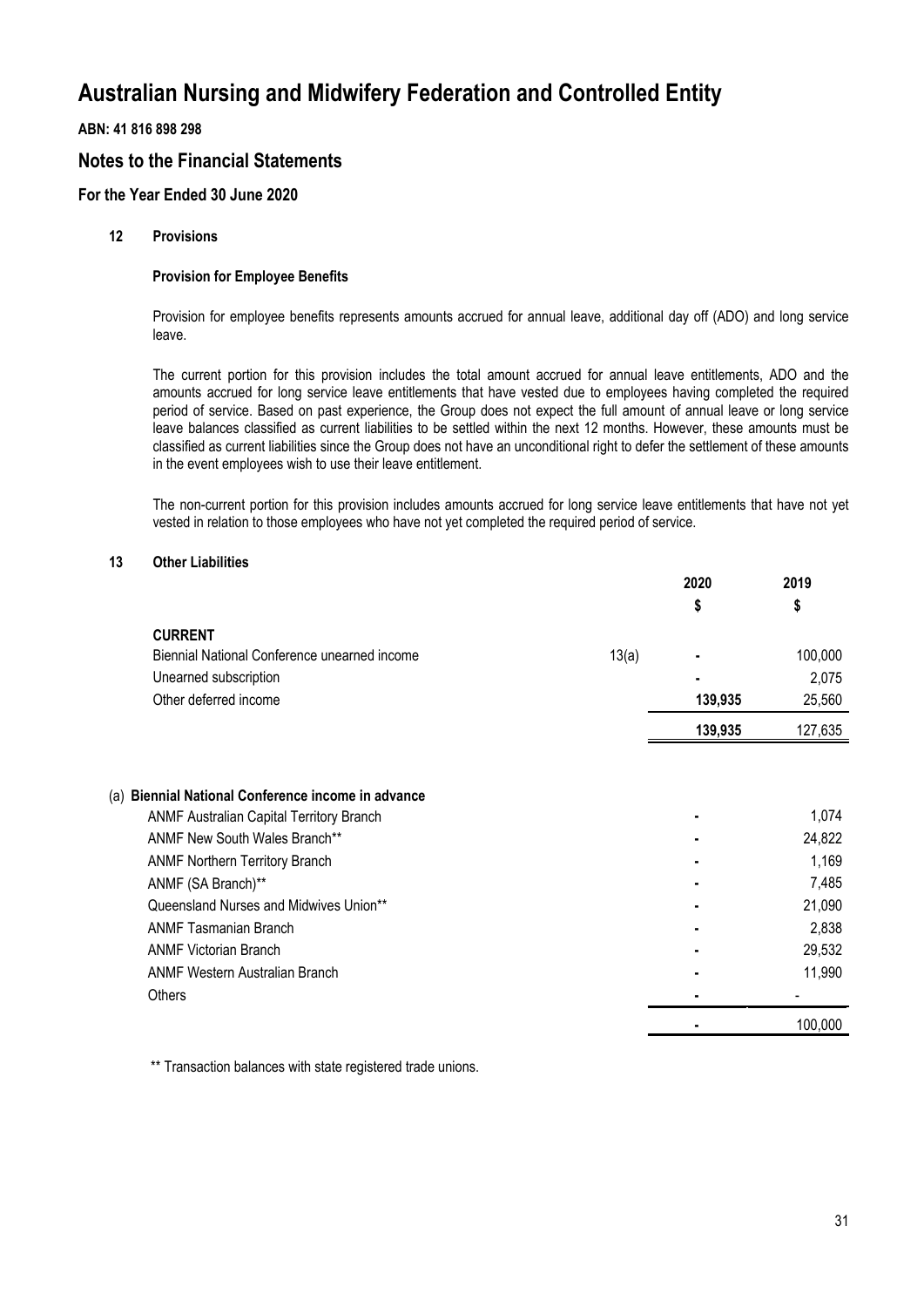## **ABN: 41 816 898 298**

## **Notes to the Financial Statements**

## **For the Year Ended 30 June 2020**

- **14 Equity**
- (a) **Other Specific disclosures Funds**

|                                                                     | 2020 | 2019 |
|---------------------------------------------------------------------|------|------|
|                                                                     |      |      |
| Compulsory levy/voluntary contribution fund - if invested in assets |      |      |
| Other funds required by rules                                       |      |      |
|                                                                     |      |      |

### **15 Cash Flow Information**

### (a) **Reconciliation of cash and cash equivalents as per balance sheet to cash flow statement:**

Reconciliation of net income to net cash provided by operating activities:

|     | Cash and cash equivalents as per:                                |           |          |
|-----|------------------------------------------------------------------|-----------|----------|
|     | Cash flow statement                                              | 1,656,102 | 975,349  |
|     | Balance sheet                                                    | 1,656,102 | 975,349  |
|     | <b>Difference</b>                                                |           |          |
| (b) | Reconciliation of cash from operations with surplus for the year |           |          |
|     | Net surplus/(deficit) for the year                               | 307,172   | 31,560   |
|     | Non-cash flows in surplus                                        |           |          |
|     | Depreciation                                                     | 140,825   | 158,838  |
|     | Loss/(profit) on disposal of non-current assets                  |           | (5, 599) |
|     | Amortisation of website                                          | 52,836    |          |
|     | Provision for doubtful debts                                     |           |          |
|     | <b>Changes in assets and liabilities</b>                         |           |          |
|     | (Increase)/decrease in trade and term receivables                | 230,255   | 7,883    |
|     | (Increase)/decrease in other assets                              | 16,599    | (3,794)  |
|     | Increase/(decrease) in trade payables and accruals               | 30,934    | 518      |
|     | Increase/(decrease) in other current liabilities                 | 12,300    | 45,244   |
|     | Increase/(decrease) in provisions                                | 19,735    | 48,648   |
|     |                                                                  | 810,656   | 283,298  |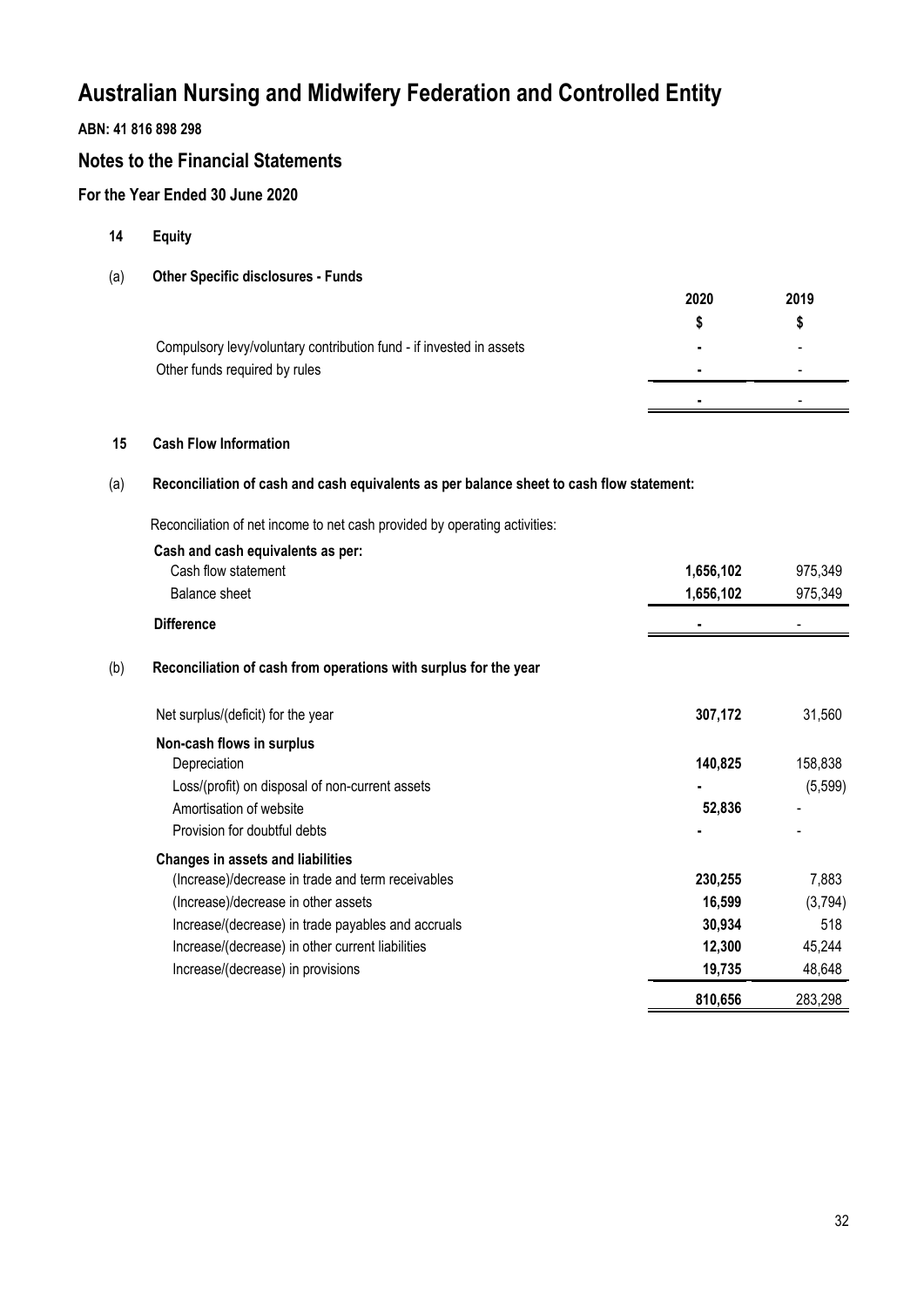## **ABN: 41 816 898 298**

## **Notes to the Financial Statements**

## **For the Year Ended 30 June 2020**

- **15 Cash Flow Information**
- (c) **Cash flow with reporting units**

|                                                             | 2020       | 2019      |
|-------------------------------------------------------------|------------|-----------|
|                                                             | \$         | \$        |
| Cash Inflows:                                               |            |           |
| <b>ANMF Australian Capital Territory Branch</b>             | 153,697    | 174,103   |
| <b>ANMF New South Wales Branch</b>                          | 1,689,109  | 1,644,320 |
| <b>ANMF Northern Territory Branch</b>                       | 79,590     | 110,022   |
| <b>ANMF South Australian Branch</b>                         | 715,238    | 429,281   |
| <b>ANMF ONMU Branch</b>                                     | 1,368,444  | 1,302,211 |
| <b>ANMF Tasmanian Branch</b>                                | 199,804    | 219,137   |
| <b>ANMF Victorian Branch</b>                                | 3,906,235  | 3,777,685 |
| <b>ANMF Western Australian Branch</b>                       | 831,188    | 842,218   |
| <b>QNMU - Queensland Nurses &amp; Midwives' Association</b> | 107,657    |           |
| <b>Total cash inflows</b>                                   | 9,050,962  | 8,498,977 |
| <b>Cash outflows:</b>                                       |            |           |
| <b>ANMF Australian Capital Territory Branch</b>             | (5, 923)   | (4,599)   |
| <b>ANMF New South Wales Branch</b>                          | (726)      |           |
| New South Wales Nurses and Midwives Association             | (16, 129)  |           |
| <b>ANMF Northern Territory Branch</b>                       | (3,030)    | (10, 964) |
| ANMF (SA Branch)**                                          | (3, 977)   |           |
| Queensland Nurses and Midwives Union**                      | (17, 546)  |           |
| <b>ANMF Tasmanian Branch</b>                                | (6,206)    | (3,237)   |
| <b>ANMF Victorian Branch</b>                                | (72, 445)  | (8,489)   |
| <b>ANMF Western Australian Branch</b>                       | (16, 403)  | (986)     |
| <b>Total cash outflows</b>                                  | (142, 385) | (28, 275) |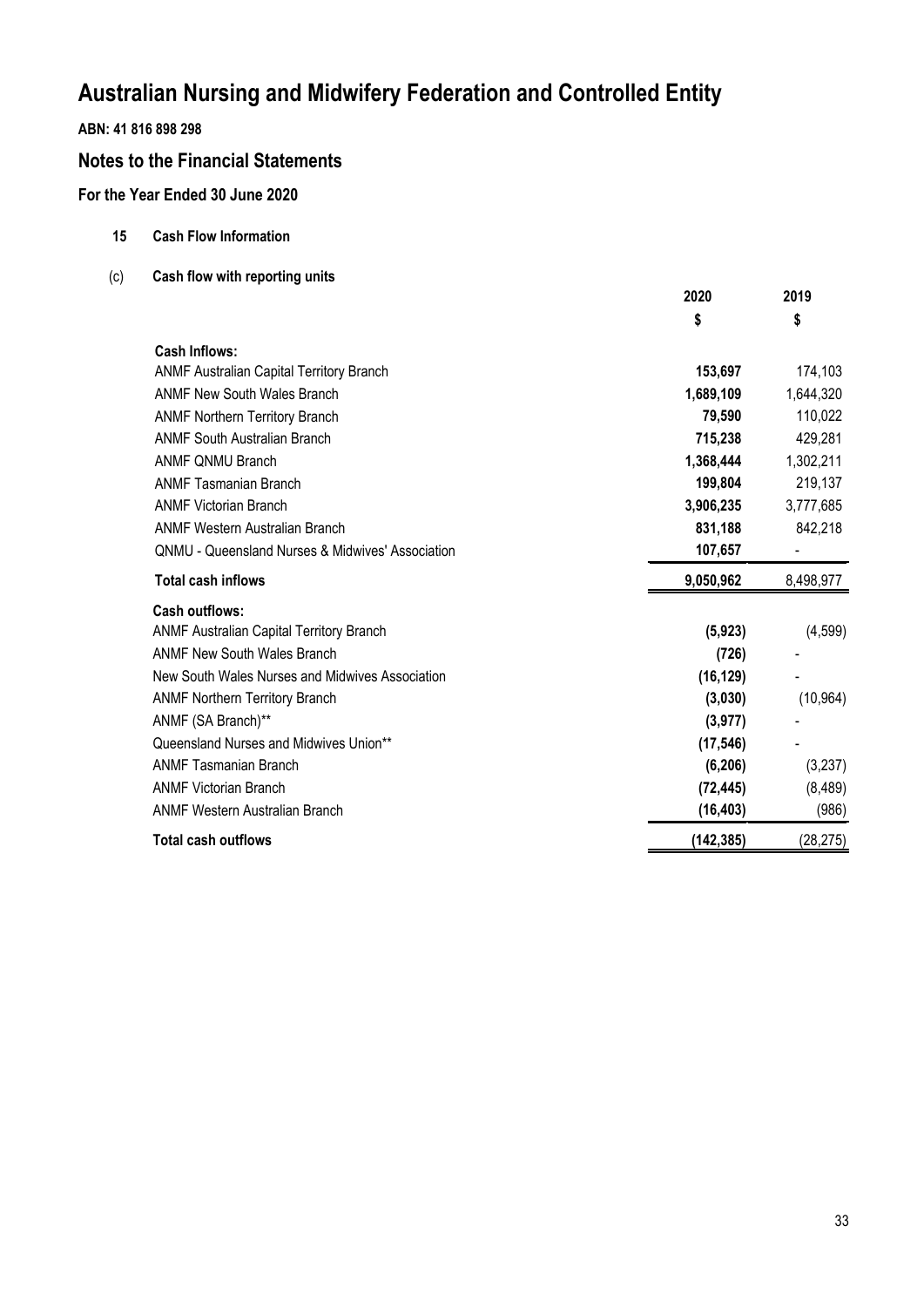### **ABN: 41 816 898 298**

## **Notes to the Financial Statements**

## **For the Year Ended 30 June 2020**

### **16 Financial Risk Management**

The Group's financial instruments consist mainly of deposits with banks, accounts receivable, accounts payable and bank loans.

The carrying value for each category of financial instruments, measured in accordance with AASB 139 as detailed in the accounting policies to these financial statements, are as follows: **2020 2019**

|                                    |             | 2020      | 2019      |
|------------------------------------|-------------|-----------|-----------|
|                                    | <b>Note</b> | \$        | \$        |
| <b>Financial Assets</b>            |             |           |           |
| Cash and cash equivalents          | 4           | 1,656,102 | 975,349   |
| Trade and other receivables        | 5           | 266,479   | 496,734   |
| Amortised cost financial assets    | 6           | 34,189    | 33,722    |
| <b>Total financial assets</b>      |             | 1,956,770 | 1,505,805 |
| <b>Financial Liabilities</b>       |             |           |           |
| Trade and other payables           | 10          | 353,534   | 362,562   |
| <b>Borrowings</b>                  | 11          | ٠         | 9,008     |
| <b>Total financial liabilities</b> |             | 353,534   | 371,570   |
|                                    |             |           |           |

#### **Net Fair Values**

The fair values disclosed in the above table have been determined based on the following methodology:

Cash and cash equivalents, trade and other receivables, trade and other payables are short term instruments in nature whose carrying value is equivalent to fair value. Long term borrowings relate to a commercial loan whose carrying value is equivalent to fair value. Trade and other payables excludes amounts provided for relating to annual and long service leave which is not considered a financial instrument.

#### **Financial risk management policies**

The Federal Council have overall responsibility for the establishment of the Group's financial risk management framework. This includes the development of policies covering specific areas.

Risk management policies and systems are reviewed regularly to reflect changes in market conditions and the Group's activities. The overall risk management policies seek to assist the Group in meeting its financial targets, while minimising potential adverse effects on financial performance.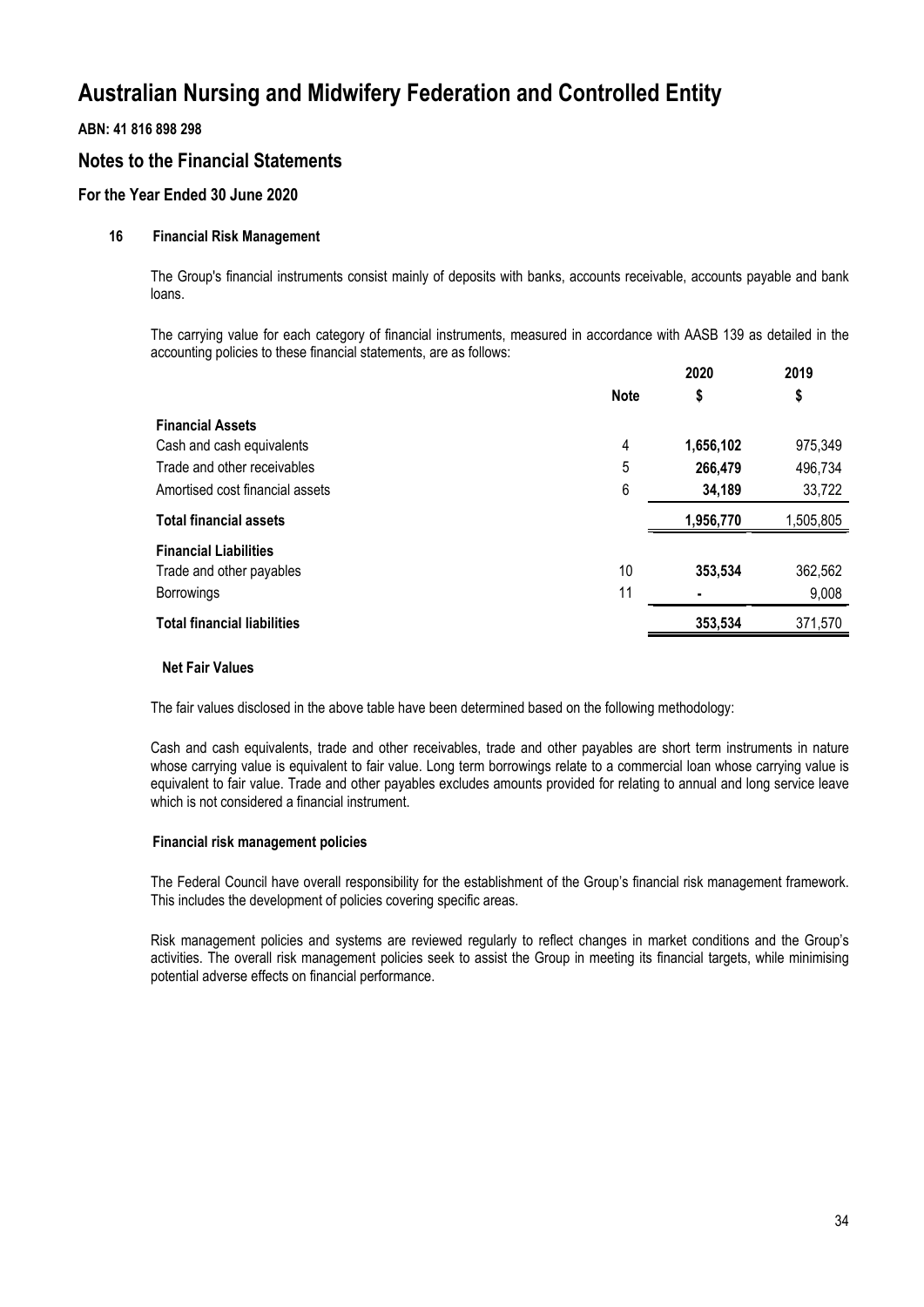## **ABN: 41 816 898 298**

## **Notes to the Financial Statements**

## **For the Year Ended 30 June 2020**

### **16 Financial Risk Management**

#### **Financial risk management policies**

Mitigation strategies for specific risks faced are described below:

#### (a) **Credit risk**

Exposure to credit risk relating to financial assets arises from the potential non-performance by counterparties of contract obligations that could lead to a financial loss to the Group and arises principally from the Group's receivables.

#### Credit risk exposure

The maximum exposure to credit risk by class of recognised financial assets at the end of the reporting period is equivalent to the carrying amount and classification of those financial assets (net of any provisions) as presented in the statement of financial position.

The Group has no significant concentrations of credit risk exposure to any single counterparty or group of counterparties.

#### (b) **Liquidity risk**

Liquidity risk arises from the possibility that the Group might encounter difficulty in settling its debts or otherwise meeting its obligations related to financial liabilities. The entity manages this risk through the following mechanisms:

- preparing forward-looking cash flow analysis in relation to its operational, investing and financial activities which are monitored on a monthly basis;
- monitoring undrawn credit facilities;
- maintaining a reputable credit profile;
- managing credit risk related to financial assets;
- only investing surplus cash with major financial institutions; and
- comparing the maturity profile of financial liabilities with the realisation profile of financial assets.

The table below reflects an undiscounted contractual maturity analysis for financial liabilities.

The timing of cash flows presented in the following table to settle financial liabilities reflects the earliest contractual settlement dates and does not reflect management's expectations that banking facilities will be rolled forward.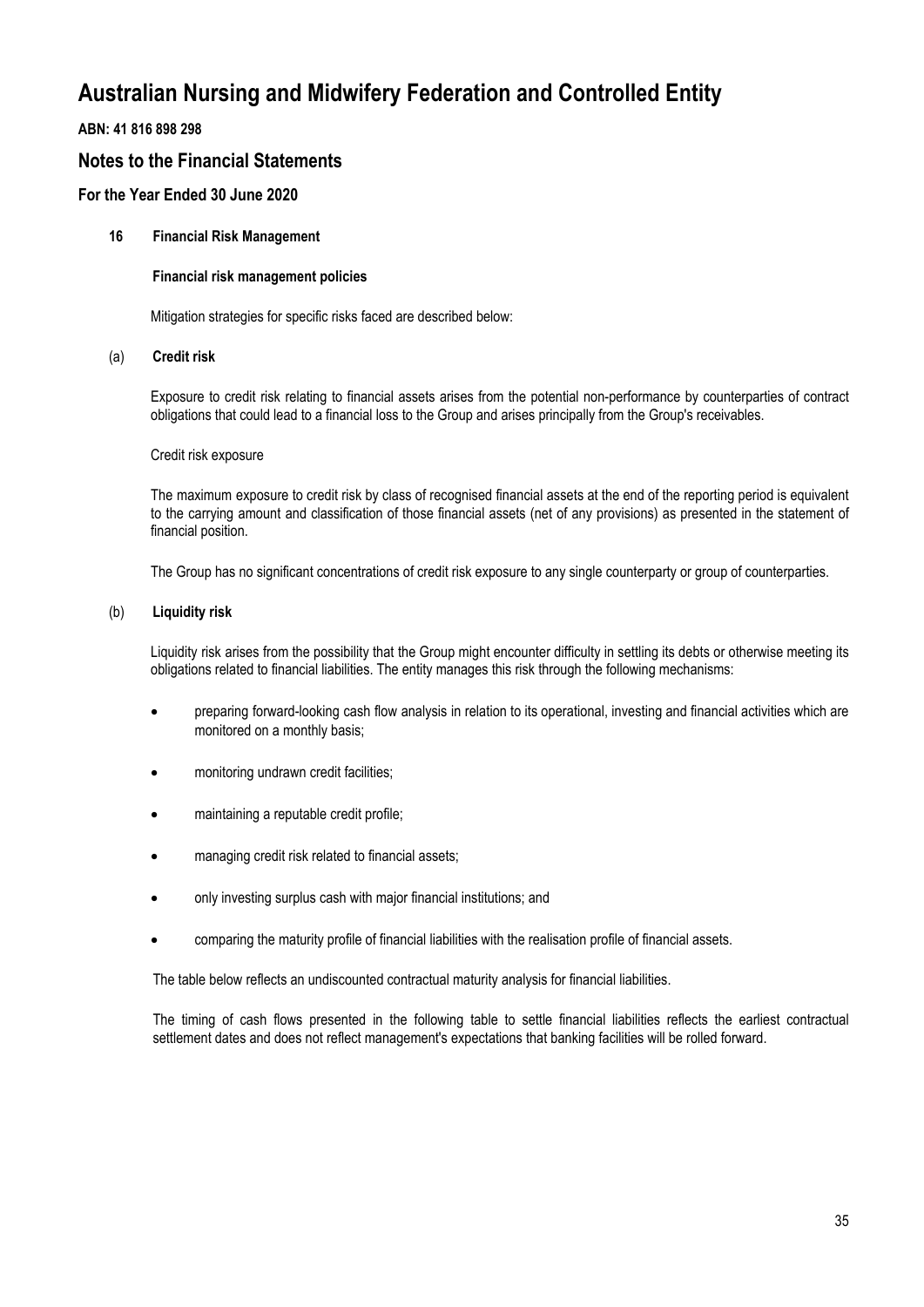**ABN: 41 816 898 298**

## **Notes to the Financial Statements**

## **For the Year Ended 30 June 2020**

## **16 Financial Risk Management**

 *Financial liability maturity analysis*

|                                          | <b>Within 1 Year</b> |         | 1 to 5 Years |                          | <b>Over 5 Years</b> |                          | Total          |         |
|------------------------------------------|----------------------|---------|--------------|--------------------------|---------------------|--------------------------|----------------|---------|
|                                          | 2020                 | 2019    | 2020         | 2019                     | 2020                | 2019                     | 2020           | 2019    |
|                                          |                      |         |              |                          |                     |                          |                |         |
| Financial liabilities due for payment    |                      |         |              |                          |                     |                          |                |         |
| Trade and other payables (excluding GST) | 353,534              | 362,562 | ٠            | $\overline{\phantom{0}}$ |                     | $\overline{\phantom{a}}$ | 353,534        | 362,562 |
| Borrowings (excluding finance lease)     |                      |         | ٠            | $\overline{\phantom{0}}$ |                     | 9,008                    | $\blacksquare$ | 9,008   |
| Total contractual outflows               | 353,534              | 362,562 |              |                          |                     | 9,008                    | 353,534        | 371,570 |

The timing of expected outflows is not expected to be materially different from contracted cash flows.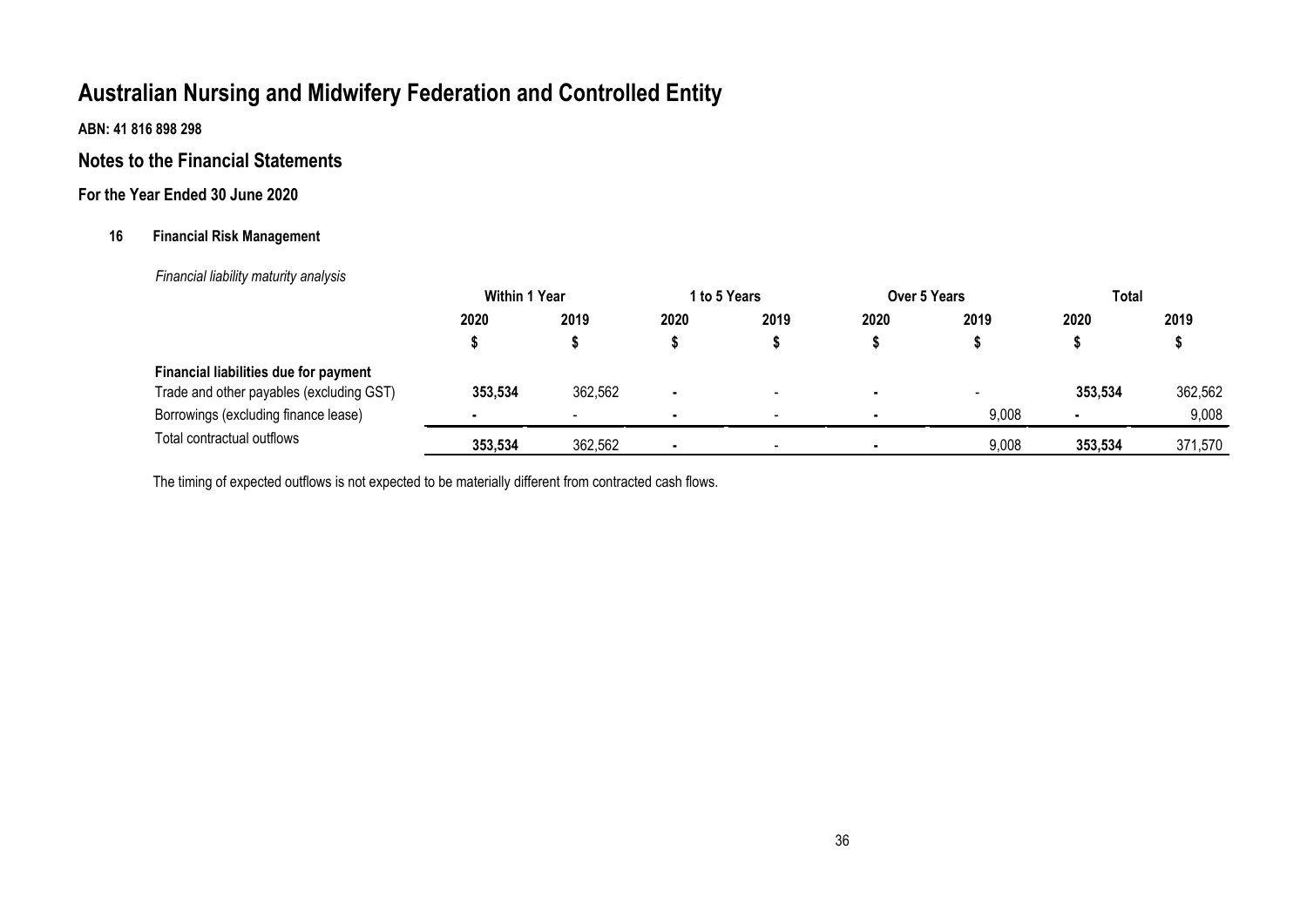### **ABN: 41 816 898 298**

## **Notes to the Financial Statements**

## **For the Year Ended 30 June 2020**

### **16 Financial Risk Management**

(c) **Market risk**

Market risk is the risk that the fair value or future cash flows of a financial instrument will fluctuate because of changes in market prices.

#### (d) **Price risk**

The Group is not exposed to any material commodity price risk.

### (e) **Interest Rate Risk**

Exposure to interest rate risk arises on financial assets and financial liabilities recognised at the end of the reporting period, whereby a future change in interest rates will affect future cash flows or the fair value of fixed rate financial instruments. The Group is also exposed to earnings volatility on floating rate instruments.

The financial instruments that expose the Group to interest rate risk are limited to bank loans, held-to-maturity financial assets and cash on hand.

#### **Interest rate risk sensitivity analysis**

At 30 June 2020, the effect on profit and equity as a result of changes in the interest rate, with all other variables remaining constant would be as follows: **2020**

|                                                        | 2020<br>S | 2019<br>\$ |
|--------------------------------------------------------|-----------|------------|
| Change in profit<br>- Increase in interest rate +/- 2% | 33,803    | 20,350     |
| Change in equity<br>- Increase in interest rate +/- 2% | 33,803    | 20,350     |

# **17 Remuneration of Auditors**

|                                                   | 27.100 | 26.500 |
|---------------------------------------------------|--------|--------|
| - Preparation of general purpose financial report | 6.100  | 6.000  |
| - Financial statement audit services              | 21.000 | 20.500 |
| Remuneration of the auditor                       |        |        |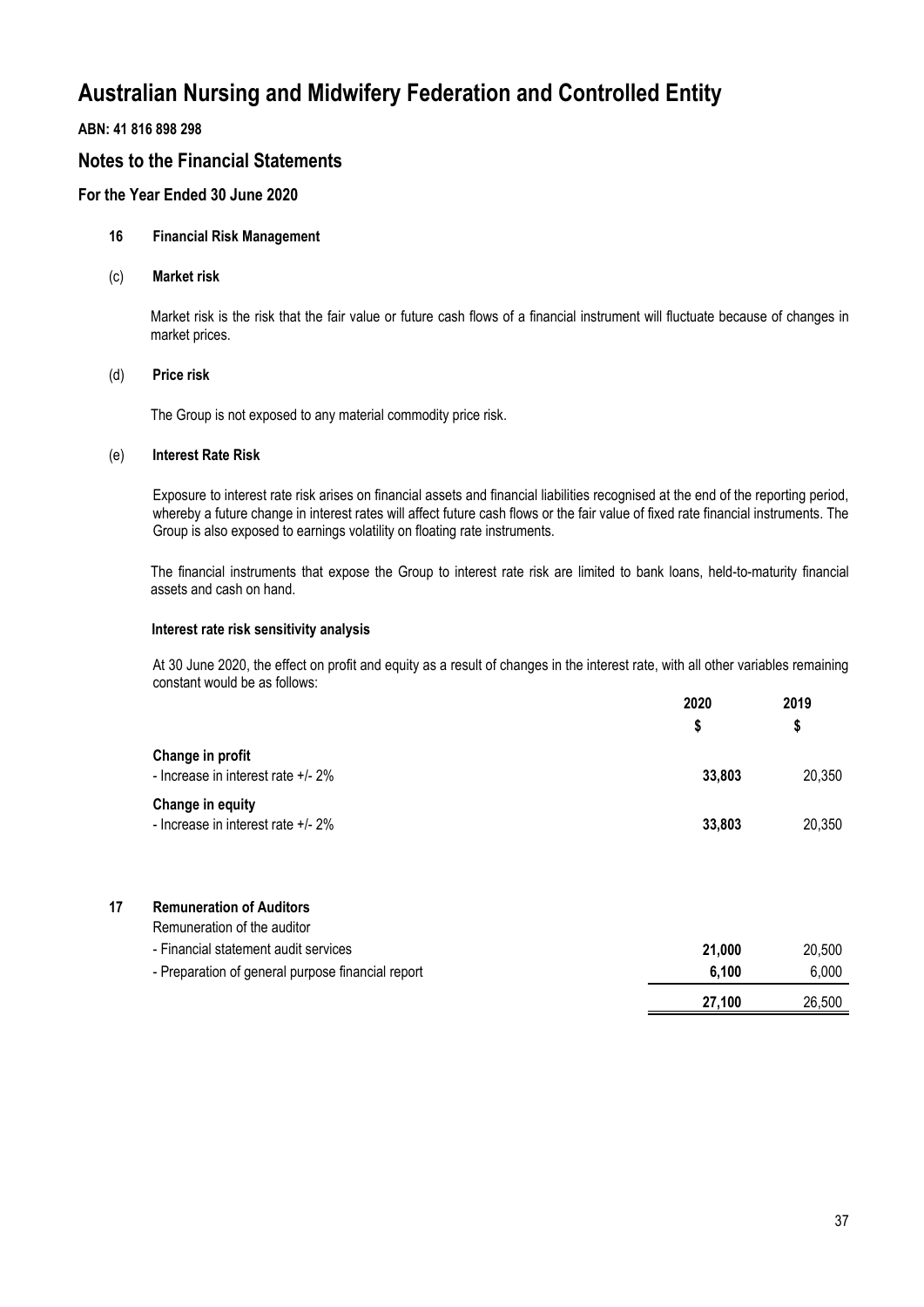## **ABN: 41 816 898 298**

## **Notes to the Financial Statements**

## **For the Year Ended 30 June 2020**

### **18 Fair Value Measurement**

The group measures and recognises freehold land and buildings at fair value on a recurring basis after initial recognition.

The group does not subsequently measure any liabilities at fair value on a recurring, or any assets or liabilities at fair value on a non-recurring basis.

#### **Fair value hierarchy**

AASB 13 *Fair Value Measurement* requires all assets and liabilities measured at fair value to be assigned to a level in the fair value hierarchy as follows:

| Level 1 | Unadjusted quoted prices in active markets for identical assets or liabilities<br>that the entity can access at the measurement date.     |
|---------|-------------------------------------------------------------------------------------------------------------------------------------------|
| Level 2 | Inputs other than quoted prices included within Level 1 that are observable for<br>the asset or liability, either directly or indirectly. |
| Level 3 | Unobservable inputs for the asset or liability.                                                                                           |

The table below shows the assigned level for each asset and liability held at fair value by the Group:

|                             | Level 1 | Level 2   | Level 3 | Total     |
|-----------------------------|---------|-----------|---------|-----------|
| 30 June 2020                |         |           |         |           |
| <b>Non-financial assets</b> |         |           |         |           |
| Land and buildings          | $\sim$  | 4.580.000 | $\sim$  | 4,580,000 |

#### (a) **Valuation techniques**

The group selects a valuation technique that is appropriate in the circumstances and for which sufficient data is available to measure fair value. The availability of sufficient and relevant data primarily depends on the specific characteristics of the asset or liability being measured. The valuation techniques selected by the group are consistent with one or more of the following valuation approaches:

- Market approach: valuation techniques that use prices and other relevant information generated by market transactions for identical or similar assets or liabilities.
- Income approach: valuation techniques that convert estimated future cash flows or income and expenses into a single discounted present value.
- Cost approach: valuation techniques that reflect the current replacement cost of an asset at its current service capacity.

Each valuation technique requires inputs that reflect the assumptions that buyers and sellers would use when pricing the asset or liability, including assumptions about risks. When selecting a valuation technique, the group gives priority to those techniques that maximise the use of observable inputs and minimise the use of unobservable inputs. Inputs that are developed using market data (such as publicly available information on actual transactions) and reflect the assumptions that buyers and sellers would generally use when pricing the asset or liability are considered observable, whereas inputs for which market data is not available and therefore are developed using the best information available about such assumptions are considered unobservable.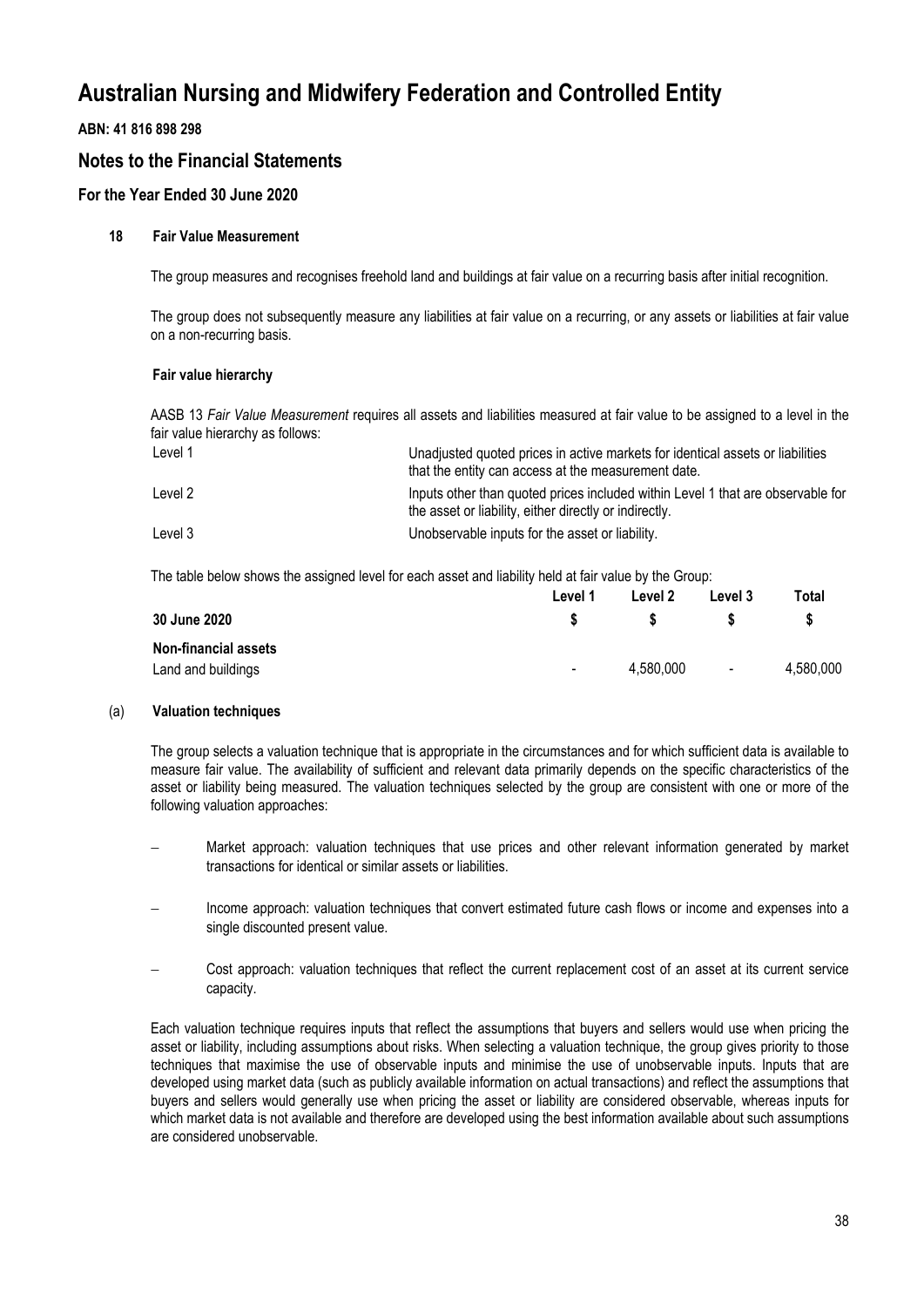## **ABN: 41 816 898 298**

## **Notes to the Financial Statements**

## **For the Year Ended 30 June 2020**

- **18 Fair Value Measurement**
- (b) **Valuation Techniques and Inputs Used to Measure Level 2 Fair Values**

| <b>Description</b>   | <b>Fair Value at</b><br>30 June 2020 |                                                                                                                                                   |                                                     |
|----------------------|--------------------------------------|---------------------------------------------------------------------------------------------------------------------------------------------------|-----------------------------------------------------|
|                      | \$                                   | <b>Valuation technique</b>                                                                                                                        | Input used                                          |
| Non-financial assets |                                      |                                                                                                                                                   |                                                     |
| Land and buildings   | 4,580,000                            | Market approach using<br>recent observable market<br>data for similar properties:<br>income approach using<br>discounted cash flow<br>methodology | Price per square<br>metre; market<br>borrowing rate |

The fair value of freehold land and buildings is determined at least every three years based on valuations by an independent valuer. At the end of each intervening period, the Federal Council reviews the independent valuation and, when appropriate, update the fair value measurement to reflect current market conditions using a range of valuation techniques, including recent observable market data and discounted cash flow methodologies.

#### **19 Related Parties**

The Group's main related parties are as follows:

#### (a) **Controlled entity**

Australian Nursing and Midwifery Federation is the parent entity, which exercises control over the National Enrolled Nurse Association (NENA).

NENA is a Special Interest Group that was set up to promote the value of Enrolled Nurses and raise the awareness of the Enrolled Nurse role within the community whilst providing a forum for all Enrolled Nurses to participate at a National level.

Balances and transactions between Australian Nursing and Midwifery Federation and NENA were historically eliminated on consolidation.

NENA has dissolved during the 2019/2020 financial year. The remaining fund was fully transferred to Australian Nursing and Midwifery Federation.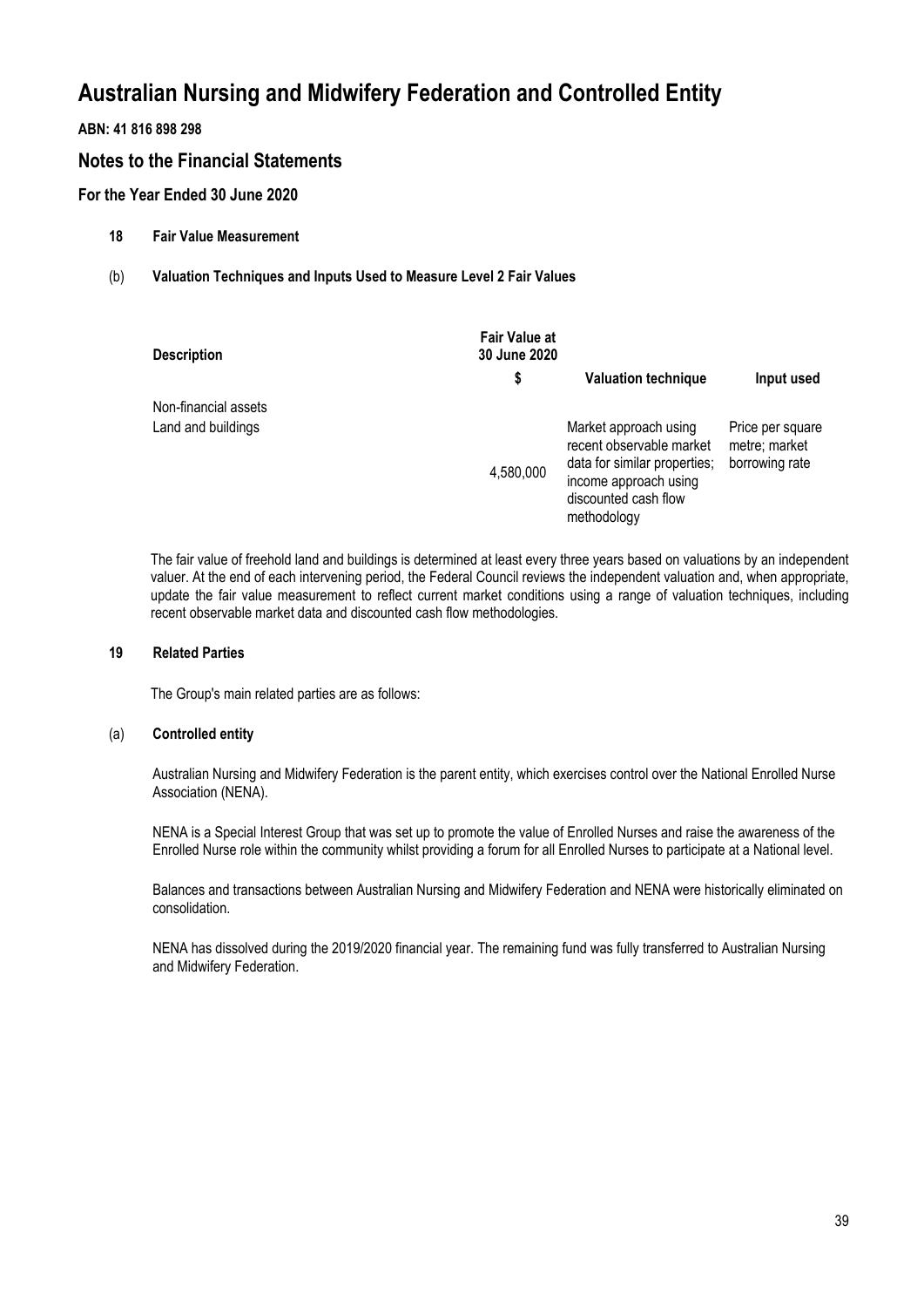## **ABN: 41 816 898 298**

## **Notes to the Financial Statements**

## **For the Year Ended 30 June 2020**

#### **19 Related Parties**

### (b) **Other related parties**

The Group undertook related party transactions with the State Branches which are disclosed in note 2 and note 5 which were on normal commercial terms. Other related party transactions that were not disclosed in note 2 and note 5 are as follows:

**2020**

**2019**

#### **Contribution received from other reporting units and related party for shared database cost:**

|                                                                               | 2020   | 2019   |
|-------------------------------------------------------------------------------|--------|--------|
|                                                                               | \$     | \$     |
| Received from other reporting units                                           |        |        |
| ANMF Australian Capital Territory Branch                                      | 717    | 689    |
| <b>ANMF New South Wales Branch</b>                                            | 18,207 | 19,708 |
| <b>ANMF Northern Territory Branch</b>                                         | 155    |        |
| <b>ANMF Tasmanian Branch</b>                                                  | 376    | 312    |
| <b>ANMF Victorian Branch</b>                                                  | 21,662 | 22,694 |
| <b>ANMF Western Australian Branch</b>                                         | 1,589  | 1,326  |
| Received from state registered trade<br>unions                                |        |        |
| ANMF (SA Branch)                                                              | 5,490  | 5,888  |
| Queensland Nurses and Midwives Union                                          | 15,470 | 16,391 |
|                                                                               | 63,666 | 67,008 |
| CPE Online tutorial services income was received from the following branches: |        |        |
| Queensland Nurses and Midwives Union                                          | 45,000 |        |
| <b>ANMF Northern Territory Branch</b>                                         | 2,086  |        |
| NSW Nurses and Midwives' Association                                          | 4,070  |        |
|                                                                               | 51,156 | ٠      |
|                                                                               |        |        |

| Payments made to NSW Nurses and Midwives' Association includes the following: |        |
|-------------------------------------------------------------------------------|--------|
| Campaign expense                                                              | 10.000 |
| Project expense                                                               | 756    |
|                                                                               | 10.756 |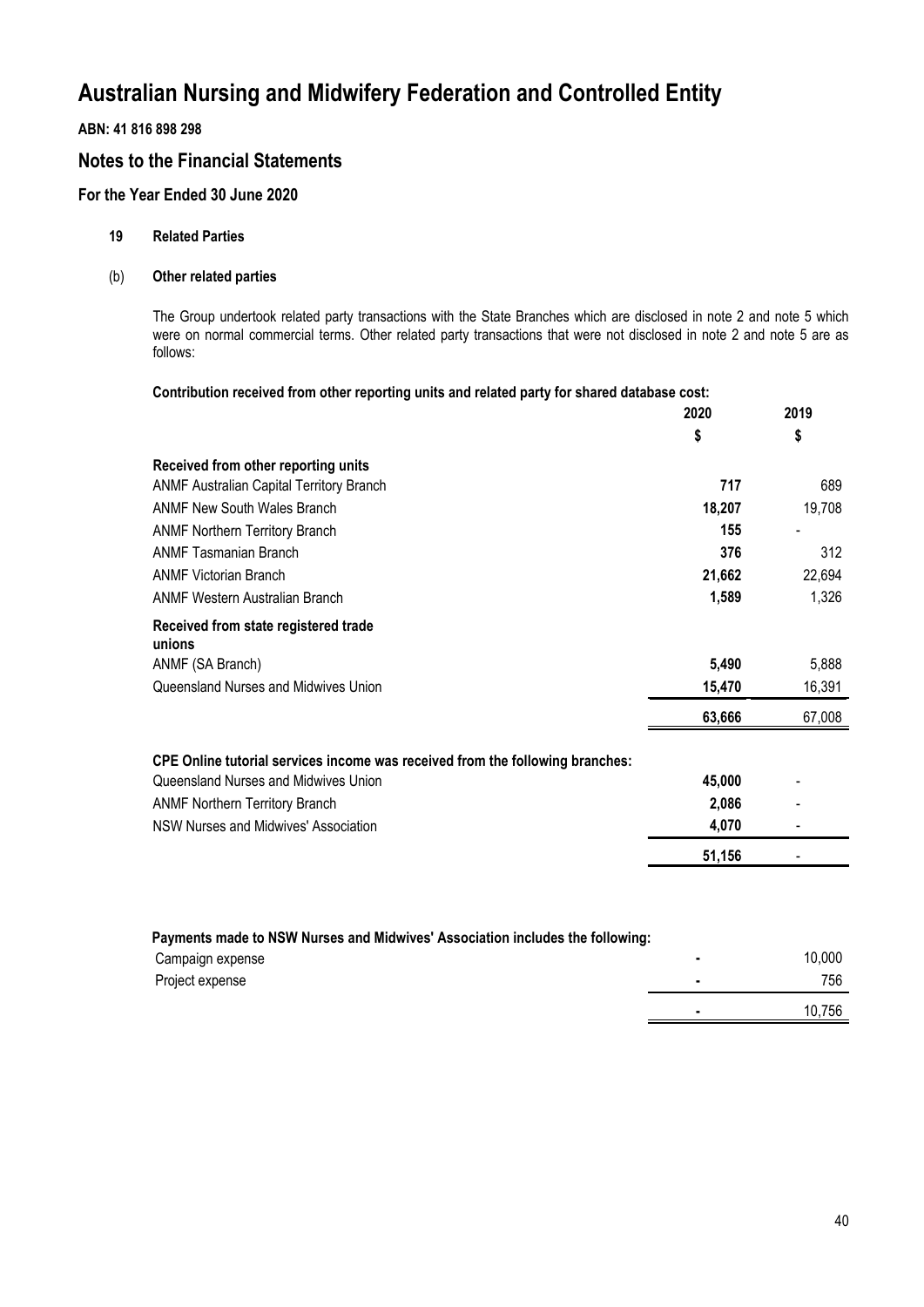**ABN: 41 816 898 298**

## **Notes to the Financial Statements**

**For the Year Ended 30 June 2020**

**19 Related Parties**

### **Payments made to Australian Nursing and Midwifery Federation Victorian Branch**

|                                         | 2020   | 2019                     |
|-----------------------------------------|--------|--------------------------|
|                                         | S      |                          |
| <b>Parent</b>                           |        |                          |
| Biennial National Conference venue hire | 56,595 | $\overline{\phantom{a}}$ |

The sales to and purchases from related parties are made on terms equivalent to those that prevail in arm's length transactions. Outstanding balances for sales and purchases at the year-end are unsecured and interest free and settlement occurs in cash. There have been no guarantees provided or received for any related party receivables or payables.

Included in note 15(b) are cash flows for reimbursements to and from reporting units which are not regarded as related party transactions. These reimbursements consist of:

- Payroll tax received from and paid on behalf of ANMF Victorian Branch and ANMF Australian Capital Territory Branch; and
- Travelling cost for state representatives to attend the Federal meetings and conference.

### (c) **Transactions with key management personnel's related entities**

The Group has transacted with the following entity where key management personnel are appointed as directors on the board:

| <b>HESTA Superannuation Fund</b>       |        |                          |
|----------------------------------------|--------|--------------------------|
| Income received in advance             | 88,000 | 25,000                   |
| Income receivable                      | 13.600 | $\overline{\phantom{a}}$ |
| <b>HESTA Superannuation Fund</b>       |        |                          |
| Directors' fees income                 | 52.900 | 46,246                   |
| Biennial conference sponsorship income | 32.090 | $\blacksquare$           |
| Other sponsorship income               | 37,000 | 25,000                   |
|                                        |        |                          |

#### (d) **Former related party**

The Group did not make any payments to a former related party in the current year.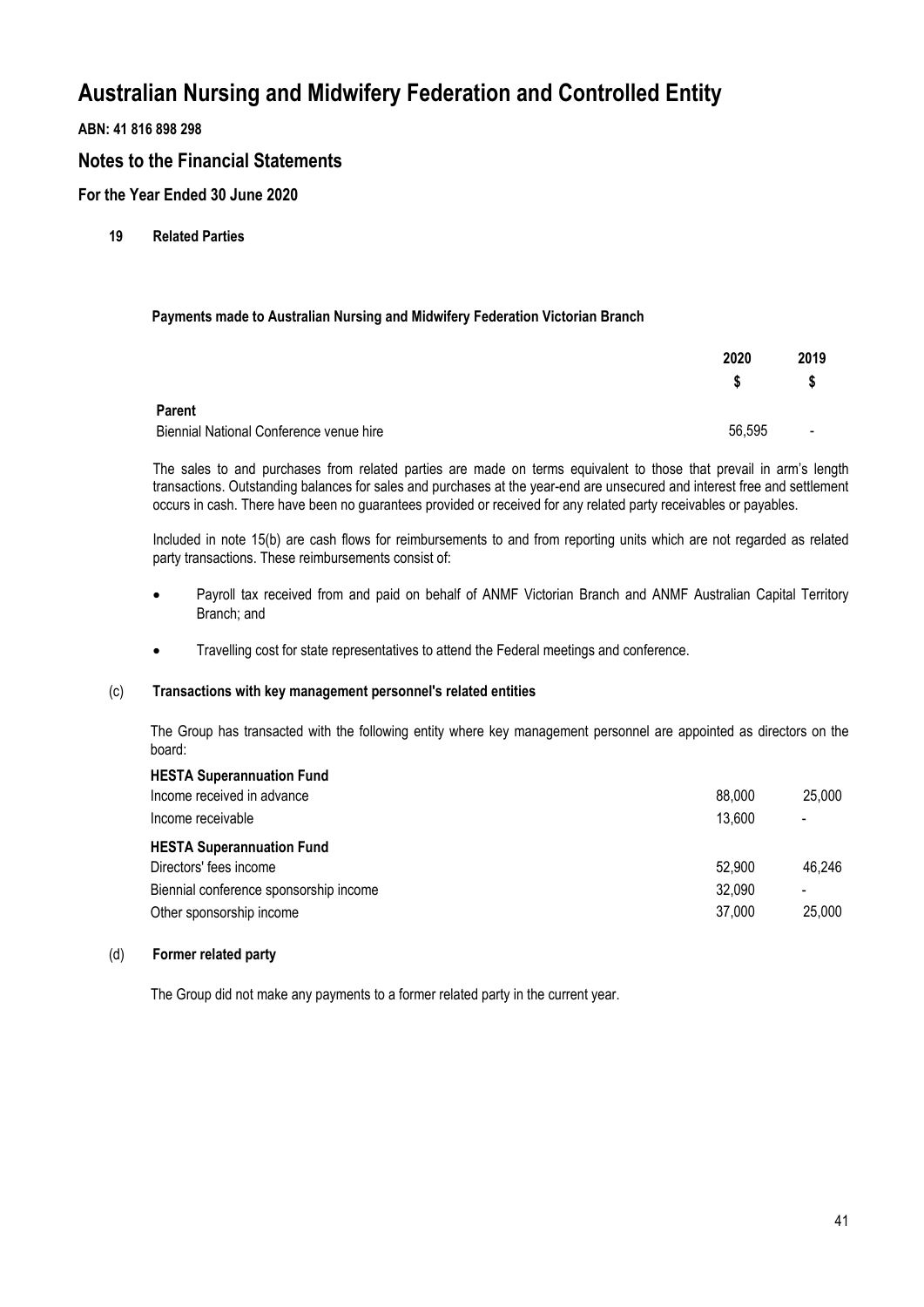## **ABN: 41 816 898 298**

## **Notes to the Financial Statements**

## **For the Year Ended 30 June 2020**

#### **20 Key Management Personnel Disclosures**

Key management personnel remuneration included within employee expenses for the year is shown below:

The Group paid an honorarium fee of \$5,500 to the Federal President for the year ended 30 June 2020 (2019:\$5,500). The other Executive Committee Members and the Federation's Councillors are not remunerated in their capacity as councillors.

**2020**

**2019**

|                                        | ZUZU    | 20 I J<br>\$   |
|----------------------------------------|---------|----------------|
|                                        | \$      |                |
| Key management personnel compensation: |         |                |
| - short-term employee benefits         | 396,367 | 413,946        |
| - post-employment benefits             | 55,788  | 56,070         |
| - other long-term benefits             | 4,367   | 10,612         |
| - termination benefits                 | ٠       | $\blacksquare$ |
|                                        | 456,522 | 480,628        |

### **21 Events after the end of the Reporting Period**

As a result of the evolving nature of the COVID-19 outbreak and the rapidly evolving government policies of restrictive measures put in place to contain it, as at the date of these financial statements, the Group is not in a position to reasonably estimate the financial effects of the COVID-19 outbreak on the future financial performance and financial position of the Group.

Other than the current disclosures, there has not been any other matter or circumstance occurring subsequent to the end of the financial year that has significantly affected, or may significantly affect, the operations of the Group, the results of those operations, or the state of affairs of the Group in subsequent financial periods.

#### **22 Contingent Liabilities and Contingent Assets**

#### **Business card facility**

The Group has a business card facility of \$30,000 with the Commonwealth Bank of Australia, which is guaranteed by the Group's term deposit.

#### **ANMF Australian Capital Territory Branch**

Australian Nursing and Midwifery Federation as the Body Corporate purchased a property during the 2017 financial year and the title is held on trust for the use of the ANMF ACT Branch. The Federal Office does not recognise the asset in the Statement of Financial Position as the Federal Office is not the beneficial owner of the property.

The Australian Nursing and Midwifery Federation also obtained a loan from RedZed in its capacity as Body Corporate(trustee), to enable the purchase of the above property. The loan is serviced by the ANMF ACT Branch.

Total loan balance as at 30 June 2020 is \$13,665 (2019: \$50,003). Liabilities incurred on behalf of its branch are not recognised in the financial statements as it is unlikely the Federal Office will have to meet the liabilities from its own resources.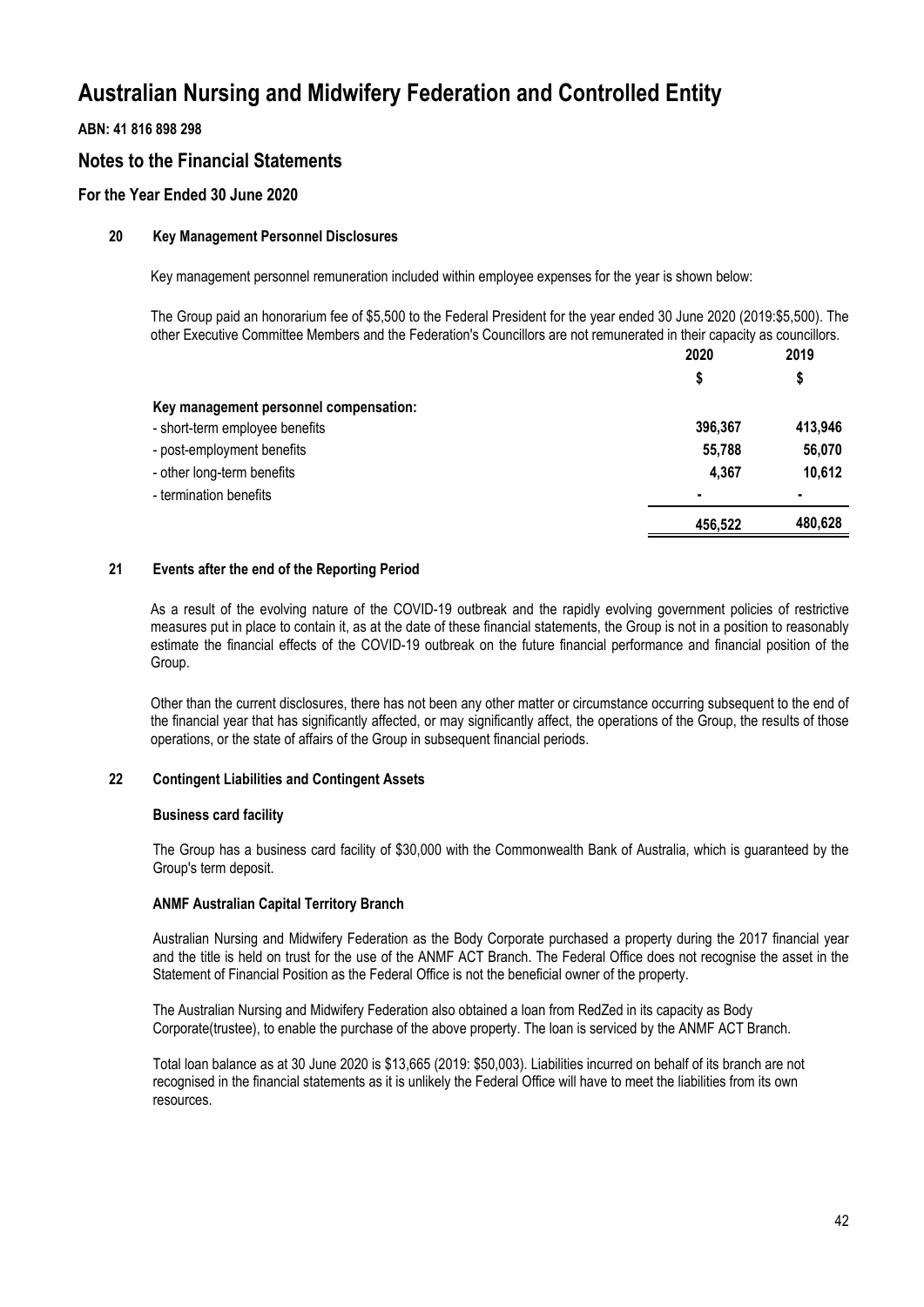## **ABN: 41 816 898 298**

## **Notes to the Financial Statements**

## **For the Year Ended 30 June 2020**

### **23 Acquisition of Assets and Liabilities**

There was no acquisition of any asset or liability during the financial year as a result of:

- (a) an amalgamation under Part 2 of Chapter 3, of the RO Act in which the organisation (of which the reporting unit form part) was the amalgamated organisation; or
- (b) a restructure of the Branches of the organisation; or
- (c) a determination by the General Manager of the Fair Work Commission under subsection 245(1) of the RO Act of an alternative reporting structure for the organisation; or
- (d) a revocation by the General Manager of the Fair Work Commission under subsection 249(1) of the RO Act of a certificate issued to an organisation under subsection 245(1),

#### **24 Economic Dependence and Going Concern**

The Group is economically dependent on capitation fees received from each ANMF Branches. In the 2020 year, this formed 77% of the total revenue used to operate the Group. The capitation fee received from each ANMF Branch is disclosed in Note 2(a). At the date of this report the Federal Council has no reason to believe the state Branches will not continue to support the Group.

The Group does not receive or provide any other forms of financial support from or to its state Branches.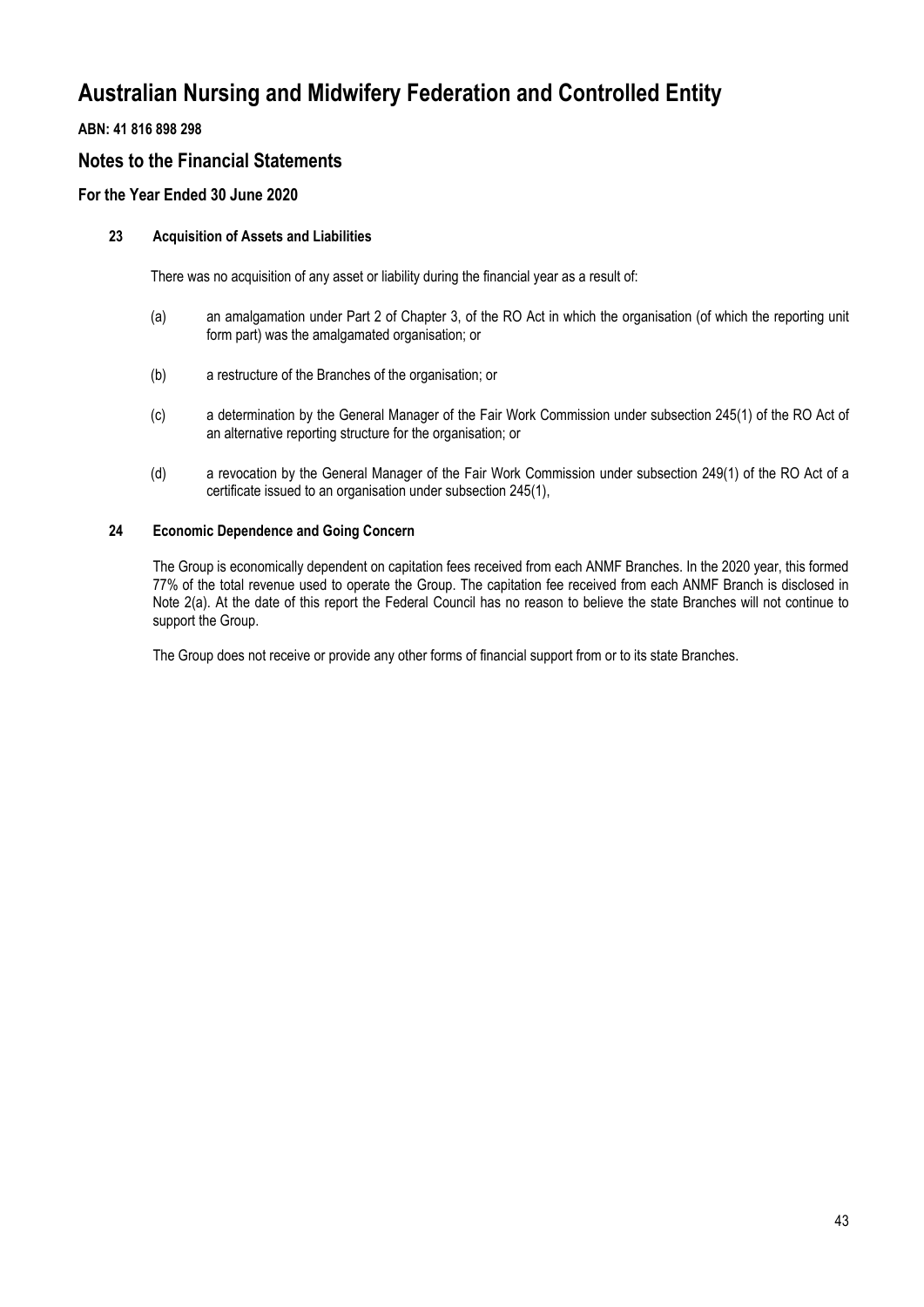**ABN: 41 816 898 298**

## **Notes to the Financial Statements**

## **For the Year Ended 30 June 2020**

### **25 Parent entity**

Information relating to the parent entity, Australian Nursing and Midwifery Federation are as follows:

|                                                            | 2020      | 2019      |
|------------------------------------------------------------|-----------|-----------|
|                                                            | \$        | \$        |
| <b>Statement of Financial Position</b>                     |           |           |
| Assets                                                     |           |           |
| <b>Current assets</b>                                      | 2,057,330 | 1,620,116 |
| Non-current assets                                         | 4,842,989 | 3,239,852 |
| <b>Total Assets</b>                                        | 6,900,319 | 4,859,968 |
| Liabilities                                                |           |           |
| <b>Current liabilities</b>                                 | 1,611,433 | 1,553,798 |
| Non-current liabilities                                    | 38,083    | 41,697    |
| <b>Total Liabilities</b>                                   | 1,649,516 | 1,595,495 |
| Equity                                                     |           |           |
| Retained earnings                                          | 1,820,583 | 1,510,623 |
| Asset revaluation reserve                                  | 3,430,220 | 1,753,850 |
| <b>Total Equity</b>                                        | 5,250,803 | 3,264,473 |
| Statement of Profit or Loss and Other Comprehensive Income |           |           |
| Surplus for the year                                       | 309,960   | 29,299    |
| Other comprehensive income                                 | 1,676,370 |           |
| <b>Total comprehensive income</b>                          | 1,986,330 | 29,299    |
|                                                            |           |           |

Refer to Note 22 for further details on contingent liabilities at year end.

### **26 Federal Office Details**

The registered office of the Federal Office is:

Level 1, 365 Queen Street Melbourne VIC 3000

The principal places of business are: Unit 3, 28 Eyre Street, Kingston ACT 2604 and Level 1, 365 Queen Street, Melbourne VIC 3000

### **27 Administration of financial affairs by a third party**

The reporting unit did not have another entity administer the financial affairs of the reporting unit.

**2019**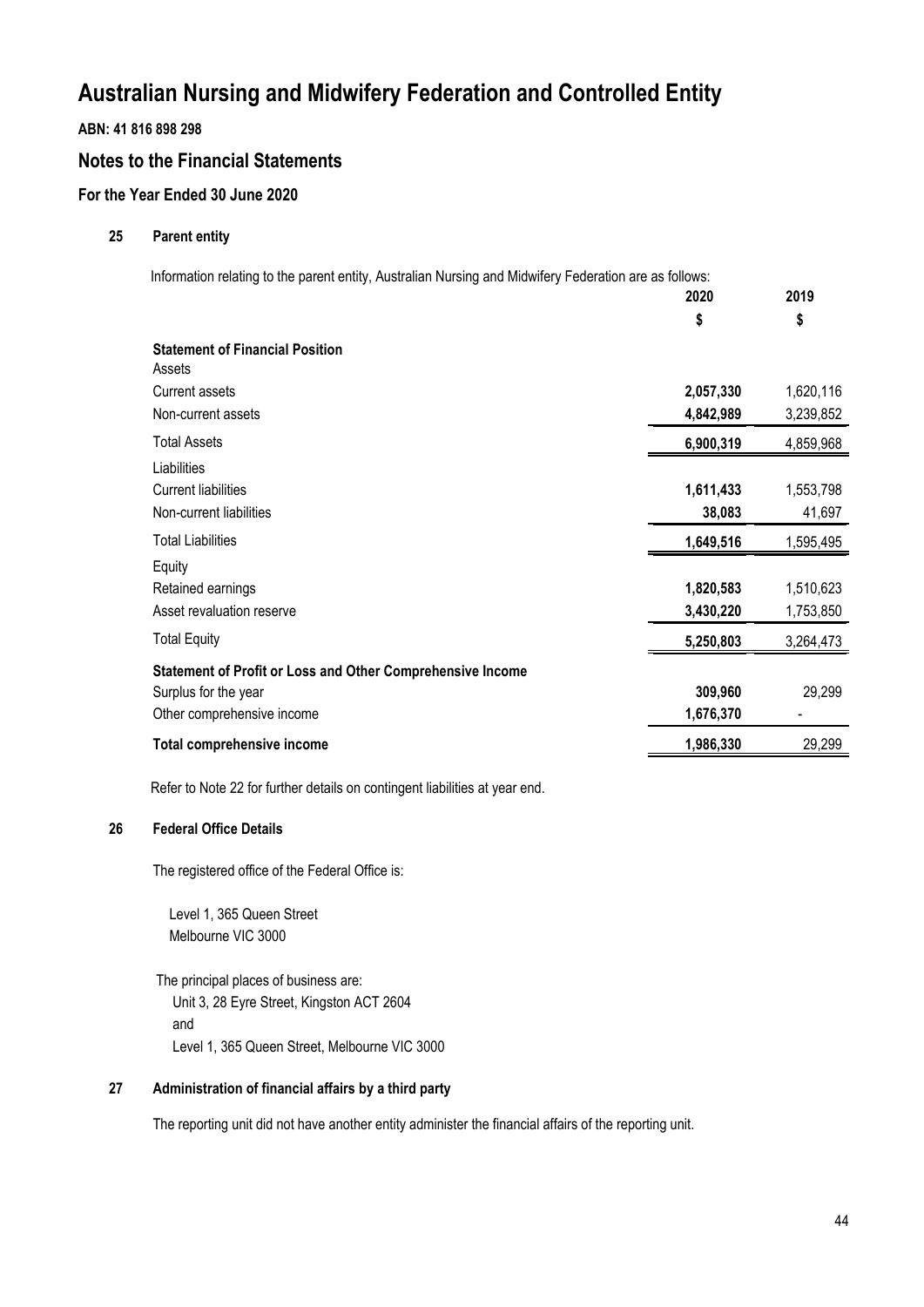## **ABN: 41 816 898 298**

## **Notes to the Financial Statements**

## **For the Year Ended 30 June 2020**

### **28 Information to be supplied to Members or Commissioner**

In accordance with the requirements of the Fair work (Registered Organisations) Act 2009, the attention of members is drawn to the provisions of subsections (1) to (3) of section 272, which reads as follows:

Information must be provided to members or Commissioner:

- 1. A member of the reporting unit, or the Commissioner, may apply to the reporting unit for specific prescribed information in relation to the reporting unit to be made available to the person making the application.
- 2. The application must be in writing and must specify the period within which and the manner in which, the information is to be made available. The period must be not less than 14 days after the application has been given to the reporting unit.
- 3. A reporting unit must comply with an application made under subsection (1).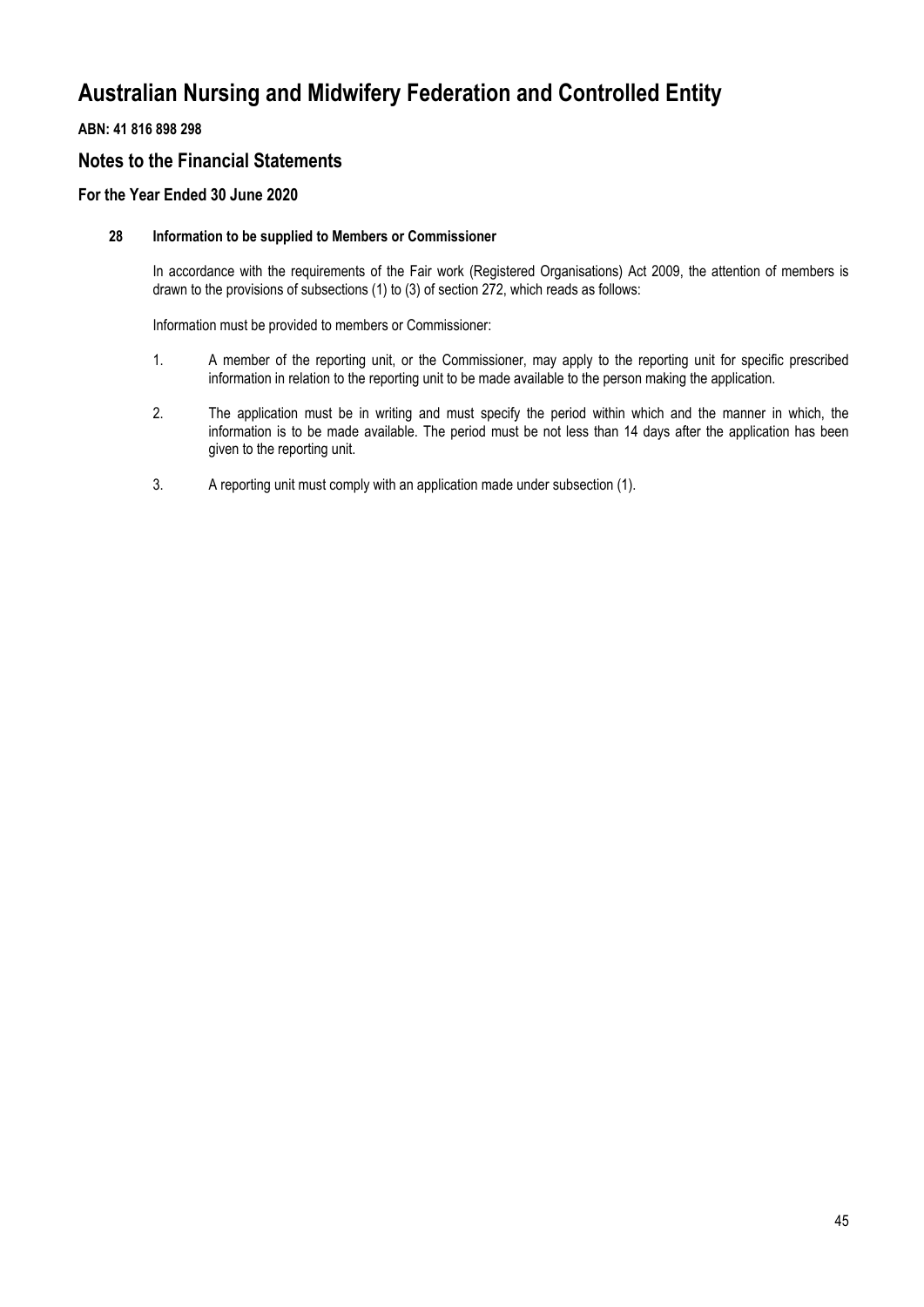## **ABN: 41 816 898 298**

## **Statement by the Federal Council**

On the 14 October 2020 \_ the Federal Council of the Australian Nursing and Midwifery Federation passed the following resolution in relation to the general purpose financial report (GPFR) for the year ended 30 June 2020:

The Federal Council declares that in its opinion:

- (a) the financial statements and notes comply with the Australian Accounting Standards;
- (b) the financial statements and notes comply with any other requirements imposed by the Reporting Guidelines or Part 3 of Chapter 8 of the Fair Work (Registered Organisations) Act 2009 (the RO Act); 14 October 2020 the F<br>n to the general purpose finar<br>eral Council declares that in it<br>the financial statements and<br>the financial statements and<br>chapter 8 of the Fair Work (<br>the financial statements and<br>reporting unit for t
- (c) the financial statements and notes give a true and fair view of the financial performance, financial position and cash flows of the reporting unit for the financial year to which they relate;
- (d) there are reasonable grounds to believe that the reporting unit will be able to pay its debts as and when they become due and payable; and
- (e) during the financial year to which the GPFR relates and since the end of that year:
	- i. meetings of the Councillors were held in accordance with the rules of the Federation including the rules of a Branch concerned;
	- ii. the financial affairs of the reporting unit have been managed in accordance with the rules of the Federation including the rules of a Branch concerned;
	- iii. the financial records of the reporting unit have been kept and maintained in accordance with the RO Act;
	- iv. the financial records of the Branches considered as reporting units under the Federation have been kept, as far as practicable, in a consistent manner to each of the other reporting units of the Federation.
	- v. where information has been sought in any request by a member of the reporting unit or Commissioner duly made under section 272 of the RO Act has been provided to the member or Commissioner;
	- vi. where any order of inspection of the financial records has been made by the Fair Work Commission under Section 273 of the RO Act, there has been compliance

This declaration is made in accordance with a resolution of the Federal Council:

Federal Secretary .....................................................................................................................................................................

Annie Butler

Dated 14 October 2020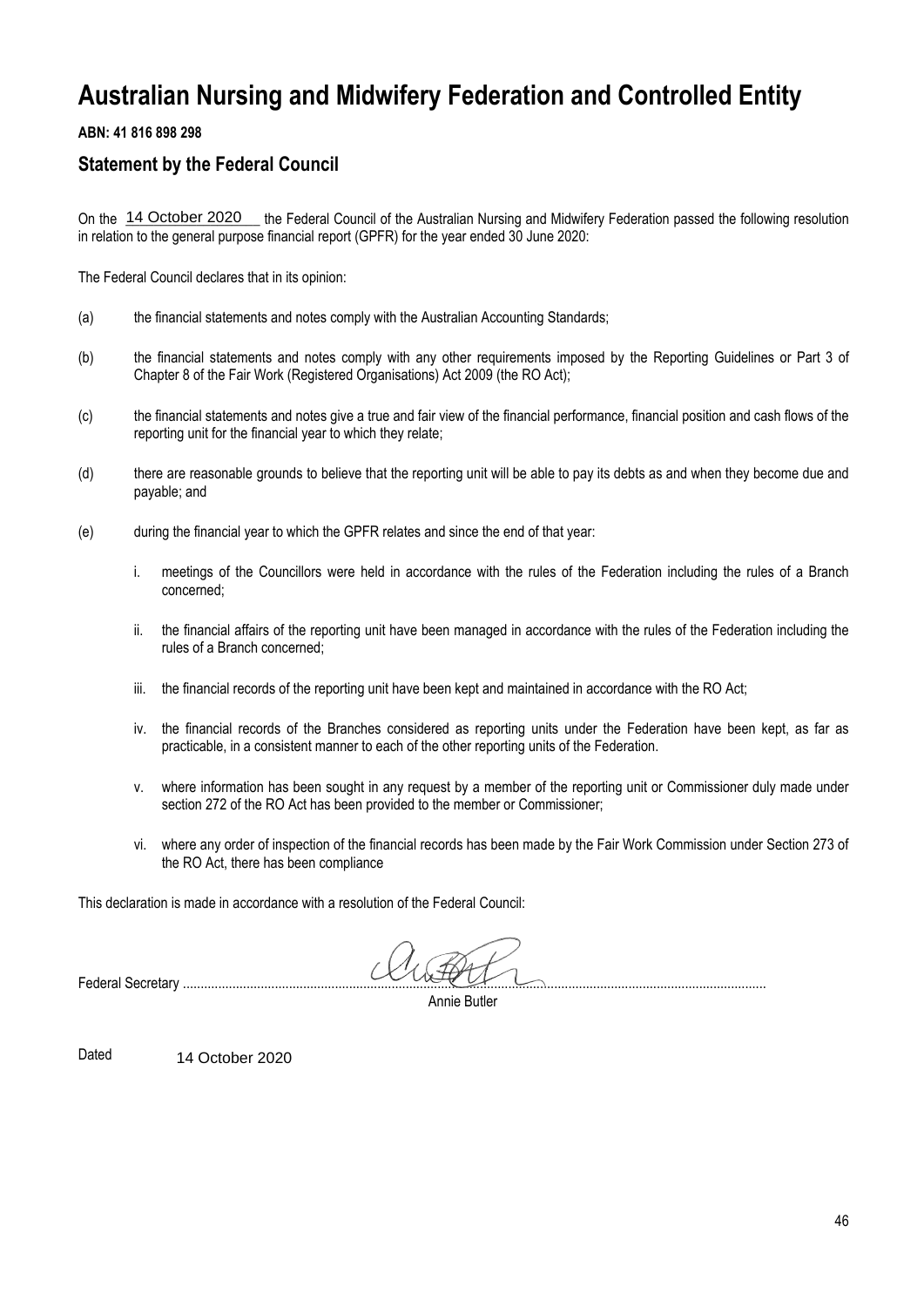

**ABN: 41 816 898 298** 

## **Independent Audit Report to the members of Australian Nursing and Midwifery Federation and Controlled Entity**

 $\overline{a}$ **Report on the Audit of the Financial Report** 

### **Opinion**

We have audited the financial report of Australian Nursing and Midwifery Federation and Controlled Entity (reporting unit), which comprises the consolidated statement of financial position as at 30 June 2020, the consolidated statement of profit or loss and other comprehensive income, the consolidated statement of changes in equity, the consolidated statement of cash flows, and the report required under subsection 255(2A) for the year then ended, and notes to the financial statements, including a summary of significant accounting policies, and the statement by the federal council.

In our opinion, the financial report presents fairly, in all material respects, the financial position of Australian Nursing and Midwifery Federation and Controlled Entity as at 30 June 2020, and of their financial performance and cash flows for the year then ended in accordance with

- (a) the Australian Accounting Standards; and
- (b) any other requirements imposed by the Reporting Guidelines or Part 3 of Chapter 8 of the *Fair Work (Registered Organisation) Act 2009* (the RO Act).

In our opinion, the management's use of the going concern basis of accounting in the preparation of the financial report of Australian Nursing and Midwifery Federation and Controlled Entity is appropriate.

#### **Basis for Opinion**

We conducted our audit in accordance with Australian Auditing Standards. Our responsibilities under those standards are further described in the *Auditor's Responsibilities for the Audit of the Financial Report* section of our report. We are independent of Australian Nursing and Midwifery Federation and Controlled Entity in accordance with the auditor independence requirements of the *Fair Work (Registered Organisations) Act 2009* and the ethical requirements of the Accounting Professional and Ethical Standards Board's APES 110 *Code of Ethics for Professional Accountants* (the Code) that are relevant to our audit of the financial report in Australia. We have also fulfilled our other ethical responsibilities in accordance with the Code.

We believe that the audit evidence we have obtained is sufficient and appropriate to provide a basis for our opinion.

#### **Information Other than the Financial Report and Auditor's report Thereon**

The Federal Council is responsible for the other information. The other information obtained at the date of this auditor's report is in the Operating Report accompanying the financial report.

20 Albert St, PO Box 256, Blackburn VIC 3130 T+61 3 9894 2500 F+61 3 9894 1622 contact@sawarddawson.com.au sawarddawson.com.au



**Russell Bedford** taking you further Member of Russell Bedford International

47

Liability limited by a scheme approved under Professional Standards Legislation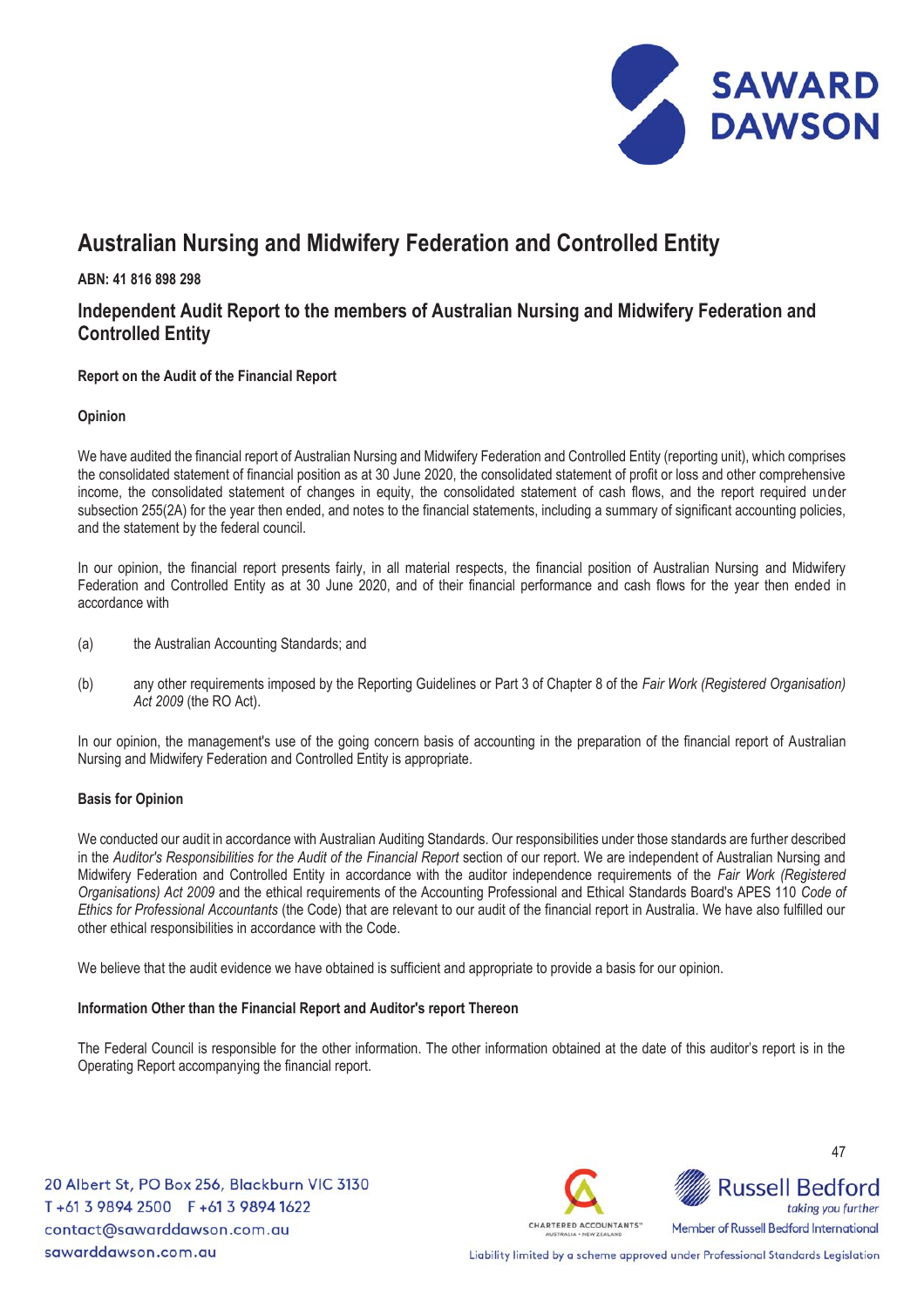

### **ABN: 41 816 898 298**

## **Independent Audit Report to the members of Australian Nursing and Midwifery Federation and Controlled Entity**

Our opinion on the financial report does not cover the other information and accordingly we do not express any form of assurance conclusion thereon.

In connection with our audit of the financial report, our responsibility is to read the other information and, in doing so, consider whether the other information is materially inconsistent with the financial report or our knowledge obtained in the audit or otherwise appears to be materially misstated. If, based on the work we have performed, we conclude that there is a material misstatement of this other information, We are required to report that fact. We have nothing to report in this regard.

#### **Councillor's Responsibility for the Financial Report**

The Councillors are responsible for the preparation of the financial report that gives a true and fair view in accordance with Australian Accounting Standards (including Australian Accounting Interpretations) and the Fair Work (Registered Organisations) Act 2009, and for such internal control as councillors determine is necessary to enable the preparation and fair presentation of the financial report that is free from material misstatement, whether due to fraud or error.

 In preparing the financial report, the Councillors are responsible for assessing the Group's ability to continue as a going concern, disclosing, as applicable, matters related to going concern and using the going concern basis of accounting unless the Councillors either intend to liquidate the Reporting Unit or to cease operations, or have no realistic alternative but to do so.

### **Auditor's Responsibilities for the Audit of the Financial Report**

Our objectives are to obtain reasonable assurance about whether the financial report as a whole is free from material misstatement, whether due to fraud or error, and to issue an auditor's report that includes our opinion. Reasonable assurance is a high level of assurance, but is not a guarantee that an audit conducted in accordance with Australian Auditing Standards will always detect a material misstatement when it exists. Misstatements can arise from fraud or error and are considered material if, individually or in the aggregate, they could reasonably be expected to influence the economic decisions of users taken on the basis of the financial report.

As part of an audit in accordance with the Australian Auditing Standards, we exercise professional judgement and maintain professional scepticism throughout the audit. We also:

Identify and assess the risks of material misstatement of the financial report, whether due to fraud or error, design and perform audit procedures responsive to those risks, and obtain audit evidence that is sufficient and appropriate to provide a basis for our opinion. The risk of not detecting a material misstatement resulting from fraud is higher than for one resulting from error, as fraud may involve collusion, forgery, intentional omissions, misrepresentations, or the override of internal control.

20 Albert St, PO Box 256, Blackburn VIC 3130 T+61 3 9894 2500 F+61 3 9894 1622 contact@sawarddawson.com.au sawarddawson.com.au



**Russell Bedford** taking you further Member of Russell Bedford International

48

Liability limited by a scheme approved under Professional Standards Legislation